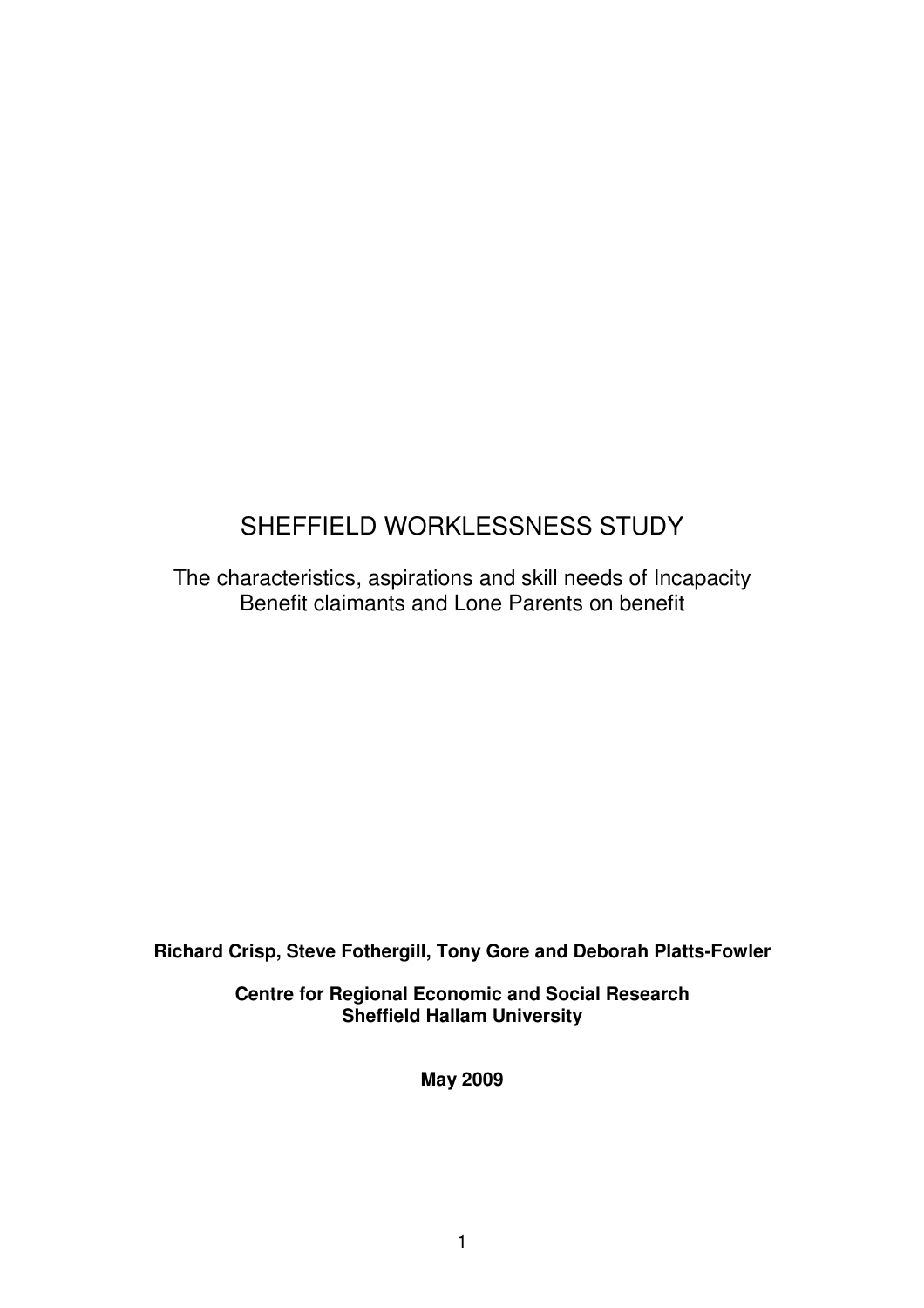## **Contents**

Summary

- 1. INTRODUCTION
- 2. STATISTICAL OVERVIEW
- 3. WHAT DO WE KNOW ABOUT CLAIMANTS?
- 4. SHEFFIELD'S TARGET GROUP
- 5. EVIDENCE ON GOOD PRACTICE
- 6. WHAT'S ALREADY HAPPENING IN SHEFFIELD?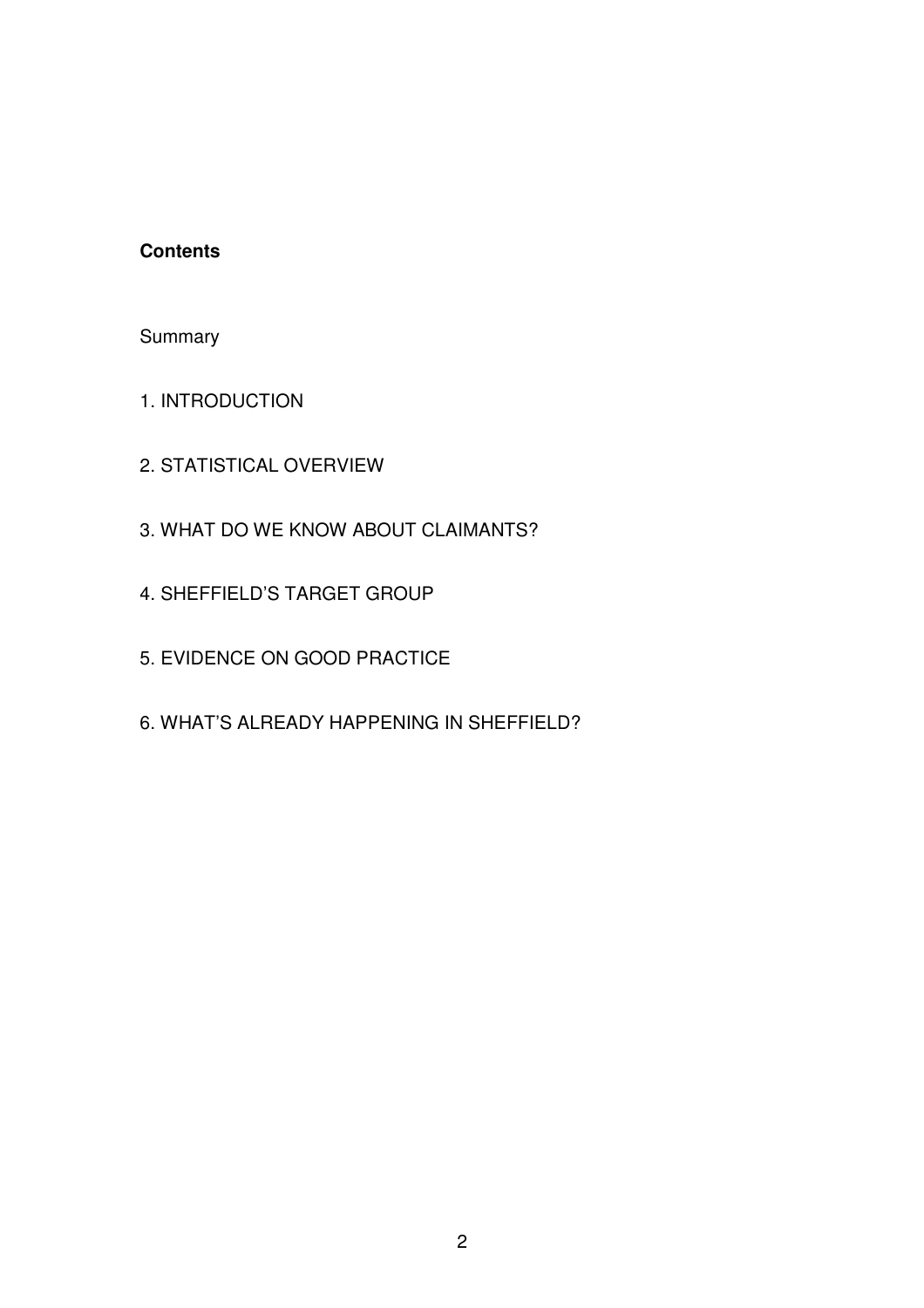This report is intended to assist Sheffield City Council and its partners in developing and delivering successful programmes to help move benefit claimants closer to employment. The report focuses on the characteristics, aspirations and skill needs of two groups:

- Incapacity benefit claimants
- Lone parents on Income Support

In the wake of benefit reforms, most incapacity claimants will in future have to engage in activity intended to progress them towards employment. In addition, reduced eligibility for Income Support as a lone parent means that many lone parents will now be diverted to Jobseeker's Allowance and will be required to look for work.

Section 1 reviews the national policy background, particularly the benefit reforms now underway.

Section 2 provides a statistical overview of both groups of claimants in Sheffield:

- Some 24,500 men and women of working age claim incapacity benefits (IB) in Sheffield – more than 7 per cent of the working age population
- 6,700 claim Income Support (IS) as a lone parent. All bar 340 of these are women.
- Whilst the numbers on both benefits are large, Sheffield's claimant rate is in both cases close to the national and regional averages
- The number of IB claimants has fallen a little since 2005. The number of lone parents on IS has also fallen, by around a quarter since 1999.
- Both IB claimants and lone parents on IS are heavily concentrated in the eastern part of the city
- The North East and East Community Assembly Areas together contain 45 per cent of Sheffield's IB claimants and 60 per cent of the lone parents on IS
- IB claimants are skewed towards the older age groups
- 55 per cent of all IB claims, and 35 per cent of all lone parent IS claims, have been for five years or more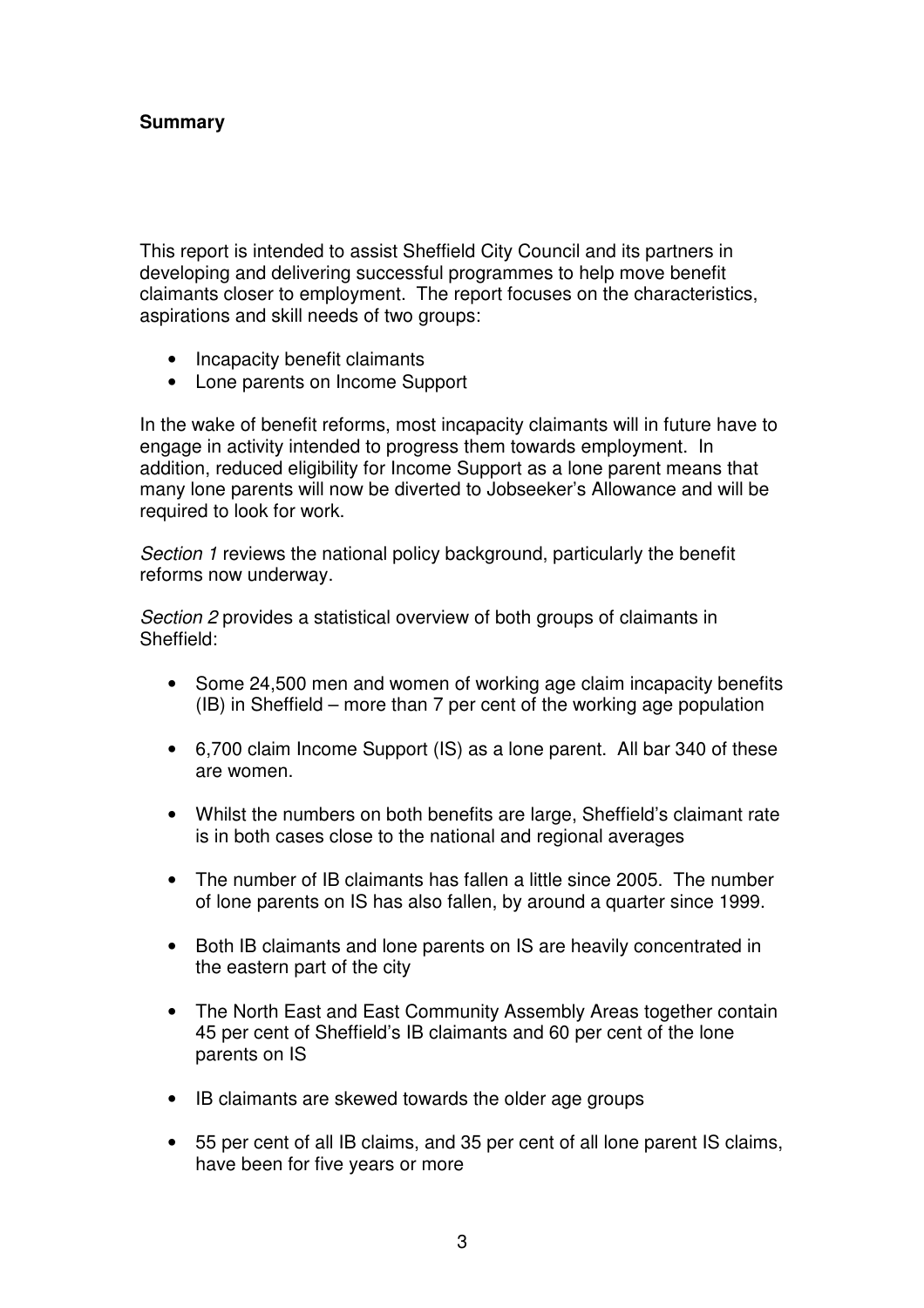- 44 per cent of IB claims in Sheffield are for 'mental or behavioural problems'
- Nearly half of all lone parents on IS have just one child under the age of 16

Section 3 reviews existing knowledge on the two groups of claimants, drawing on national surveys including Sheffield Hallam University's major dataset on IB claimants. The review identifies IB claimants as a group facing multiple obstacles to labour market re-engagement:

- 60 per cent have no formal qualifications
- 85 per cent worked in manual occupations, mostly low-grade
- Only a quarter say they 'can't do any work'
- But 90 per cent see ill health or disability as an obstacle to working
- Fewer than a third express an interest in working again
- Hardly any presently look for work

The evidence on lone parents on IS shows that:

- Only around 30 per cent have no formal qualifications
- But more than 80 per cent acquired their highest qualification at school
- 10 per cent have acquired qualifications in the last year
- Tax credits and in-work benefits are poorly understood
- Multiple obstacles to employment are common
- Childcare arrangements are a major consideration

Section 4 presents evidence from face-to-face interviews with a sample of IB and lone parent IS claimants in Sheffield, principally those closer to the labour market. These provide guidance on a key 'target group' for back-to-work initiatives. The claimants speak highly of Jobcentre Plus advisors and emphasise the importance of not been pressured to take up options that they deem unsuitable. They do however identify multiple, continuing barriers to employment.

Section 5 reviews the evidence on good practice from around the country, drawing on a range of published studies. This underlines the importance of sustained support, of interventions tailored to the needs of the individual, and of local delivery by trusted staff.

Section 6 looks at some of the initiatives to assist IB claimants and lone parents on IS that are already underway in Sheffield. What is clear is that whilst the task of labour market re-engagement is huge, there is already a body of local experience to draw on and new programmes and initiatives need to be designed and delivered to dovetail with, and draw on, existing provision.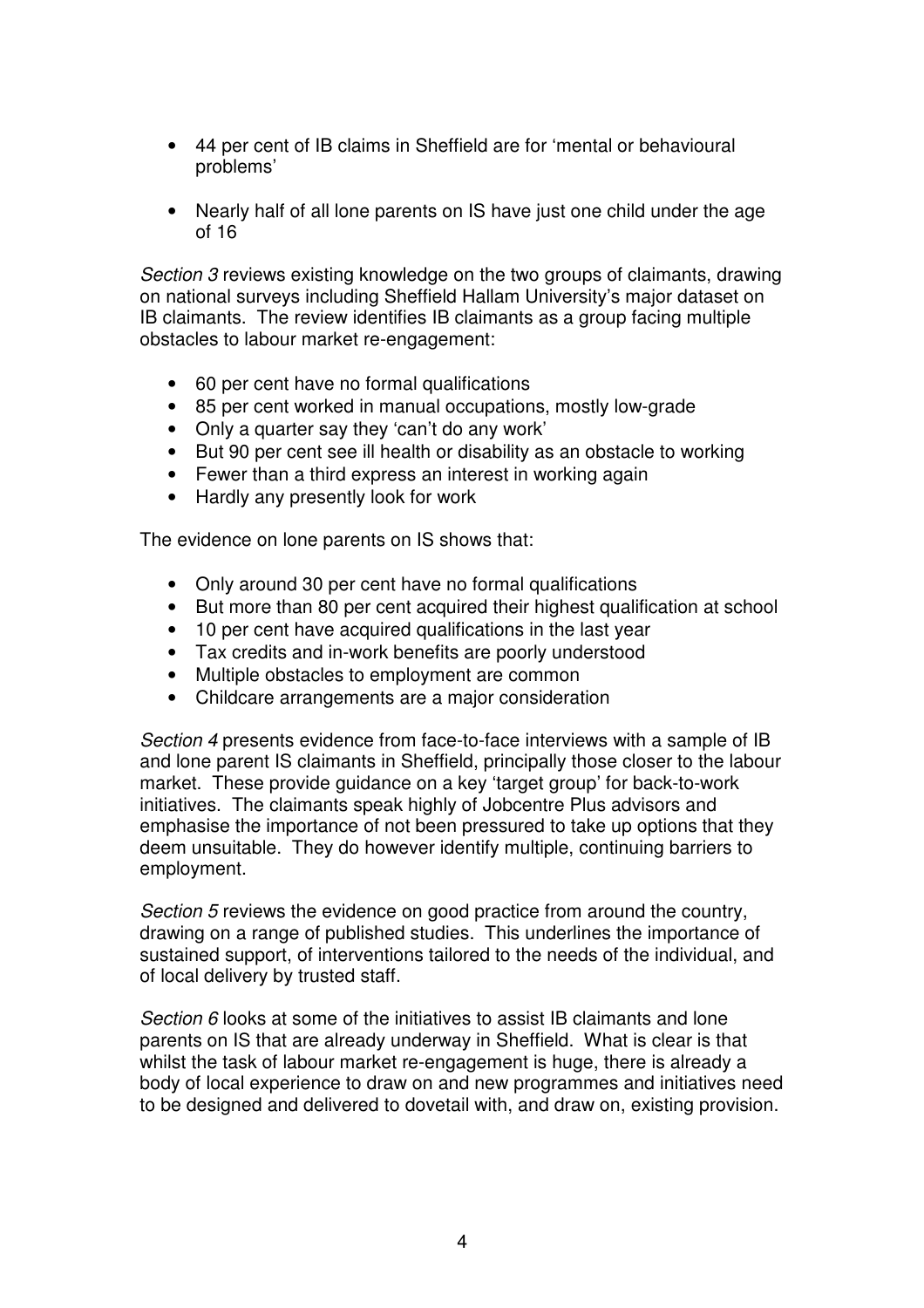## **1. INTRODUCTION**

#### **Purpose and scope of the report**

The purpose of this report is to review the characteristics, aspirations and skill needs of incapacity benefit claimants and lone parents on benefit in Sheffield.

These are two groups of working-age claimants that have often been peripheral to back-to-work initiatives that instead have focussed on the claimant unemployed on Jobseeker's Allowance. However, there is growing recognition of the sheer numbers on these 'inactive benefits', especially incapacity benefits. Even at a time of recession, they substantially outnumber the claimant unemployed.

The context is also changing. Welfare reforms will now require most incapacity claimants to engage in activity that will move them closer to the labour market. In addition, eligibility for Income Support as a lone parent is being reduced. The effect will be to require more lone parents to find work or to look for work.

These changes present major challenges for labour market services in Sheffield. The present report aims to provide an information base that will allow effective services to be designed and delivered.

Following a brief explanation of the relevant parts of the benefits system, the report is organised as follows:

- Section 2 presents statistical evidence on incapacity claimants and on lone parents on benefit in Sheffield.
- Section 3 sets out existing knowledge on these claimants, drawing mainly on national surveys and in particular on the major data set on incapacity claimants held by Sheffield Hallam University.
- Section 4 presents evidence from face-to-face interviews with a selection of claimants in Sheffield. This particular group of claimants are closer to the labour market than most and offer a guide to the prime 'target group' for back-to-work initiatives.
- Section 5 reviews the evidence on good practice from around the country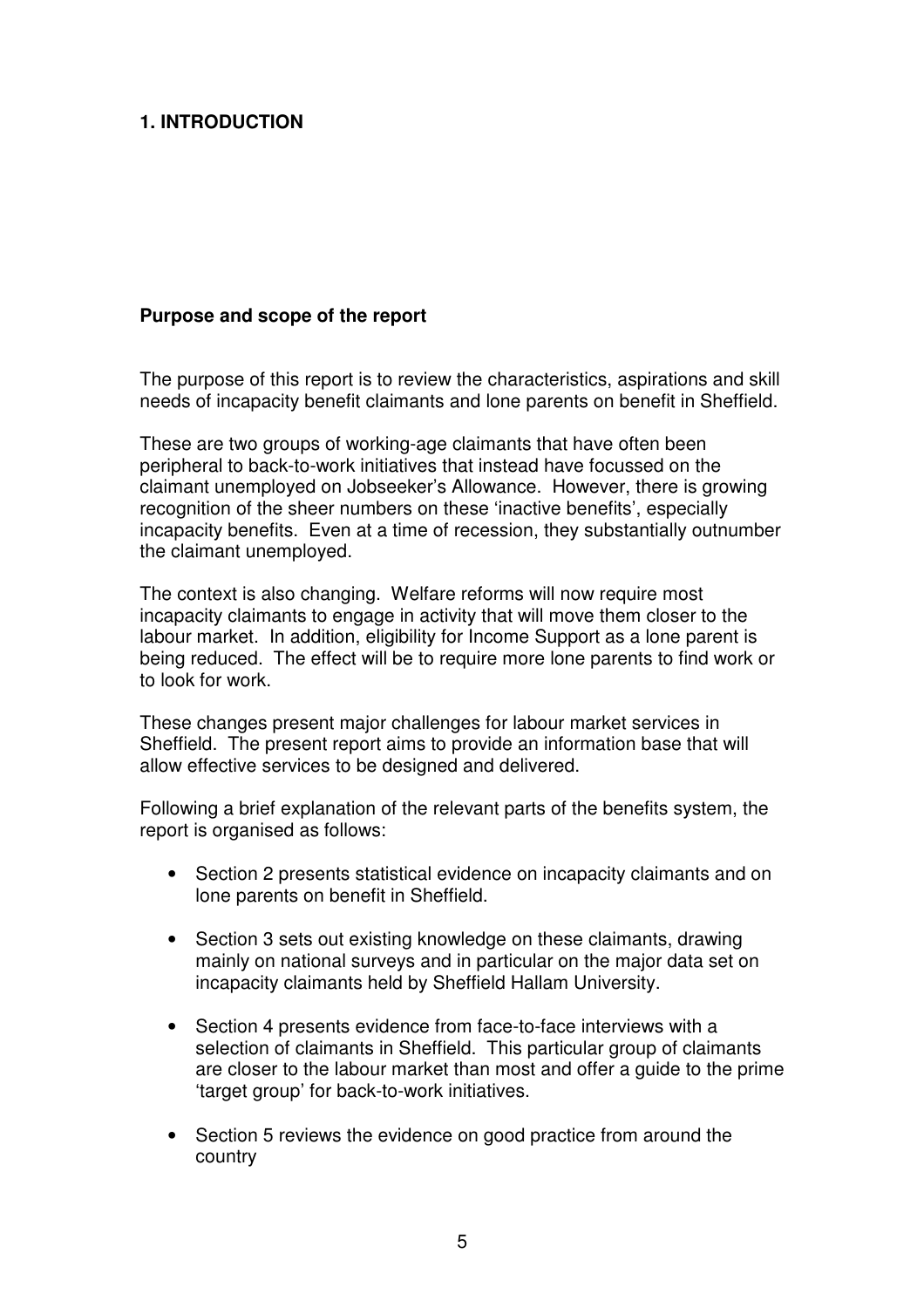• Section 6 looks at some of the initiatives that are already underway in **Sheffield** 

## **A brief guide to the benefits system**

## Incapacity benefits

The headline GB figure of 2.6 million incapacity claimants, now widely quoted in public debate, is made up of four groups:

- **Incapacity Benefit** recipients. These men and women make up around 60 per cent of the total. To qualify for Incapacity Benefit an individual does not have to be incapable of all work in all circumstances. Rather, they must score sufficiently highly on a 'Personal Capability Assessment' to be not required to look for work as a condition of benefit receipt. Incapacity Benefit is not means-tested except for a small number of post-2001 claimants with significant pension income.
- Incapacity claimants who fail to qualify for Incapacity Benefit because they have insufficient National Insurance credits. The government counts these men and women as Incapacity Benefit claimants but most of these **NI credits-only claimants**, as they are termed, actually receive means-tested Income Support, usually with a disability premium. They account for a further 30 per cent of the total, though a higher proportion of women than men.
- **Severe Disablement Allowance** (SDA) recipients. SDA is paid to pre-2001 claimants with a high level of disability and a poor NI contributions record. They account for the remaining 10 per cent. SDA is closed to new claimants.
- **Employment and Support Allowance** (ESA) recipients. This new benefit was introduced in October 2008 for new claimants and all existing Incapacity Benefit claimants will gradually be moved across, subject to a new, tougher medical test (the Work Capability Assessment) by 2013. ESA includes both means-tested and nonmeans tested components, dependent on National Insurance contributions. ESA is too new to be included in the figures in the present report.

For the sake of simplicity, in this report we refer to all these as 'IB claimants'.

Excepting a very small number of claimants who undertake what is known as 'permitted work' (for example as a form of rehabilitation) none of these IB claimants are in employment.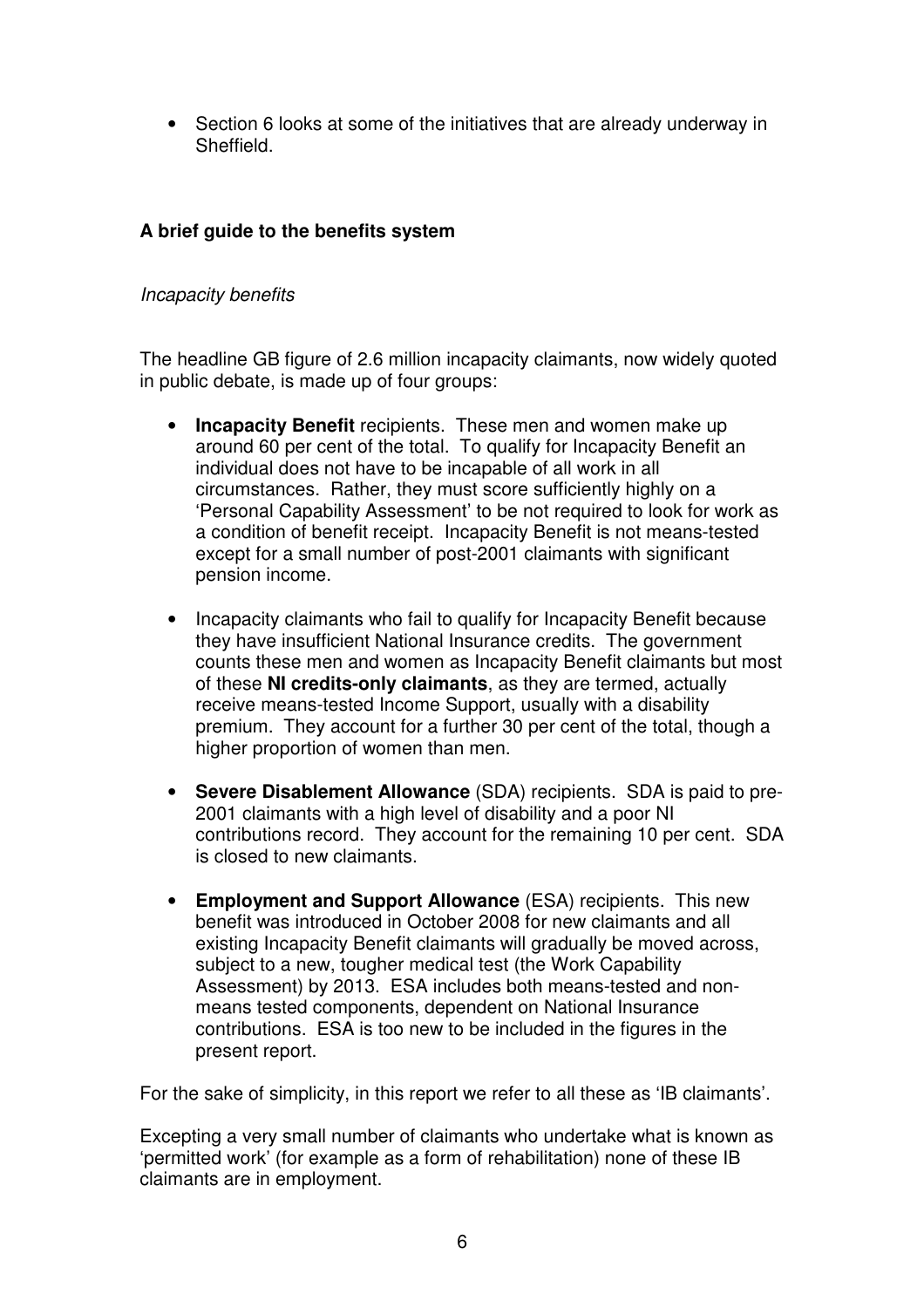For many men and women leaving a job because of ill health, disability or injury, Incapacity Benefit (and now ESA) is accessed after six months – the employer is in most cases liable for Statutory Sick Pay for the first six months. A proportion of new claimants do however move onto IB directly from work (for example in the case of redundant workers with health problems) or from other benefits.

The individual's own GP signs off the initial claim but this is subsequently reviewed by doctors working on behalf of the Department for Work and Pensions. Under benefit rules, it is not possible to claim any of these incapacity benefits (IB, NI credits, SDA or ESA) at the same time as unemployment benefits (Jobseeker's Allowance). It is however possible to claim a number of means-tested benefits, including Income Support, alongside incapacity benefits, depending on household circumstances. Incapacity Benefit itself is not generous – the long-term rate is only just over £80 a week – and in practice few IB claimants get by on Incapacity Benefit alone.

Because Incapacity Benefit itself is not means-tested, whereas Jobseeker's Allowance is means-tested for everyone after six months (and for many claimants from day one) many claimants are financially better off on incapacity benefits. An Incapacity Benefit recipient can, for example, have a partner in work or a small pension from a former employer without it being docked-off their benefit. In addition there is no fortnightly requirement to signon, or to look for work, as is the case with JSA.

These incentives have boosted the number of IB claims at the expense of the numbers on other benefits. However, there is little reason to suppose that a high proportion of IB claims are fraudulent, or that the health problems and disabilities are anything less than real. In fact, the requirement for all longerterm claims to be authorised by doctors working on behalf of the DWP suggests that the scope for outright fraud is limited.

Most new ESA claimants, excepting the most severely ill, are required to pass through the DWP's Pathways to Work programme, which involves a series of work-focussed interviews and, in some cases, routing on to training or rehabilitation programmes. When present benefit reforms come to full fruition, most ESA claimants will also have to undertake activities intended to 'progress them towards work'.

#### Income Support as a lone parent benefit

Income Support (IS) is a means-tested benefit intended to ensure that no household falls below a minimum income threshold. It can be paid as the sole benefit, or as a top-up to other benefits. Lone parents are one of the principal recipients of IS.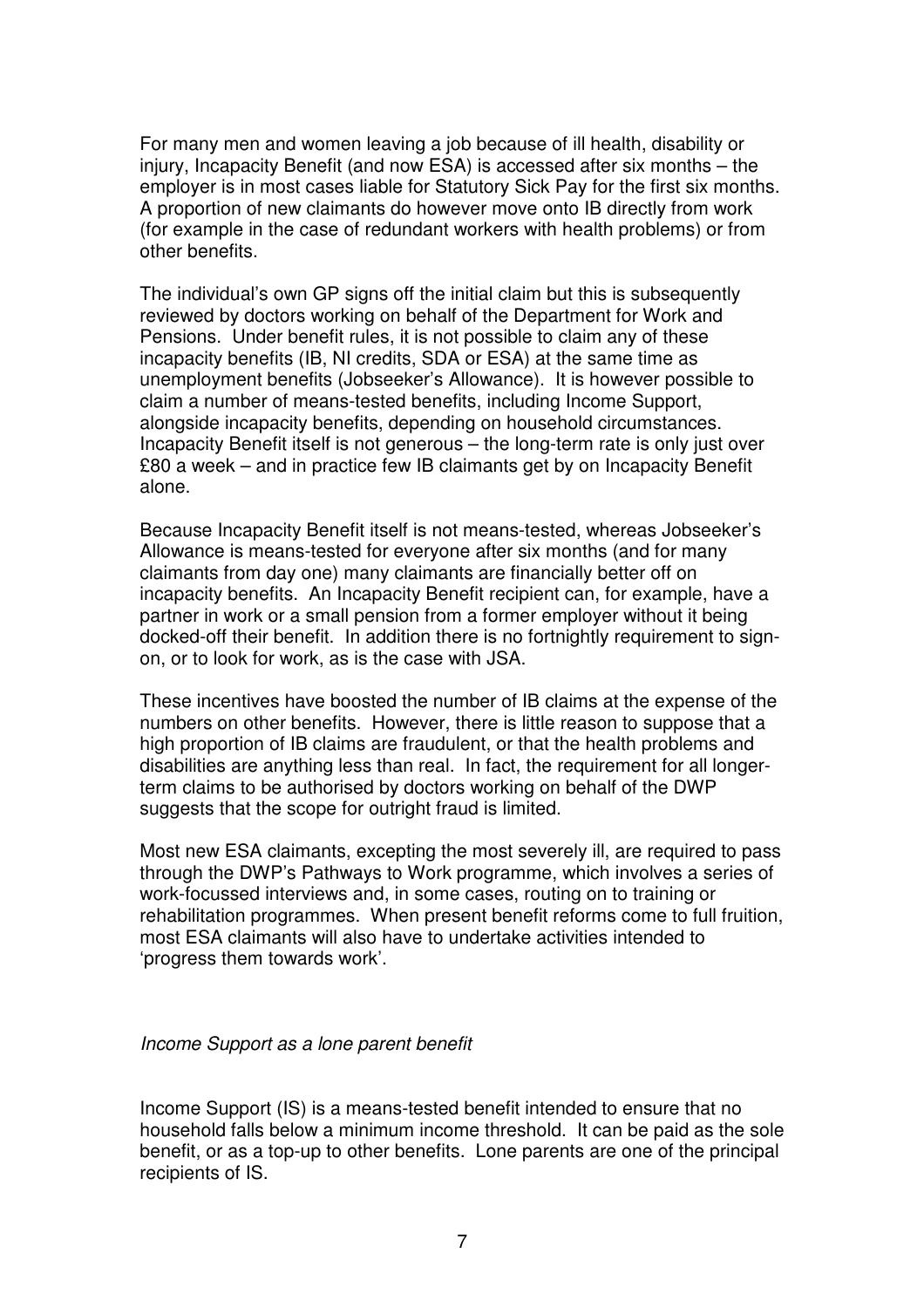To be eligible for Income Support, a lone parent – who may be male or female - must not only have dependent children but also low household income. Means testing also takes account of household savings. Some paid employment is permitted within the rules, but above a modest threshold this income is deducted from the IS entitlement and in practice most lone parents on IS do not engage in paid employment. There is no requirement on IS claimants to look for work.

'Dependent children' used to mean any child under 16. In November 2008 the threshold was lowered to 12. In October 2009 the threshold will be lowered to 10, and in October 2010 to 7. This has the effect of reducing eligibility for IS as a lone parent. The individuals who would previously have claimed IS as a lone parent thus have to find employment or move across onto other benefits, for example Jobseeker's Allowance. In so far as they then claim JSA rather than IS, they then have to meet the job search conditions attached to JSA.

The focus in this report is on lone parents on IS, and on those who might in due course be moved across to JSA. However, it is worth noting that some IB claimants too are lone parents. They often receive the means-tested variety of incapacity benefits – Income Support with a disability premium – making them 'NI credits-only claimants' in official terminology. IS with a disability premium is worth more than IS on its own, creating important incentives and potential diversions within the benefits system. In addition, eligibility for IS with a disability premium does not come to an end as children grow older.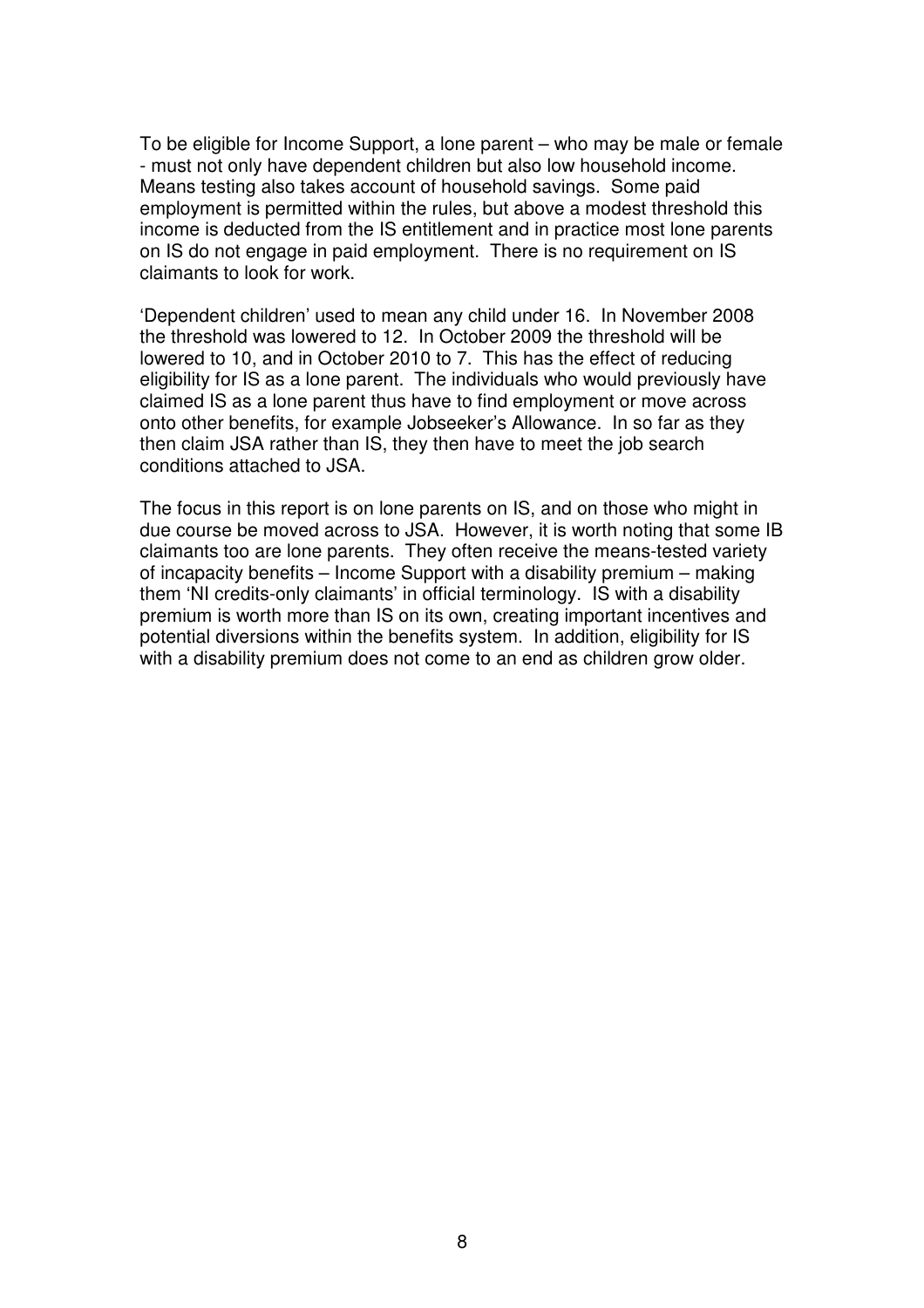## **2. STATISTICAL OVERVIEW**

This part of the report provides a statistical overview of IB claimants and lone parents on IS in Sheffield. The data is all from official sources.

#### **Headline numbers**

Table 1 shows the number of claimants in Sheffield in August 2008 – the most recent date for which figures were available when the report was being prepared. The figures here refer to working age claimants – they comprise the vast majority, but under detailed benefit rules there are circumstances in which men and women in work above state pension age can claim IB for short periods.

|                     | no.    |        |        | as % working age |       |       |
|---------------------|--------|--------|--------|------------------|-------|-------|
|                     | Men    | Women  | Total  | Men              | Women | Total |
| <b>IB</b> claimants | 14,710 | 9.810  | 24,500 | 8.2              | 6.2   | 7.2   |
| Lone parents on IS  | 340    | 6,360  | 6,700  | 0.2              | 4.0   | 2.0   |
| Total               | 15,050 | 16,170 | 31,200 | 8.4              | 10.2  | 9.2   |

#### **Table 1: Claimant numbers, Sheffield, August 2008**

Sources: DWP and ONS

There are a number of important points to note:

- The number of IB claimants is substantial around 24,500 or just over 7 per cent of all adults of working age in Sheffield. This is substantially more than the number of claimant unemployed in the city (15,400 in April 2009) even at a time of recession.
- Rather more men than women claim IB 14,700 compared to 9,800. The difference is partly the product of benefit rules, because women move across from IB to a state pension at age 60 whereas for men the move occurs at age 65.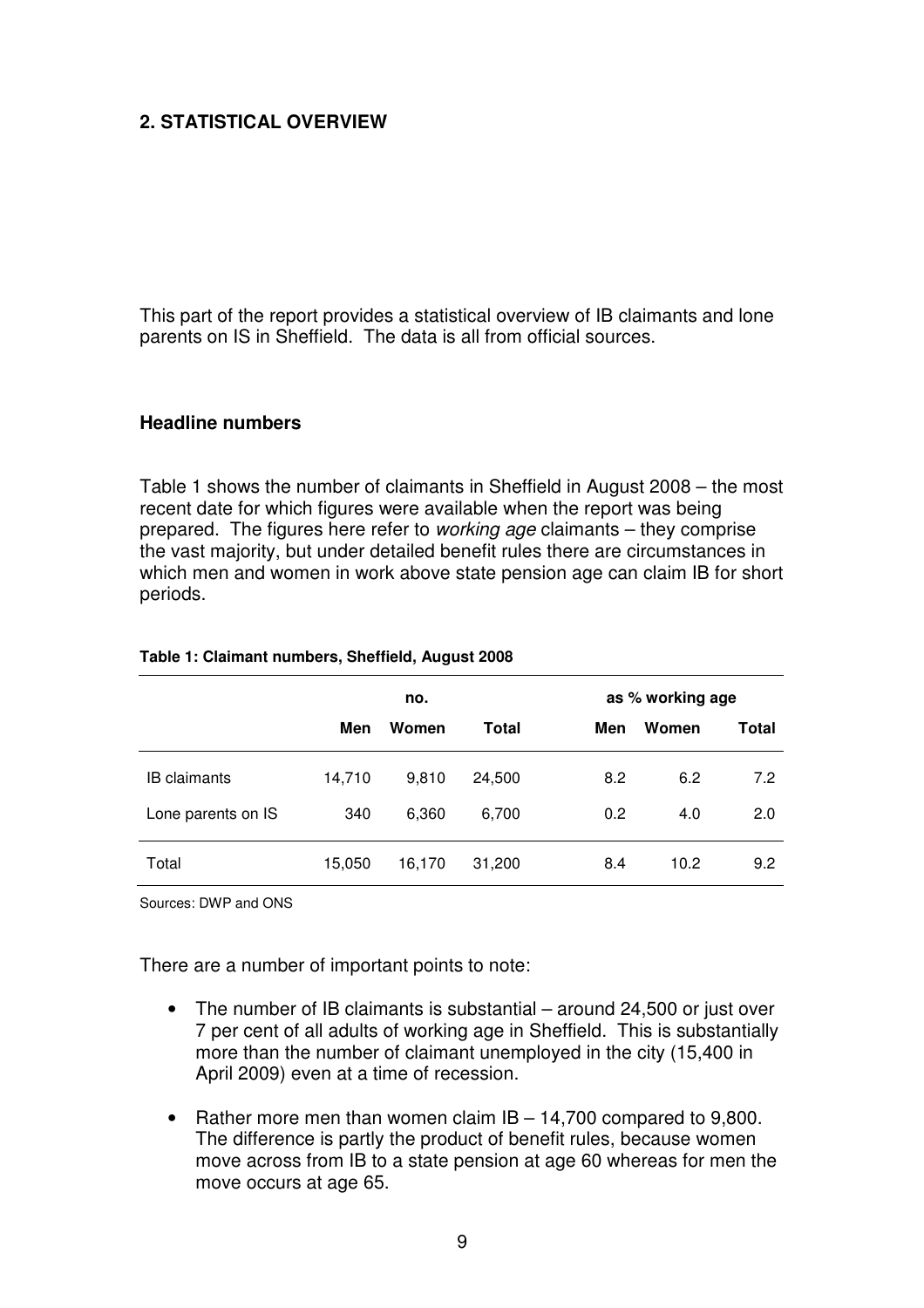- The number of lone parents claiming IS is smaller some 6,700, representing just 2 per cent of all adults of working age in the city. This group is dominated by women - 4 per cent of all women of working age claim IS as a lone parent.
- Combined, the two groups of claimants account for more than 31,000 men and women, or approaching one-in-ten of all working age adults in Sheffield.

These headline statistics underline the scale of the labour market challenge in Sheffield.

Table 2 compares Sheffield with other local authorities in Yorkshire and with the national and regional averages. The IB claimant rate and the lone parent claimant rate in Sheffield are both close to the national and regional averages. Within South Yorkshire, Sheffield has a distinctly lower IB claimant rate than its neighbours – 7.2 per cent, compared with 11.6 per cent in Barnsley, 9.3 per cent in Doncaster and 9.1 per cent in Rotherham.

| <b>IB</b> claimants<br>(as % working age) |      | Lone Parents on IS<br>(as % working age) |     |
|-------------------------------------------|------|------------------------------------------|-----|
| <b>Barnsley</b>                           | 11.6 | Hull                                     | 3.3 |
| Doncaster                                 | 9.3  | NE Lincolnshire                          | 3.0 |
| Wakefield                                 | 9.2  | <b>Bradford</b>                          | 2.5 |
| Rotherham                                 | 9.1  | Doncaster                                | 2.3 |
| Hull                                      | 8.7  | Rotherham                                | 2.2 |
| Scarborough                               | 7.9  | Barnsley                                 | 2.2 |
| <b>Bradford</b>                           | 7.9  | <b>Kirklees</b>                          | 2.0 |
| <b>NE Lincolnshire</b>                    | 7.4  | Wakefield                                | 2.0 |
| <b>SHEFFIELD</b>                          | 7.2  | Calderdale                               | 2.0 |
| Calderdale                                | 6.9  | <b>SHEFFIELD</b>                         | 2.0 |
| <b>Kirklees</b>                           | 6.9  | North Lincolnshire                       | 2.0 |
| North Lincolnshire                        | 6.7  | Leeds                                    | 1.9 |
| Leeds                                     | 6.0  | Scarborough                              | 1.9 |
| East Riding of Yorks                      | 5.2  | York                                     | 1.1 |
| Craven                                    | 4.5  | East Riding of Yorks                     | 1.0 |
| Selby                                     | 4.4  | Selby                                    | 1.0 |
| York                                      | 4.2  | Hambleton                                | 0.8 |
| Ryedale                                   | 4.0  | Richmondshire                            | 0.7 |
| Hambleton                                 | 3.9  | Ryedale                                  | 0.7 |
| Harrogate                                 | 3.7  | Harrogate                                | 0.7 |
| Richmondshire                             | 3.4  | Craven                                   | 0.6 |
| Yorks and Humber                          | 7.1  | <b>Yorks and Humber</b>                  | 2.0 |
| Great Britain                             | 7.0  | <b>Great Britain</b>                     | 2.0 |
|                                           |      |                                          |     |

#### **Table 2: Claimant rates by district, Yorkshire and Humber, August 2008**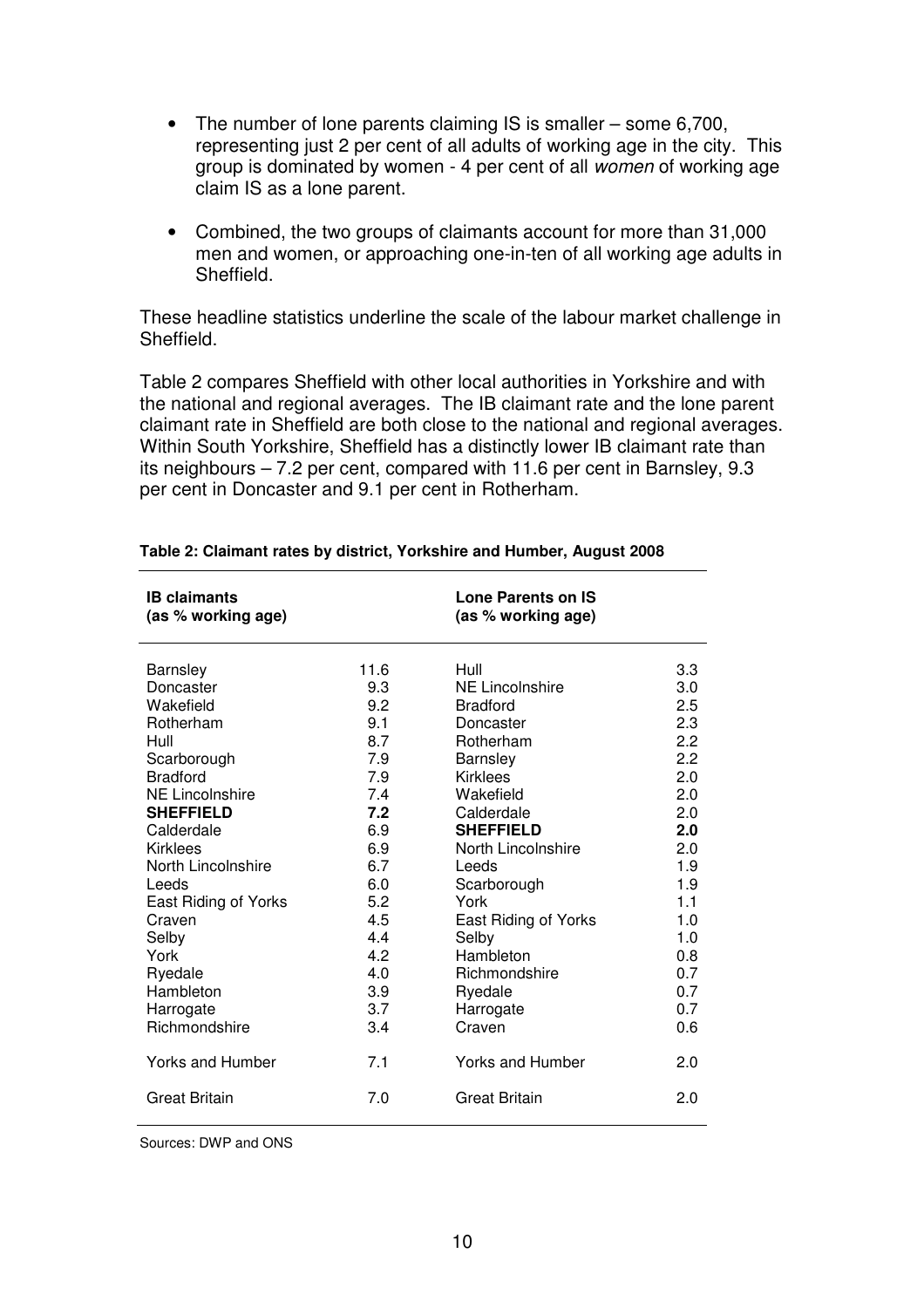Across Britain as a whole there is a well-documented trend for IB claimant rates to be highest in the older industrial areas of the North, Scotland and Wales. In the very worst districts the IB claimant rate exceeds 15 per cent, more than double the rate in Sheffield. Conversely, there are substantial parts of southern England where the IB claimant rate is 2-4 per cent, far below the Sheffield rate.

The principal explanation for the high IB claimant rate in older industrial areas is the weakness of the local economy<sup>1</sup>. Initially the figures reflected redundancies from industries such as coal, steel and engineering, but latterly they have come to be dominated by low skilled workers in poor health, who have difficulty maintaining a foothold in a competitive labour market. Older industrial areas also have more widespread ill health, though this helps explain only part of the difference between these areas and southern England.

Given Sheffield's industrial heritage it is perhaps surprising that the IB claimant rate in the city is not much *higher* than is actually the case. In Glasgow and Liverpool, for example, the IB claimant rate is well over 10 per cent. That Sheffield's IB claimant rate is only a little over 7 per cent may say something about the diversity and strength of the city's economy.

Table 3 shows the claimant numbers in Sheffield in August each year from 1999 to 2008.

|                                                                      | <b>IB claimants</b>                                                                    | Lone parents on IS                                                            |
|----------------------------------------------------------------------|----------------------------------------------------------------------------------------|-------------------------------------------------------------------------------|
| 1999<br>2000<br>2001<br>2002<br>2003<br>2004<br>2005<br>2006<br>2007 | 25,750<br>26,040<br>26,230<br>26,360<br>26,350<br>26,710<br>26,800<br>25,830<br>25,200 | 8,720<br>8,580<br>8,340<br>8,040<br>7,860<br>7,670<br>7,200<br>7.090<br>6,910 |
| 2008                                                                 | 24,520                                                                                 | 6,700                                                                         |

**Table 3: Claimant numbers, Sheffield 1999 - 2008** 

Figures are for August of each year

Source: DWP

IB claimant numbers in the city are down slightly over this long period, which spans an era of national economic growth. IB claimant numbers in Sheffield peaked in 2005 and have since been falling at the rate of 700-800 a year.

 1 See in particular C Beatty and S Fothergill (2005) The diversion from 'unemployment' to 'sickness' across British regions and districts, Regional Studies, vol 39, pp 650-657.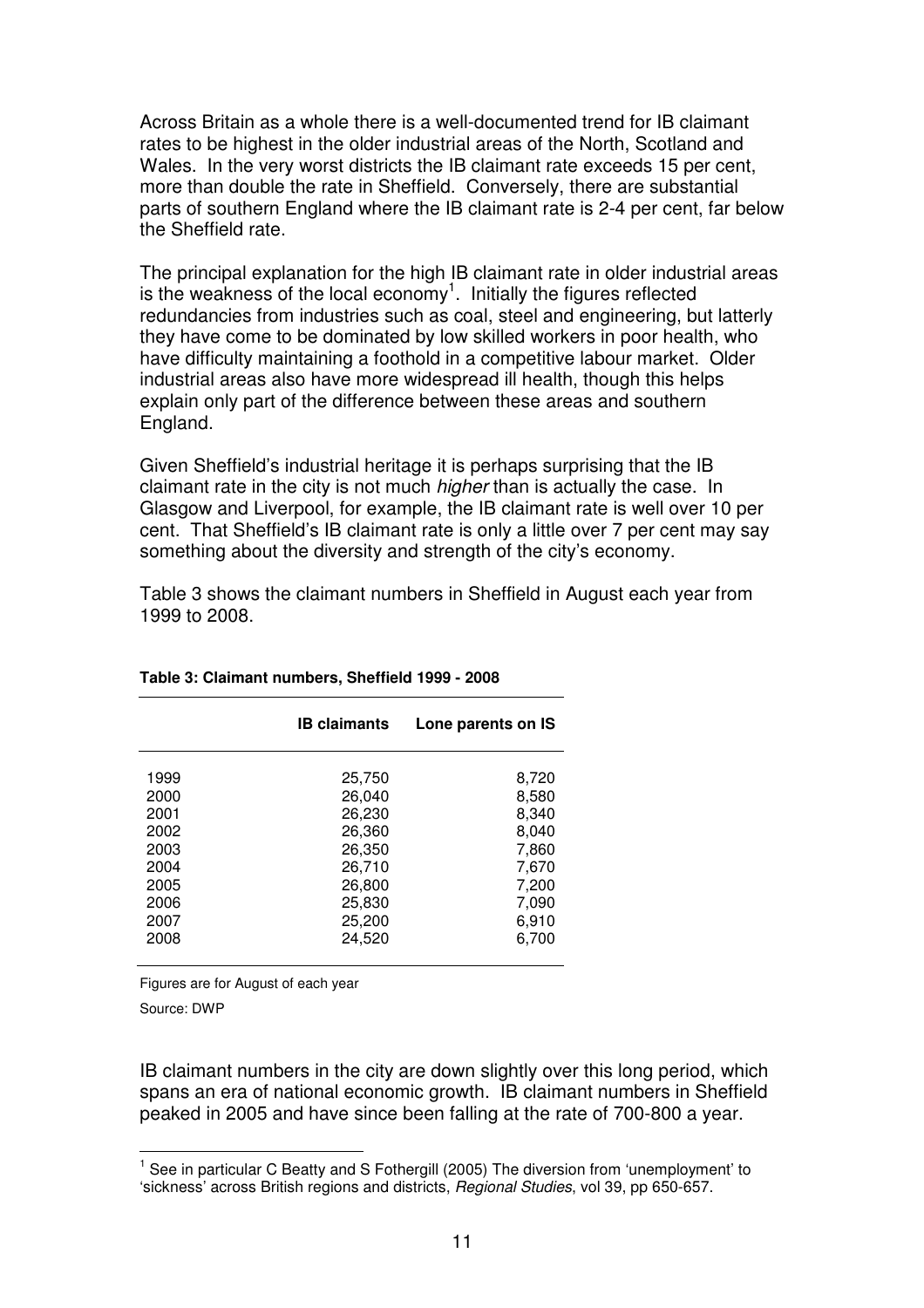This is broadly in line with national IB numbers, which also peaked at around the same time.

In contrast, the number of lone parents on IS in Sheffield has been falling steadily over the period since 1999, in recent years by around 200 a year. Over the 1999 to 2008 period as a whole, the headline number of lone parents on IS in Sheffield fell by around a quarter.

## **The distribution of claimants across Sheffield**

Table 4 shows the distribution of IB claimants across Sheffield, by ward and by Community Assembly Area (CAA). Figure 1 maps the IB claimant rate by ward.

The ward data presented here, and subsequently in the report, is for the current electoral wards in the city. This data is presently unavailable from DWP, which still publishes figures using the previous set of ward boundaries. The ward figures presented here are therefore built up from DWP data for Lower Super Output Areas (LSOAs), which are neighbourhoods of around 1,500 people. LSOA boundaries have been matched to the current ward boundaries, and though the match is not perfect in all cases, the resulting ward data is sufficiently reliable to be trustworthy. The data for wards also includes the small number of IB claimants above state pension age and therefore differs fractionally from the figures presented earlier.

What the ward-based figures reveal is the strong concentration of IB claimants in particular parts of the city – broadly the eastern half. This is a familiar pattern in socio-economic data for Sheffield, reflecting to a great extent residential segregation between the poorer east and more affluent west of the city.

The differences are large – at the extremes from an overall IB claimant rate of 14.0 per cent in Manor Castle and 13.9 per cent in Firth Park to just 2.2 per cent in Ecclesall. The South West CAA as a whole has an IB claimant rate that is less than a quarter of the rate in the North East and East CAAs. 45 per cent of all Sheffield's IB claimants live in these two CAAs.

Figure 2 shows the IB claimant rate in Sheffield right down at LSOA level.

Table 5 shows the number of lone parents claiming IS, by ward and by CAA. The figures here combine men and women, since there are so few men in this benefit category. Like the IB figures, they are built up from LSOA data.

Although there are far fewer lone parents on IS than IB claimants, the distribution across the city is similar, with strong concentrations in the east. If anything, the polarities across the city are rather greater than for IB claimants, with just 20 lone parents on IS in Fulwood, for example, compared to 680 in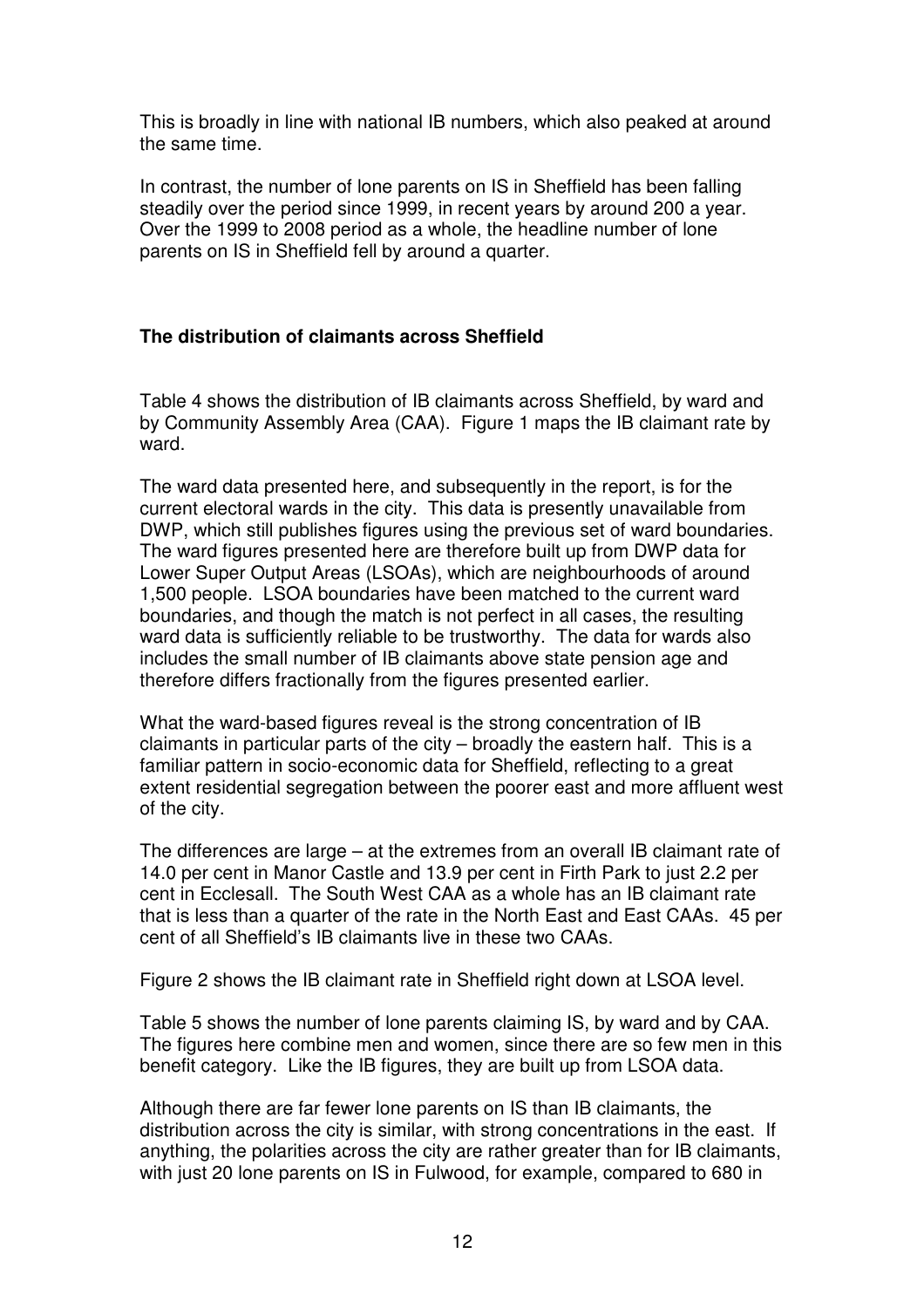|                                                                                               |                            | no.                      |                                  |                              | as % working age           |                              |
|-----------------------------------------------------------------------------------------------|----------------------------|--------------------------|----------------------------------|------------------------------|----------------------------|------------------------------|
|                                                                                               | Men                        | Women                    | <b>Total</b>                     | Men                          | Women                      | <b>Total</b>                 |
| <b>SHEFFIELD</b>                                                                              | 14,780                     | 10,170                   | 24,940                           | 8.2                          | 6.4                        | 7.4                          |
| <b>South East</b>                                                                             | 1,790                      | 1,290                    | 3,080                            | 7.9                          | 6.3                        | 7.1                          |
| Beighton<br><b>Birley</b><br>Mosborough<br>Woodhouse                                          | 350<br>430<br>380<br>630   | 270<br>270<br>330<br>410 | 620<br>710<br>720<br>1,040       | 6.3<br>8.3<br>6.4<br>10.5    | 5.4<br>5.9<br>6.1<br>7.7   | 5.9<br>7.2<br>6.3<br>9.2     |
| <b>South</b>                                                                                  | 1,880                      | 1,360                    | 3,240                            | 7.5                          | 6.1                        | 6.8                          |
| <b>Beauchief &amp; Greenhill</b><br>Gleadless Valley<br><b>Graves Park</b><br>Nether Edge     | 660<br>650<br>260<br>310   | 470<br>450<br>220<br>220 | 1,130<br>1,100<br>480<br>530     | 11.0<br>10.4<br>4.8<br>4.1   | 9.2<br>8.0<br>4.4<br>3.4   | 10.2<br>9.3<br>4.6<br>3.8    |
| <b>South West</b>                                                                             | 710                        | 490                      | 1,200                            | 3.1                          | 2.4                        | 2.7                          |
| Crookes<br>Dore & Totley<br>Ecclesall<br>Fulwood                                              | 180<br>220<br>160<br>160   | 130<br>150<br>100<br>110 | 310<br>370<br>260<br>270         | 2.6<br>4.3<br>2.5<br>3.0     | 2.2<br>3.4<br>1.8<br>2.4   | 2.4<br>3.9<br>2.2<br>2.7     |
| <b>Central</b>                                                                                | 810                        | 410                      | 1,220                            | 6.7                          | 4.3                        | 5.6                          |
| Broomhill<br>Central<br>Hillsborough<br>Walkley                                               | 260<br>810<br>390<br>620   | 170<br>410<br>280<br>380 | 420<br>1,220<br>670<br>1,000     | 3.4<br>6.7<br>6.4<br>8.6     | 2.5<br>4.3<br>5.0<br>6.3   | 3.0<br>5.6<br>5.7<br>7.5     |
| <b>Northern</b>                                                                               | 1,650                      | 1,100                    | 2,750                            | 6.9                          | 5.2                        | 6.1                          |
| <b>East Ecclesfield</b><br>Stannington<br>Stocksbridge & Upper Don<br><b>West Ecclesfield</b> | 400<br>350<br>480<br>430   | 280<br>220<br>310<br>290 | 680<br>570<br>790<br>710         | 7.1<br>6.6<br>7.0<br>6.8     | 5.7<br>4.8<br>5.3<br>5.2   | 6.4<br>5.8<br>6.2<br>6.0     |
| <b>North East</b>                                                                             | 3,630                      | 2,490                    | 6,130                            | 13.5                         | 10.1                       | 11.9                         |
| <b>Burngreave</b><br><b>Firth Park</b><br>Shiregreen & Brightside<br>Southey                  | 1,070<br>990<br>780<br>790 | 650<br>710<br>620<br>520 | 1,720<br>1,700<br>1,400<br>1,310 | 13.9<br>15.9<br>11.2<br>13.4 | 9.5<br>11.9<br>9.5<br>9.6  | 11.8<br>13.9<br>10.4<br>11.6 |
| <b>East</b>                                                                                   | 3,030                      | 2,200                    | 5,230                            | 12.1                         | 9.8                        | 11.0                         |
| Arbourthorne<br>Darnall<br>Manor Castle<br>Richmond                                           | 770<br>840<br>950<br>470   | 570<br>610<br>620<br>390 | 1,340<br>1,450<br>1,570<br>860   | 13.6<br>10.4<br>15.9<br>8.8  | 10.7<br>8.9<br>11.9<br>8.0 | 12.2<br>9.7<br>14.0<br>8.4   |

## **Table 4: IB claimants in Sheffield, by ward and Community Assembly Area, August 2008**

NB. Includes claimants above state pension age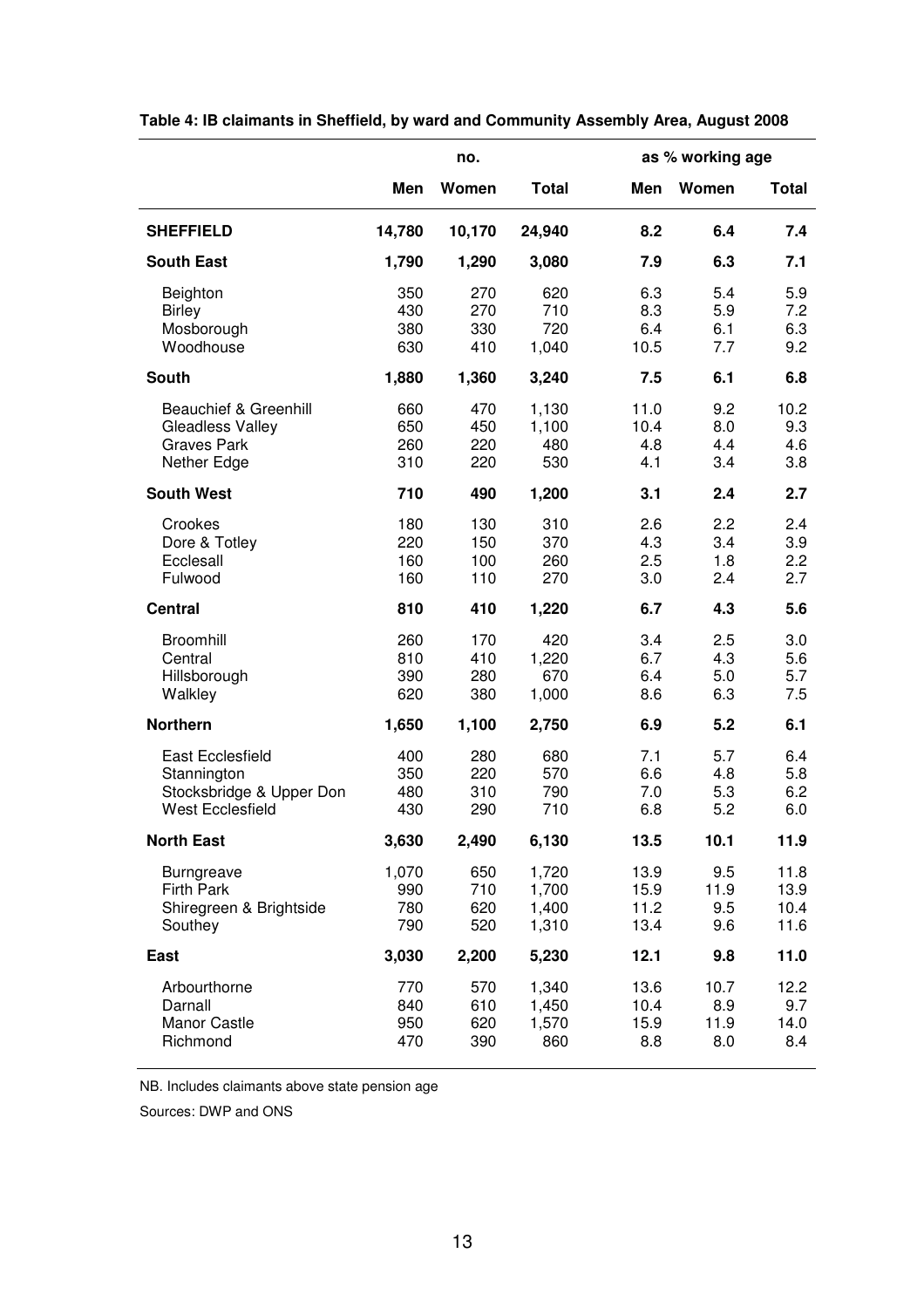

**Figure 1: IB claimant rate by ward, August 2008**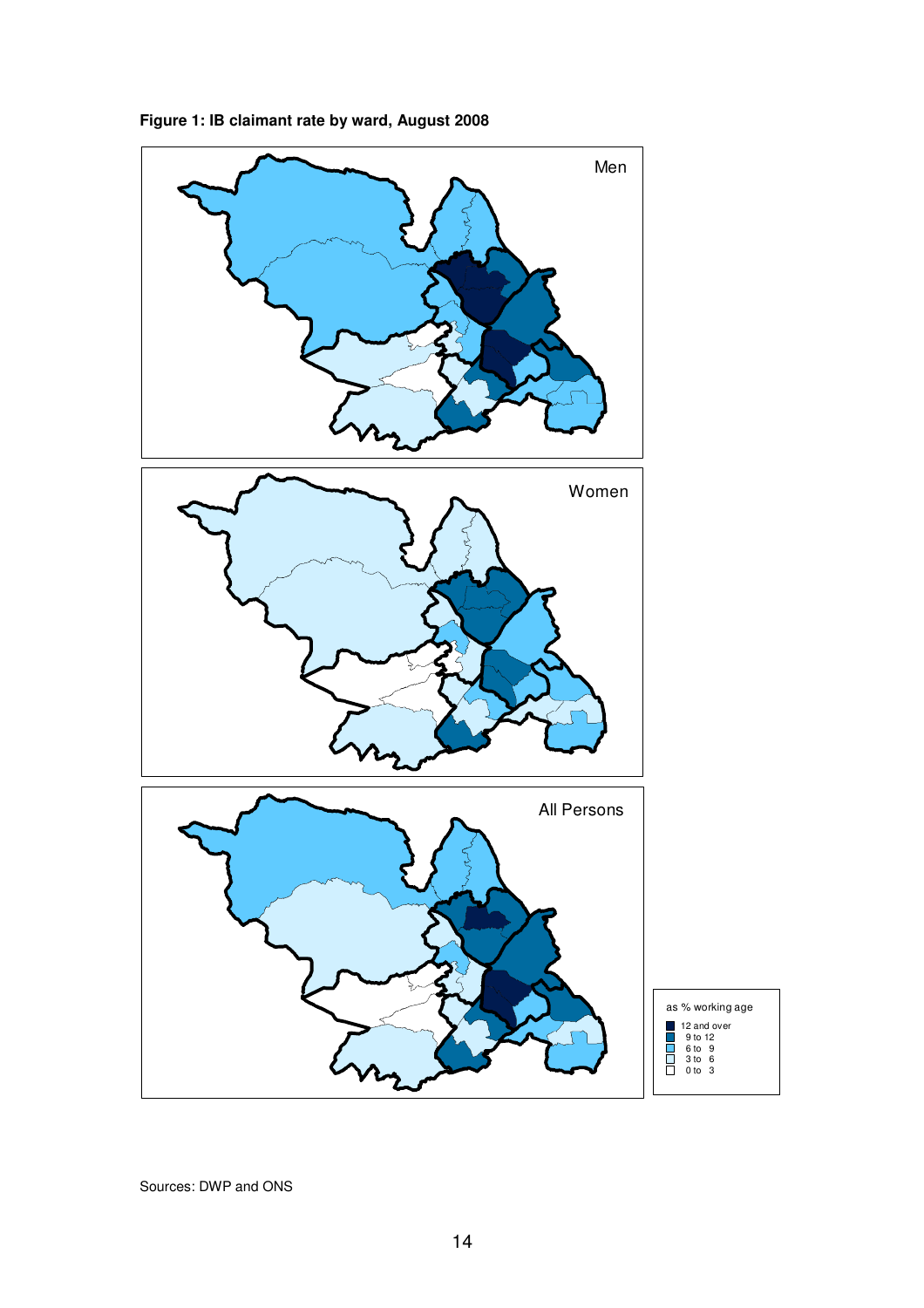**Figure 2: IB claimant rate by LSOA, August 2008** 



Sources: DWP and ONS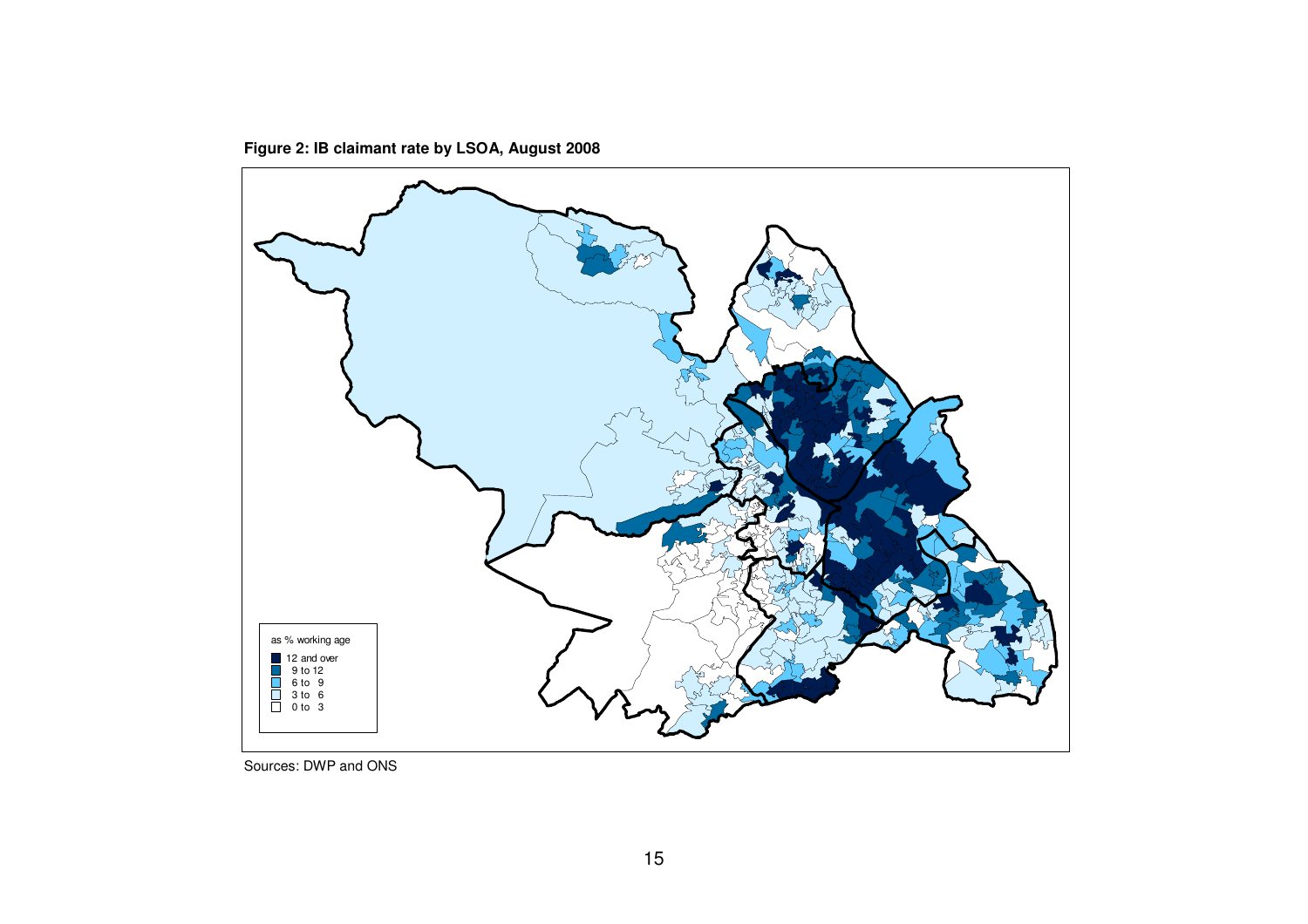|                                                                                               | as % working age         | no.                      |
|-----------------------------------------------------------------------------------------------|--------------------------|--------------------------|
| <b>SHEFFIELD</b>                                                                              | 2.0                      | 6,670                    |
| <b>South East</b>                                                                             | 1.4                      | 610                      |
| Beighton<br><b>Birley</b><br>Mosborough<br>Woodhouse                                          | 1.0<br>1.5<br>1.3<br>1.7 | 110<br>150<br>150<br>190 |
| <b>South</b>                                                                                  | 1.7                      | 800                      |
| <b>Beauchief &amp; Greenhill</b><br>Gleadless Valley<br><b>Graves Park</b><br>Nether Edge     | 2.5<br>3.0<br>0.8<br>0.6 | 280<br>360<br>80<br>80   |
| <b>South West</b>                                                                             | 0.3                      | 110                      |
| Crookes<br>Dore & Totley<br>Ecclesall<br>Fulwood                                              | 0.2<br>0.0<br>0.0<br>0.0 | 30<br>40<br>30<br>20     |
| <b>Central</b>                                                                                | 1.3                      | 280                      |
| Broomhill<br>Central<br>Hillsborough<br>Walkley                                               | 0.4<br>1.3<br>1.5<br>1.6 | 60<br>280<br>180<br>220  |
| <b>Northern</b>                                                                               | 0.9                      | 410                      |
| <b>East Ecclesfield</b><br>Stannington<br>Stocksbridge & Upper Don<br><b>West Ecclesfield</b> | 1.0<br>0.8<br>0.9<br>1.0 | 100<br>80<br>120<br>110  |
| <b>North East</b>                                                                             | 4.4                      | 2,270                    |
| <b>Burngreave</b><br><b>Firth Park</b><br>Shiregreen & Brightside<br>Southey                  | 3.9<br>5.6<br>3.7<br>4.6 | 580<br>680<br>490<br>510 |
| <b>East</b>                                                                                   | 3.7                      | 1,740                    |
| Arbourthorne<br>Darnall<br>Manor Castle<br>Richmond                                           | 4.6<br>3.1<br>4.8<br>2.4 | 500<br>460<br>530<br>250 |

**Table 5: Lone parents on IS in Sheffield, by ward and Community Assembly Area, August 2008**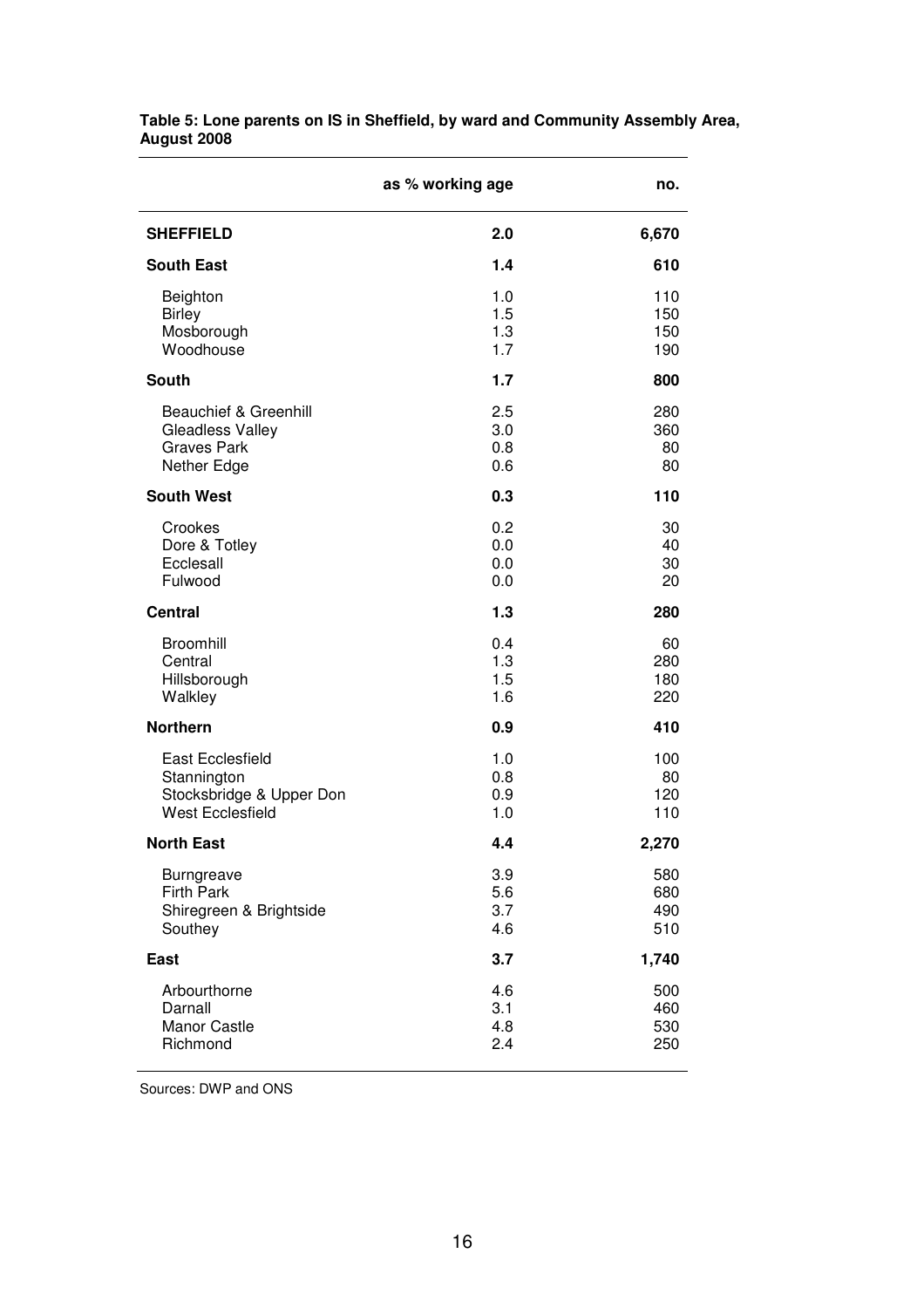Firth Park. The North East and East CAAs together account for 60 per cent of all Sheffield's lone parents on IS.

To complete the picture, Figure 3 shows the lone parent claimant rate down at LSOA level.

Finally, Table 6 brings together the IB and lone parent claimant data at ward and CAA level. Because both groups tend to be concentrated in the same areas, the combined claimant rate rises to very high levels in some places – 19.5 per cent of all adults of working age in Firth Park for example, and 18.8 per cent in Manor Castle. Conversely in three of the four wards making up the South West CAA – Crookes, Ecclesall and Fulwood - the combined claimant rate is below 3 per cent.

#### **Composition of the claimant stock**

Table 7 shows the age distribution of IB claimants in Sheffield. This illustrates a general point that applies to other areas as well – that the probability of claiming incapacity benefits rises with age. This is hardly surprising since a degree of ill health or disability is a prerequisite for entitlement to IB, and ill health and disability increase with age. In this table the much lower number of women aged 55-64 claiming IB is the result of benefit rules – women move across to a state pension at 60.

The skewed age distribution of IB claimants can prompt the suggestion that the problem will simply fade away as an older generation of claimants finally reaches state pension age. This is wrong. In fact, what happens is that as one cohort of older men and women finally moves out of the IB figures onto state pensions, another cohort grows older to replace them and new IB claimants (often in their 40s and 50s) join the figures for the first time. In practice, the age profile of IB claimants has stayed broadly unchanged for many years.

Within Sheffield, the proportion of IB claimants who are over 50 varies a little from place to place – from a high of 53 per cent of claimants in the Northern CAA to a low of 30 per cent in the Central CAA. This may reflect the age profile of the local population.

The age distribution of lone parents on IS, shown in Table 8, is different. Compared to IB claimants, lone parents on IS are substantially younger. There are many older lone parents of course, but to qualify for Income Support as a lone parent the youngest dependent child must be aged under 16 (under 12 from November 2008). This naturally limits the number of older lone parents on IS.

Table 9 shows the duration of claims. The notable feature here is the very long duration of most IB claims – 55 per cent of IB claimants have been on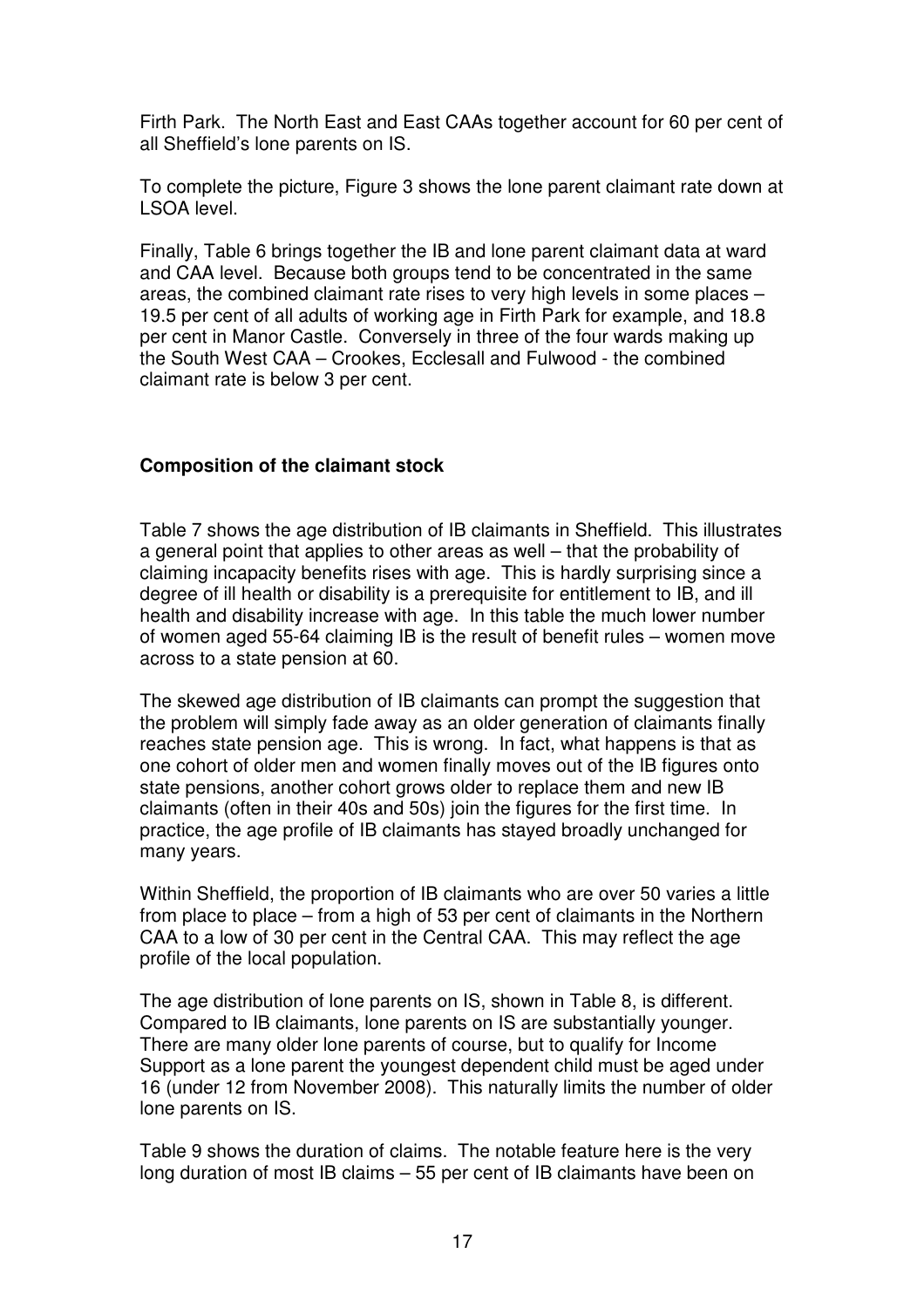

**Figure 3: Lone parents on IS claimant rate by LSOA, August 2008** 

Sources: DWP and ONS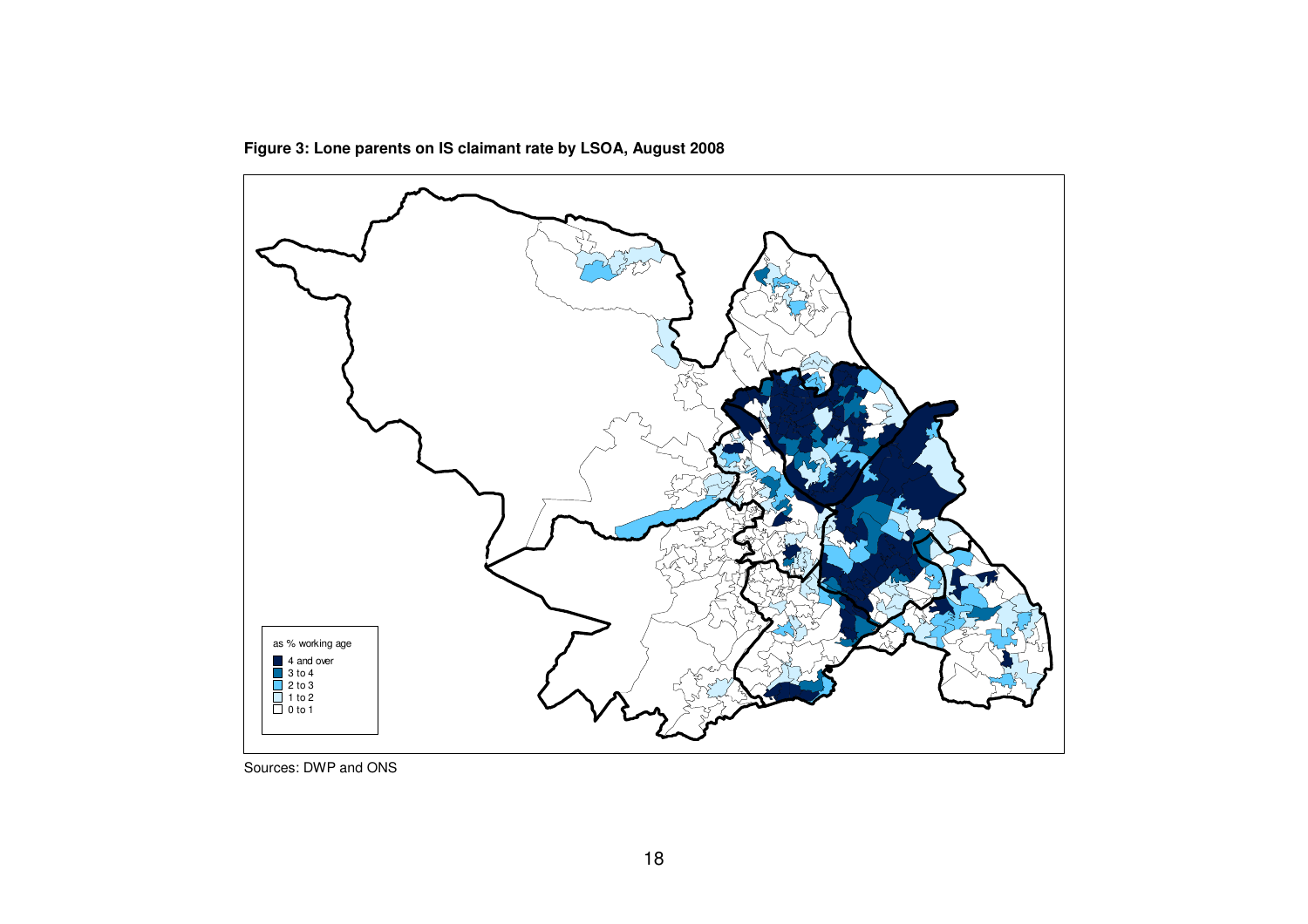|                                                                                           | as % working age             |                          |                              |
|-------------------------------------------------------------------------------------------|------------------------------|--------------------------|------------------------------|
|                                                                                           | <b>IB claimants</b>          | Lone parents<br>on IS    | <b>Total</b>                 |
| <b>SHEFFIELD</b>                                                                          | 7.4                          | 2.0                      | 9.3                          |
| <b>South East</b>                                                                         | 7.1                          | 1.4                      | 8.6                          |
| Beighton<br><b>Birley</b><br>Mosborough<br>Woodhouse                                      | 5.9<br>7.2<br>6.3<br>9.2     | 1.0<br>1.5<br>1.3<br>1.7 | 6.9<br>8.7<br>7.6<br>10.9    |
| South                                                                                     | 6.8                          | 1.7                      | 8.5                          |
| <b>Beauchief &amp; Greenhill</b><br>Gleadless Valley<br><b>Graves Park</b><br>Nether Edge | 10.2<br>9.3<br>4.6<br>3.8    | 2.5<br>3.0<br>0.8<br>0.6 | 12.7<br>12.3<br>5.4<br>4.4   |
| <b>South West</b>                                                                         | 2.7                          | 0.3                      | 3.0                          |
| Crookes<br>Dore & Totley<br>Ecclesall<br>Fulwood                                          | 2.4<br>3.9<br>2.2<br>2.7     | 0.2<br>0.4<br>0.2<br>0.2 | 2.7<br>4.3<br>2.4<br>2.9     |
| <b>Central</b>                                                                            | 5.6                          | 1.3                      | 6.9                          |
| Broomhill<br>Central<br>Hillsborough<br>Walkley                                           | 3.0<br>5.6<br>5.7<br>7.5     | 0.4<br>1.3<br>1.5<br>1.6 | 3.4<br>6.9<br>7.2<br>9.2     |
| <b>Northern</b>                                                                           | 6.1                          | 0.9                      | 7.0                          |
| East Ecclesfield<br>Stannington<br>Stocksbridge & Upper Don<br><b>West Ecclesfield</b>    | 6.4<br>5.8<br>6.2<br>6.0     | 1.0<br>0.8<br>0.9<br>1.0 | 7.4<br>6.6<br>7.1<br>7.0     |
| <b>North East</b>                                                                         | 11.9                         | 4.4                      | 16.3                         |
| <b>Burngreave</b><br><b>Firth Park</b><br>Shiregreen & Brightside<br>Southey              | 11.8<br>13.9<br>10.4<br>11.6 | 3.9<br>5.6<br>3.7<br>4.6 | 15.7<br>19.5<br>14.1<br>16.2 |
| East                                                                                      | 11.0                         | 3.7                      | 14.7                         |
| Arbourthorne<br>Darnall<br>Manor Castle<br>Richmond                                       | 12.2<br>9.7<br>14.0<br>8.4   | 4.6<br>3.1<br>4.8<br>2.4 | 16.7<br>12.8<br>18.8<br>10.8 |

**Table 6: Combined IB and lone parent on IS claimant rate, by ward and Community Assembly Area, Sheffield, August 20008**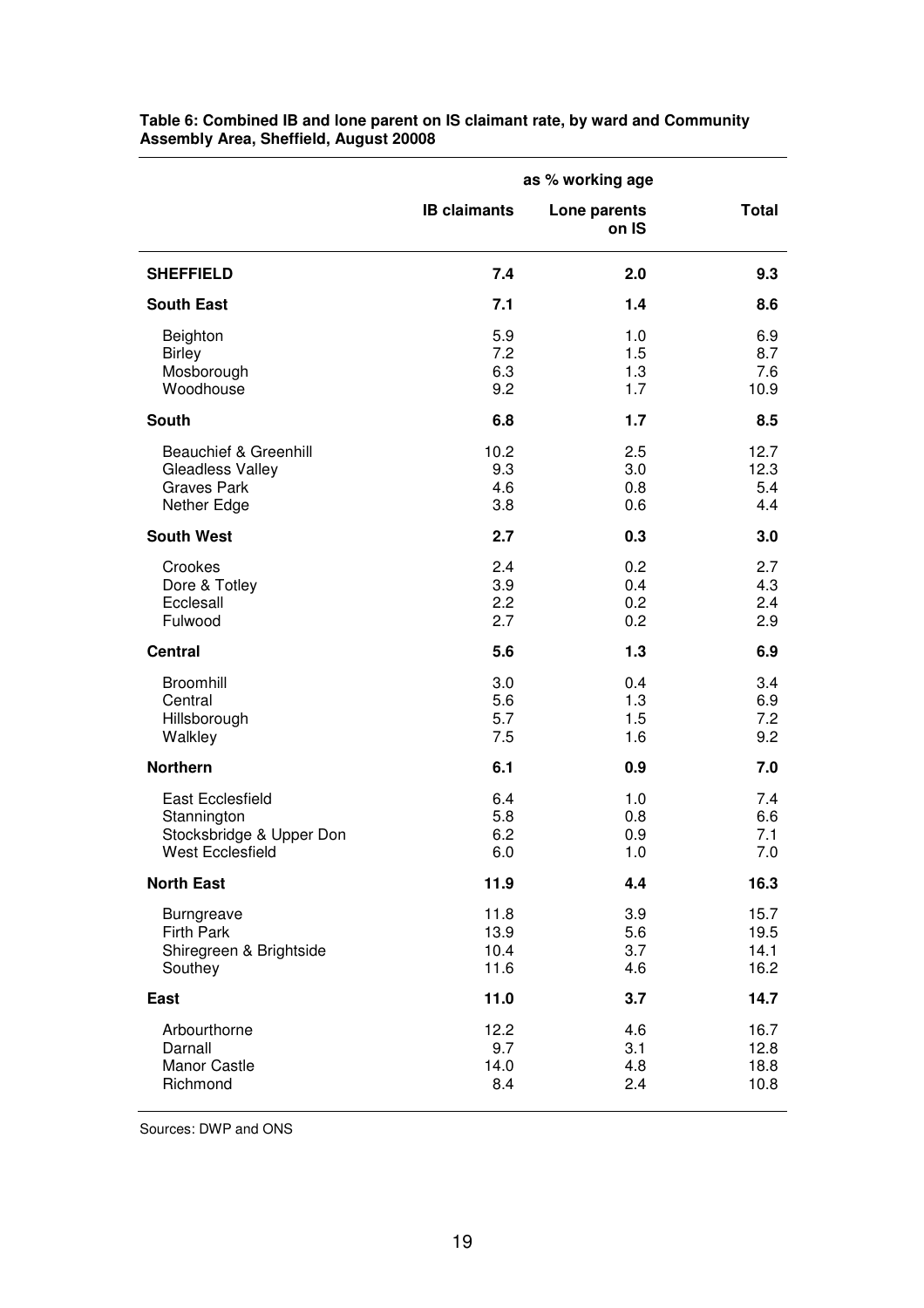these benefits for at least five years. Sheffield is not unusual in this respect – the national average is 56 per cent, and the average for Yorkshire and the Humber is 57 per cent. The proportion of 5yrs+ claims also varies little across the city.

|                                                             | Men                                     | Women                                   |
|-------------------------------------------------------------|-----------------------------------------|-----------------------------------------|
| 16 - 24<br>$25 - 34$<br>$35 - 44$<br>$45 - 54$<br>$55 - 64$ | 930<br>1,990<br>3,160<br>3,580<br>5,030 | 760<br>1,400<br>2,430<br>3,270<br>2,060 |
| Total                                                       | 14,710                                  | 9,920                                   |

#### **Table 7: IB claimants by age, Sheffield, August 2008**

NB. Figures exclude small number of claimants over 65 Source: DWP

|                                                           | no.                                  |
|-----------------------------------------------------------|--------------------------------------|
| 16 - 24<br>$25 - 34$<br>$35 - 44$<br>45 - 54<br>$55 - 64$ | 70<br>1,560<br>2,400<br>2,420<br>180 |
| Total                                                     | 6,700                                |

#### **Table 8: Lone parents on IS by age, Sheffield, August 2008**

Source: DWP

Fewer lone parent IS claims are for such a long duration – in Sheffield only around 35 per cent have been claiming for at least five years.

The stock of IB claimants is not entirely static. In particular, some claimants leave the figures fairly quickly as their health improves or as an injury is overcome. DWP figures for Sheffield show that each year about a quarter of the stock of IB claimants – equivalent to just over 6,000 men and women – leave IB, though only a proportion of these will be leaving to return to employment. Some will move across onto other benefits, including state pension. This proportion – a quarter – does not vary a great deal around the country.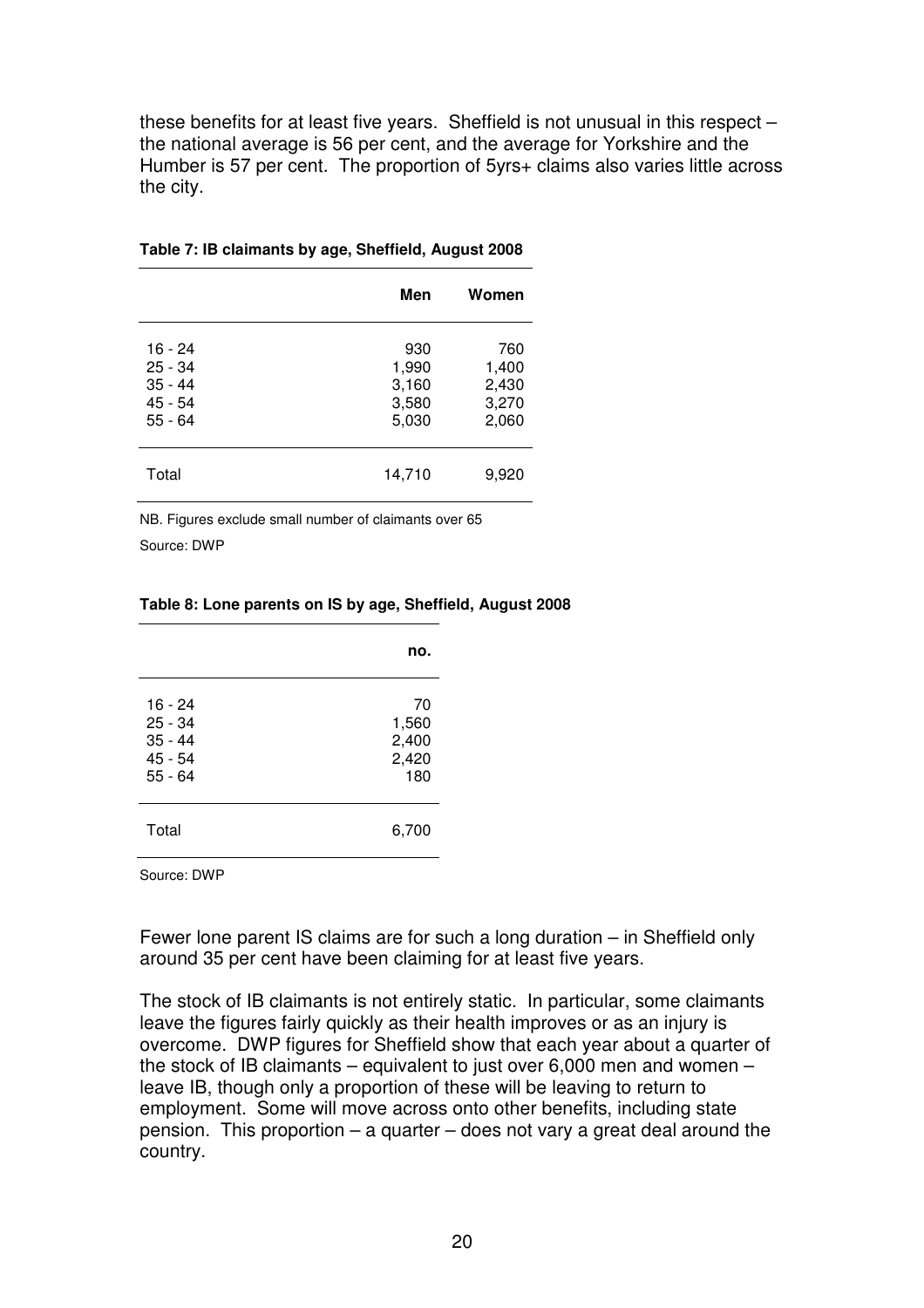|                                                                                         | <b>IB claimants</b>                        | Lone parents on IS                  |
|-----------------------------------------------------------------------------------------|--------------------------------------------|-------------------------------------|
| Up to 6 months<br>6 months to 1 year<br>1 to 2 years<br>2 to 5 years<br>5 years or more | 2,400<br>1,460<br>2,210<br>4,810<br>13,630 | 790<br>640<br>990<br>1,740<br>2,420 |
| Total                                                                                   | 24,520                                     | 6,700                               |

**Table 9: Duration of benefit claims, Sheffield, August 2008** 

Source: DWP

The steady if unspectacular turnover in the stock of IB claimants, in Sheffield and elsewhere, has implications for the evaluation of back-to-work initiatives. It indicates that at least a proportion of those who return to work would probably have done so anyway.

Table 10 shows the nature of the ill health or disability affecting IB claimants in Sheffield. The data here refers to the medical reason for the IB claim as recorded by the Department for Work and Pensions at the time the claim was originally approved. However, it needs to be kept in mind that some IB claimants have multiple health problems or disabilities, and that the nature and severity of the problems can change through time.

|                                                                                                                          | Men                                                 | Women                                               |
|--------------------------------------------------------------------------------------------------------------------------|-----------------------------------------------------|-----------------------------------------------------|
| Mental, behavioural<br>Musculoskeletal<br>Nervous system<br>Circulation<br>Injury, poisoning<br>Respiratory<br>All other | 6,320<br>2,080<br>740<br>950<br>850<br>350<br>3,420 | 4,570<br>1,490<br>740<br>250<br>290<br>220<br>2,250 |
| Total                                                                                                                    | 14,710                                              | 9,810                                               |

#### **Table 10: IB claimants: nature of ill health or disability, Sheffield, August 2008**

Source: DWP

The single largest category, accounting for more than 40 per cent of all IB claimants in Sheffield, is men and women with 'mental and behavioural disorders'. This is a very broad category, including stress and depression as well as other forms of mental ill health and it also includes drug and alcohol abuse.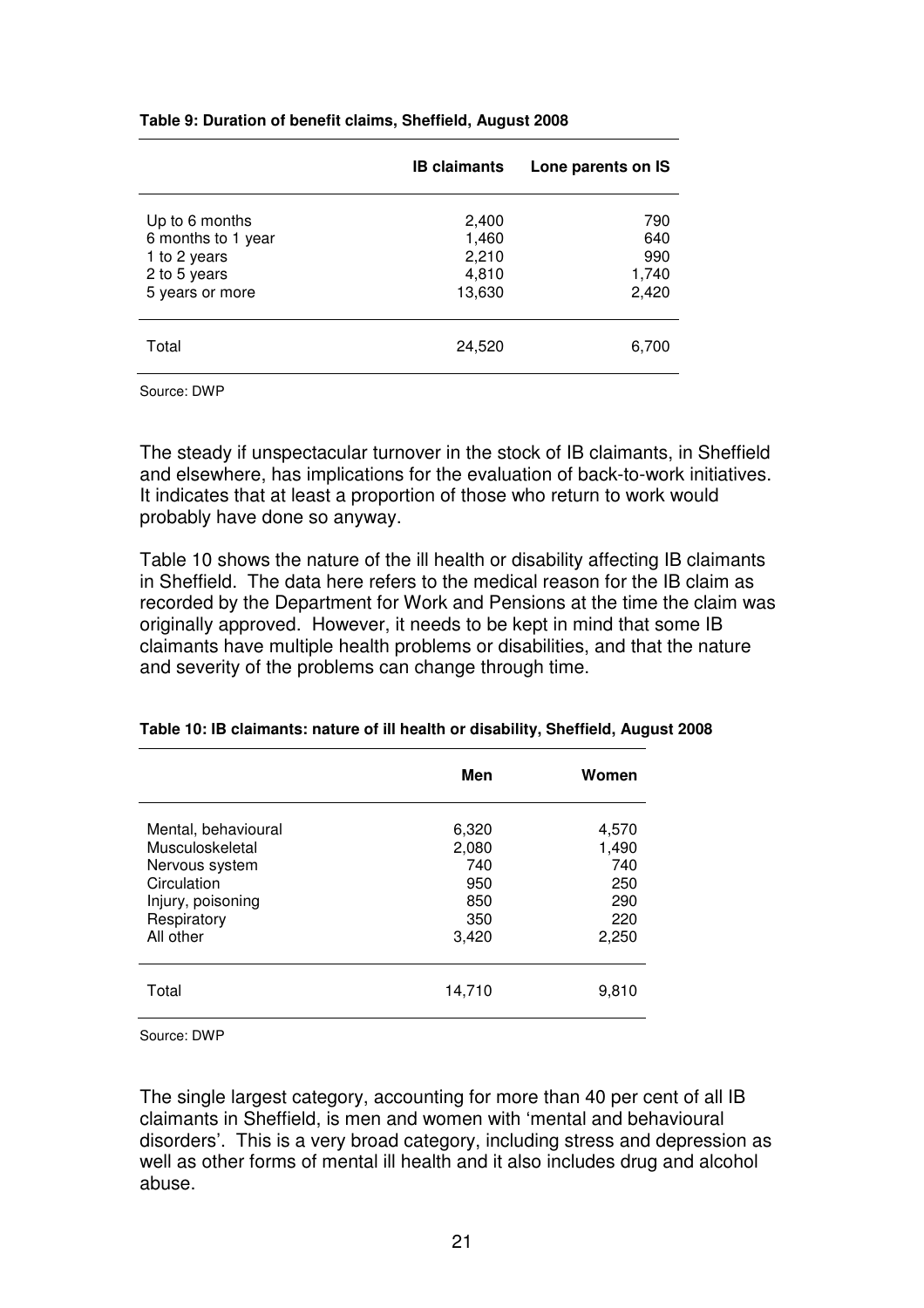A more detailed disaggregation of the 'mental and behavioural' category is presently not available for Sheffield, although it should be possible for DWP to provide a special tabulation. The best guide therefore comes from a recent Scottish study<sup>2</sup>. This found that in Glasgow in 2007 'depressive episodes' accounted for 29 per cent of IB claims in this category, 'other neurotic disorders' for 35 per cent, and 'other anxiety disorders' for a further 10 per cent. 'Alcoholism' accounted for 8 per cent, and 'drug abuse' for 5 per cent. There is little reason to suppose that the breakdown in Sheffield would be radically different.

In recent years, 'mental and behavioural problems' have accounted for a growing proportion of IB claims across Britain. Conversely the share of claims accounted for by 'musculoskeletal problems' – which includes bad backs and other physical constraints on movement – has been declining.

There is a tendency for the share of IB claims accounted for by 'mental and behavioural problems' to be somewhat higher in cities than in more rural locations. Sheffield is no exception here. The share of IB claims in the 'mental and behavioural' category in Sheffield is 44 per cent, compared with a Yorkshire regional average of 40 per cent. Even within Sheffield, the share of IB claimants with 'mental and behavioural problems' is highest in the Central CAA at 54 per cent and lowest in the Northern CAA at 35 per cent. The reasons for these geographical differences are not well understood though they may owe something to a possible concentration of claimants with 'disordered lives', including drug and alcohol problems, in cities in general and inner urban areas in particular.

Finally, Table 11 looks at the number of dependent children (under 16s) of lone parents on IS in Sheffield. The figures show that just under half of all the lone parents in this category have just one dependent child.

|                                                                      | % of lone parents on IS |
|----------------------------------------------------------------------|-------------------------|
| One child<br>Two children<br>Three children<br>Four or more children | 46<br>32<br>14<br>8     |
| ⊺otal                                                                |                         |

#### **Table 11: Lone parents on IS by number of dependent children, Sheffield, August 2008**

Source: DWP

 $\overline{\phantom{a}}$ 

 $^{2}$  J Brown et al (2008) Mental health as a reason for claiming incapacity benefit – a comparison of national and local trends, Journal of Public Health, vol 31, pp 74-80.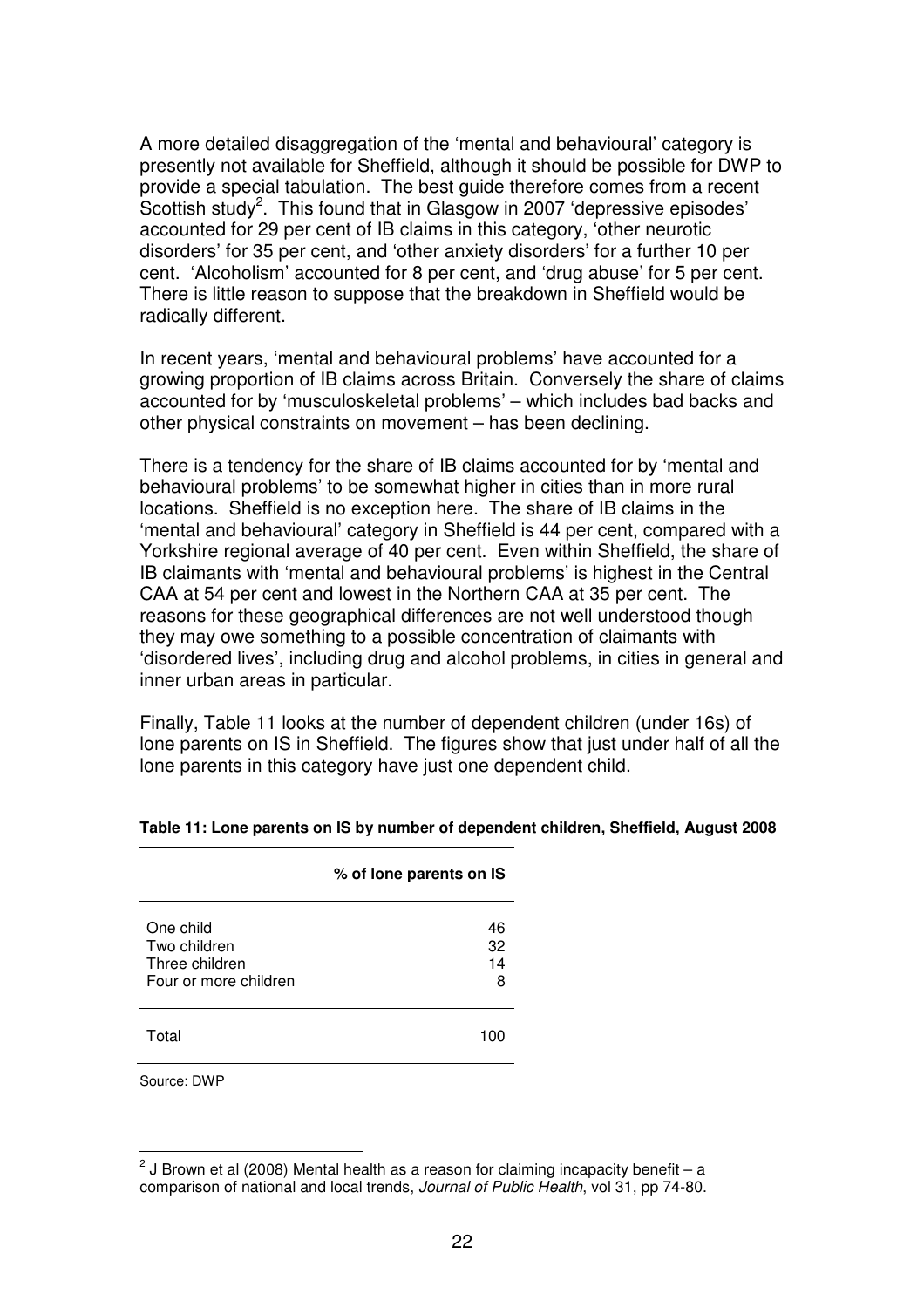## **3. WHAT DO WE KNOW ABOUT CLAIMANTS?**

This part of the report reviews what is known about IB claimants and lone parents on IS – their background, qualifications, aspirations, and barriers to work. The information here is 'national' in origin but in most respects can probably be generalised to Sheffield.

#### **Incapacity benefit claimants**

The largest recent survey of incapacity claimants was carried out by Sheffield Hallam University in 2006/7. This provides representative data based on face-to-face interviews with more than 3,600 IB claimants in eight districts spread across five GB regions.

Although Sheffield itself was not one of the survey areas, one of the strong conclusions was that on the whole the skills, experience and aspirations of incapacity claimants do not vary enormously from place to place. The survey data can therefore be trusted to offer a reasonably reliable guide to the likely characteristics of IB claimants in Sheffield.

#### **Background**

- IB claimants are, on the whole, a **very poorly qualified group**. Around 60 per cent have absolutely no formal qualifications, not even a GCSE or CSE. Only around 2 per cent have degrees.
- The vast majority around 85 per cent of men and 80 per cent of women – previously worked in **manual occupations**. Many of these were 'routine' manual jobs. Professionals and other higher-grade white-collar workers account for few IB claimants.
- Despite lengthy periods on incapacity benefits, the vast majority of IB claimants have **substantial work experience**. Only around 9 per cent of women and 6 per cent of men say they have never had a regular paid job. Around half the men, and 40 per cent of the women, spent more than ten years in their last job.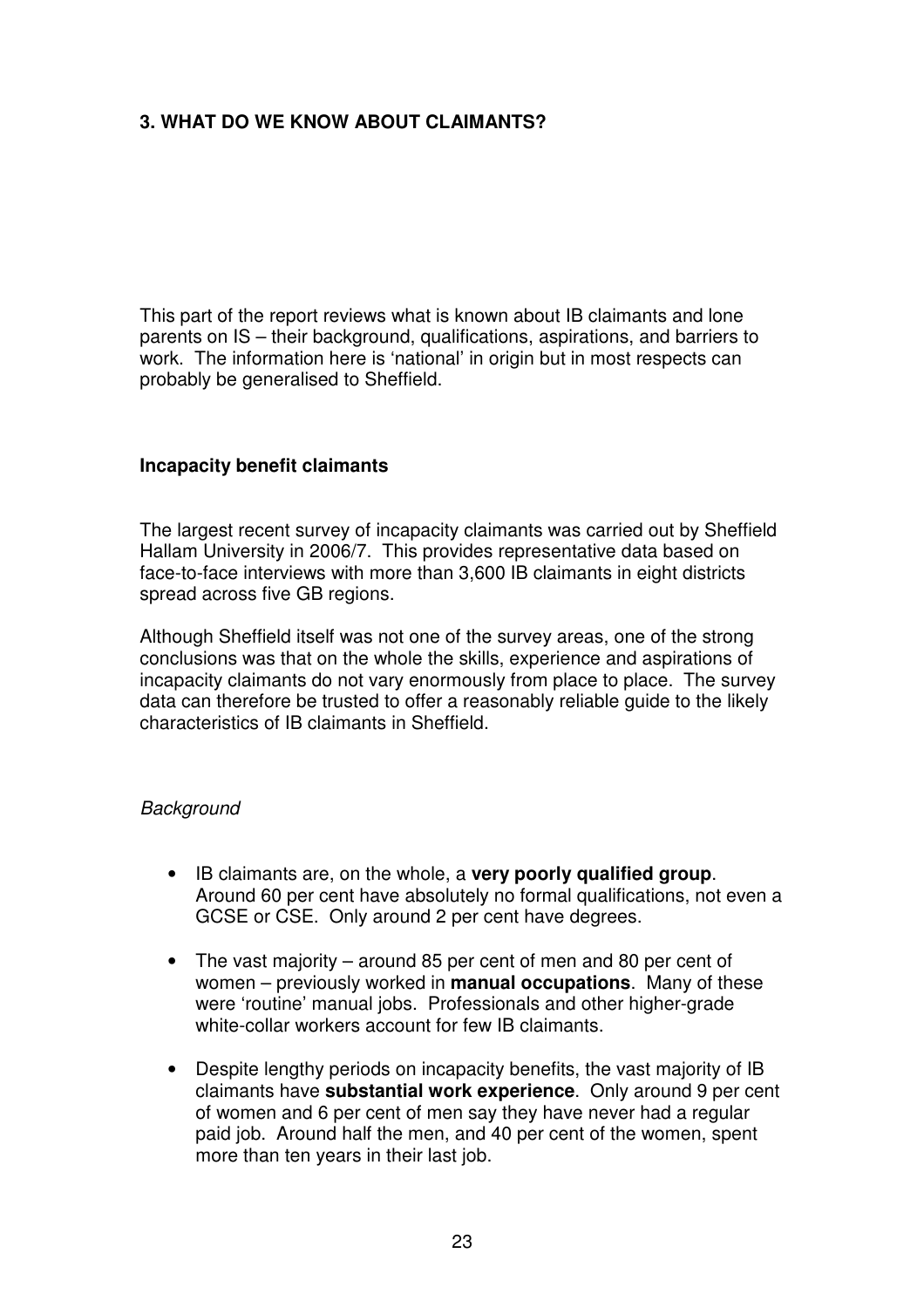- **Ill health or injury was the principal reason for job loss** in around 70 per cent of cases – a higher proportion now than in the 1990s, when redundancy was a more common reason for job loss. Even so, that still leaves around 30 per cent of IB claimants for whom factors other than ill health, disability or injury were the main reason for job loss.
- Around a quarter of IB claimants **live alone**, though in addition a fifth of the women are lone parents. Reflecting the concentration of IB claimants in the older age bands, only about one-in-five have dependent children (under 16) in the household.

## Labour market engagement

- Only around a quarter of IB claimants say they 'can't do any work'. On the other hand, a degree of **self-reported health limitation** is just about universal. It is worth remembering here that benefit rules do not require IB claimants to be incapable of all work in all circumstances. What they are required to demonstrate is that they have a sufficient degree of ill health or disability to be not required to look for work as a condition of benefit receipt.
- Around 5 per cent expect their health problems to get better, whereas half expect them to **get worse.**
- Only between a quarter and a third of the stock of IB claimants express an **interest in working again**, either now or in the future. The level of labour market detachment appears to have increased over the years: in the late 1990s nearer half the men on IB used to say they would like a job.
- Fewer than 5 per cent of IB claimants are **presently looking for work**, and only some of these think there is a realistic chance of ever getting a job.
- In the absence of paid employment, many IB claimants get by on a **package of benefits**. In addition to IB itself, nearly half claim Disability Living Allowance, half claim Council Tax Benefit, and nearly half claim Housing Benefit. Income Support is also widely claimed as a top-up.
- **Other sources of income** also contribute to the household. Around a fifth have a partner in work, and a further fifth have a partner who claims benefit in their own right. Around one-in-ten have income from a personal or company pension.
- There is little evidence of paid **temporary or casual working**, though unpaid voluntary work is more widespread.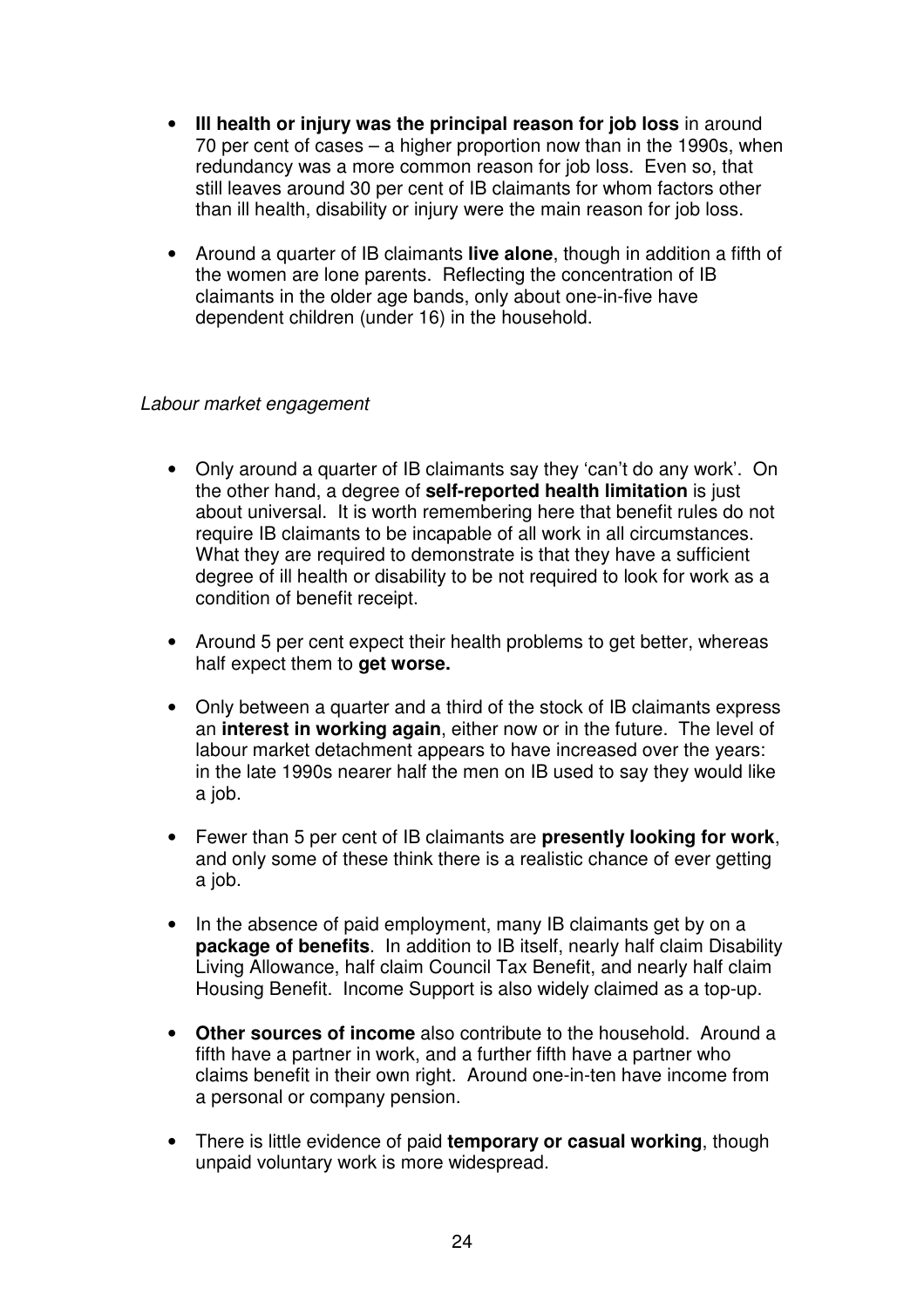#### Barriers to employment

- More than 90 per cent of the claimants who say they do not want a job cite **ill health or disability** as the main reason. Around 90 per cent of the claimants who express an interest in working again also cite ill health, injury or disability as an obstacle to finding work.
- Around half of those who are interested in working again think that **potential employers** would see them as 'too ill or disabled'. Fewer than one in ten are confident that they would be seen as a 'pretty good bet' or 'worth a try'.
- The claimants with an **interest in working** tend to be younger and to have been on benefit for shorter periods. Around half of those claiming IB for less than two years express an interest in working again, compared to only a fifth of those claiming for ten years or more.
- Amongst those with an interest in working, a willingness to consider **part-time work** is widespread, amongst men as well as women. Often this is seen as a way of coping with health problems.
- A clear majority of potential jobseekers would be keen to take up a **new occupation**, and sometimes they have quite specific ideas about what they would like to do and what training they would need.
- Most would prefer to **work locally**. This is especially true of women. Around half have a car in the household, but only a third say it would be available for them to travel to work.
- Many IB claimants who express an interest in working again don't know **how much they would need to earn** to make it worthwhile coming off benefit. A sizeable minority, especially men, do however quote figures of at least £300 a week after tax.

In-depth follow-up interviews with a sample of respondents to the Sheffield Hallam survey add a further layer of understanding:

- Once out-of-work and assessed as eligible for incapacity benefits, many people's **self-image** becomes one of being 'sick' rather than being 'between jobs'.
- **Lack of confidence** and low self-esteem often tend to follow long periods on IB.
- Claimants' health conditions or disabilities tend to **change over time**, and in particular depression and other mental health problems can often develop alongside other problems.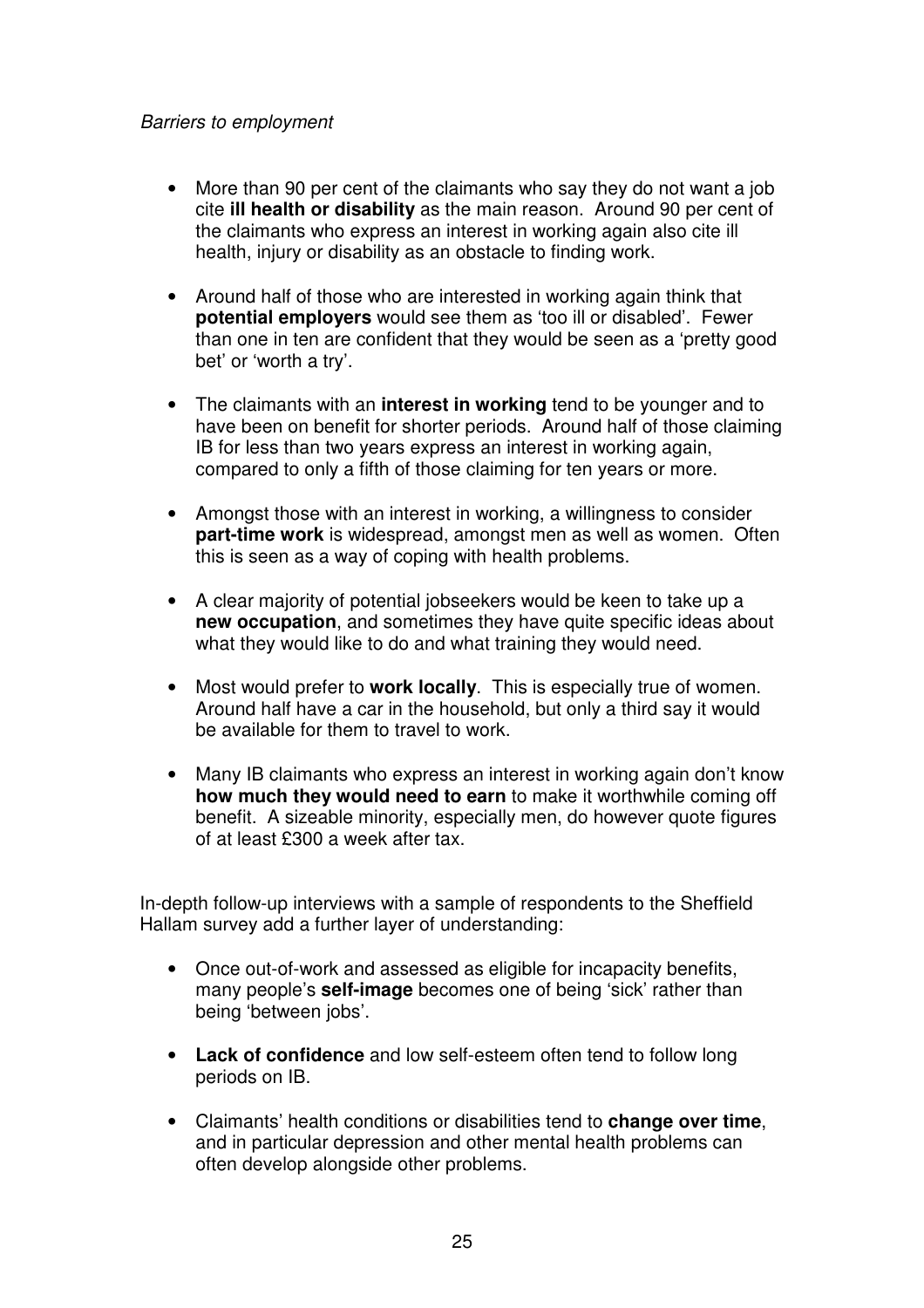## **Lone parents on benefit**

#### Evidence from the Labour Force Survey

The government's Labour Force Survey (LFS) does not provide reliable statistics on incapacity benefit claimants because of under-recording. The LFS data on lone parents on Income Support is much better, with the headline LFS numbers corresponding much more closely to the administrative data on lone parents claiming IS.

For lone parents on IS, the LFS data for Great Britain as a whole for 2008 shows that:

- 92 per cent live in **rented accommodation** (though the available figures do not distinguish between the private rented and social housing sectors). Of the remainder, the vast majority are owneroccupiers, four-fifths with a mortgage.
- 31 per cent have no **formal qualifications**. A further 22 per cent have qualifications no higher than GCSE or O level. Just 2 per cent have degrees.
- 82 per cent of those with qualifications acquired their highest qualification at age 16 or below – there is little experience of **further or higher education**. Just 4 per cent obtained their highest qualification beyond the age of 24.
- However, 10 per cent have acquired a **qualification in the last year**. Mostly these are NVQs or other professional qualifications.
- A wider group, comprising 15 per cent of lone parents on Income Support, have undertaken **activities in the last 12 months** to improve their knowledge or skills. Mostly these were lessons or courses, but distance learning, attendance at seminars and workshops, and on-thejob training also come into the picture.
- At any one point in time, 12 per cent of lone parents on Income Support report that they are **currently studying or working** towards qualifications.

Evidence from research studies

• **Key factors for lone parents who move into work** are relatively high motivation, past work experience, a manageable level of caring responsibilities, and relatively good health.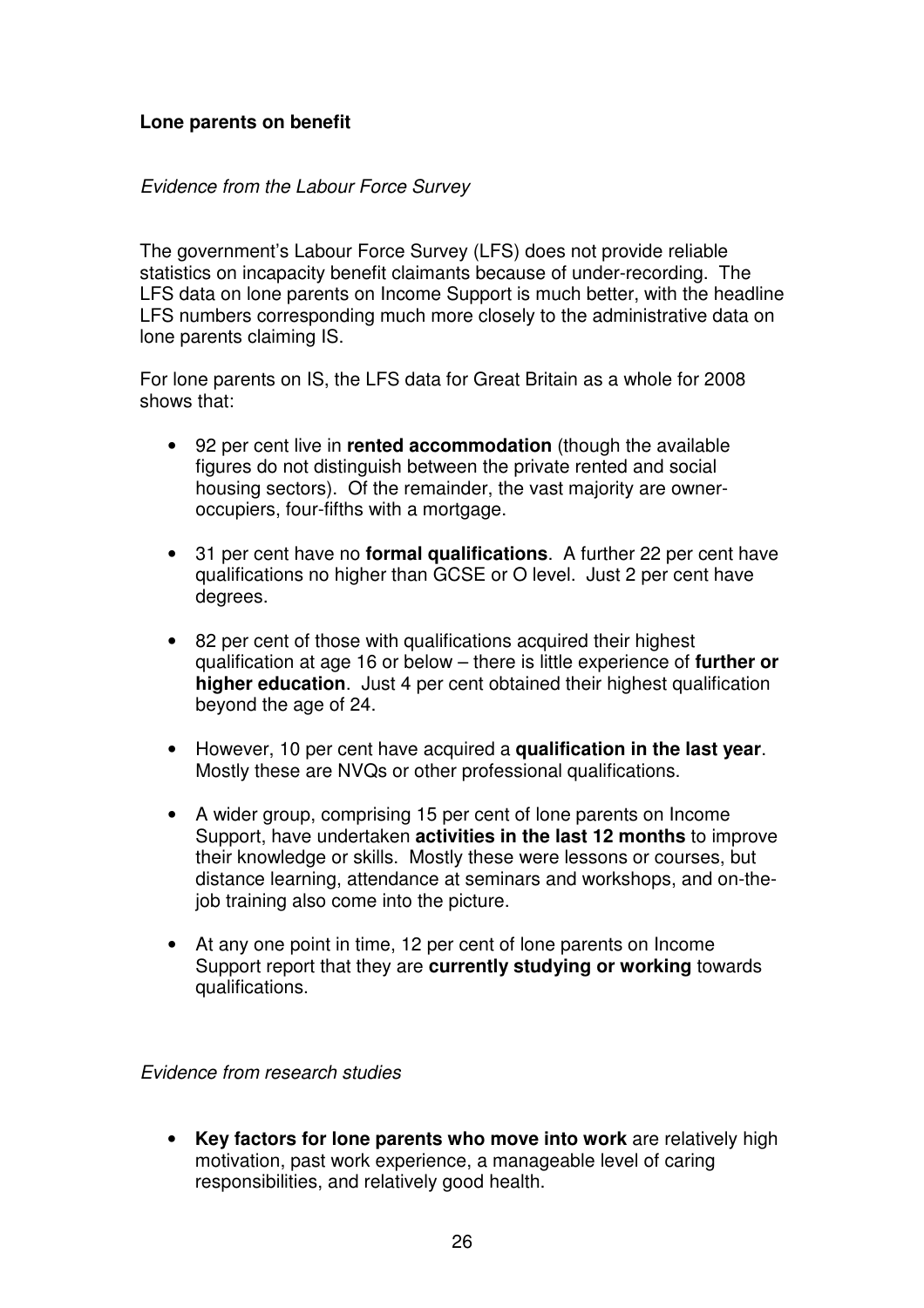- Conversely, those **furthest from the labour market** tended to have low confidence and self-esteem, have little or no past work experience, high level of caring commitments (several children of nursery/primary/secondary school age, or with ill health/disabilities), and problems of ill health or disability themselves.
- Some lone parents see **parenthood** as being of paramount importance, and treat it as a priority over all other considerations, with some thinking of themselves as doing more than a full-time job (so that 'work first' interventions are most unlikely to bring any change to such deeply rooted attitudes).
- Many lone parents express concerns about **formal childcare** in terms of 'strangers' looking after their children, but they are equally deterred by reports of poor facilities and perceived high costs.
- Such issues can be overcome when there are **other family members** on hand to provide informal care (especially grandparents, who also provide emotional and financial support) - absence of this option presents a major barrier for some.
- Even those who are willing to make use of formal childcare encounter **difficulties** around lack of specific provision, out-of-hours availability, affordability and lack of job flexibility to cover school holidays or when a child is sick.
- Although **tax credits** are vital in enabling many lone parents to find financially viable work, the complexities of the system continue to pose a barrier for those who are less job-ready.
- In some instances their provisional nature makes it more difficult to undertake accurate **better off calculations** and hence reduces their credibility and effectiveness in persuading lone parents to seek work.
- Another major uncertainty in this regard is the irregularity or even nonreceipt of partners' maintenance payments through the **Child Support Agency**, as well as unpredictable changes in the amount paid due to ex-partners remarrying or starting another family.
- Lone parents who have been claiming benefits for a while are more likely to require **intensive and longer term support** in engaging with the labour market than new or repeat claimants.
- Many have deep financial concerns around **multiple sources of debt**, and the potential disruption to family incomes around the transition from benefits to paid work.
- Some of this is related to low levels of **financial literacy**, so they are unaware of their exact benefit entitlements (and hence do not know when they receive the wrong amount), and have little or no knowledge of potential in-work benefits.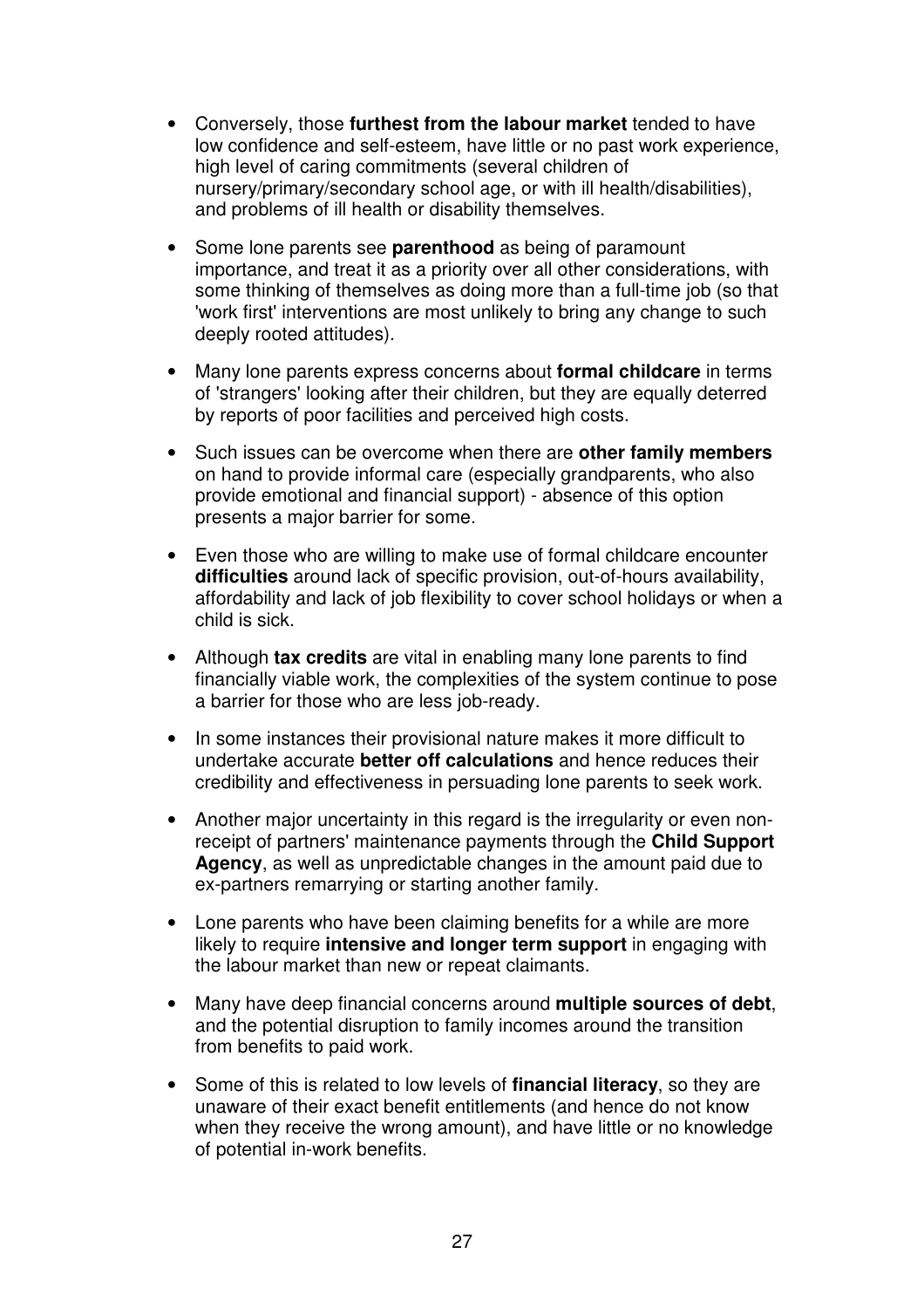- **Labelling interventions** or actions as 'work focused' is a major disincentive for many longer-term lone parent claimants, but at the same time the existence of benefit sanctions has only a negligible effect on their labour market behaviour.
- Lone parents who are furthest from the labour market tended to have higher levels of ill health to cope with (themselves and/or their children), a greater prevalence of debt, are generally disorganised in their lives and have a **'challenging' home environment** to deal with.
- Limitations on the availability of **financial support for specific training courses** can restrict lone parents' access to higher skilled, better paid jobs, and hence make the transition into financially viable work much more difficult.
- Shortages of appropriate **employment opportunities** locally, especially with respect to flexible working (timing and duration of work attendance) are seen as a problem.

#### The evidence here comes from:

Knight, G. and Kasparova, D. (2006) Lone parents: In Work Benefit Calculations – work and benefit outcomes, DWP Research Report No. 367.

Brown, R. and Joyce, L. (2007) New Deal for Lone Parents: Non-participation qualitative research, DWP Research Report No. 408.

Cebulla, A. and Flore, G. with Greenburg, D. (2008) The New Deal for Lone Parents, Lone Parent Work Focused Interviews and Working Families' Tax Credit: A review of impacts, DWP Research Report No. 484.

Goodwin, V. (2008) The effects of benefit sanctions on lone parents' employment decisions and moves into employment, DWP Research Report No. 511.

Ridge, T. and Millar, J. (2008) Work and well-being over time: lone mothers and their children, DWP Research Report No. 536.

Thomas, A. and Jones, G. (2006) Work Focused Interviews and lone parent initiatives; further analysis of policies and pilots, DWP Research Report No. 319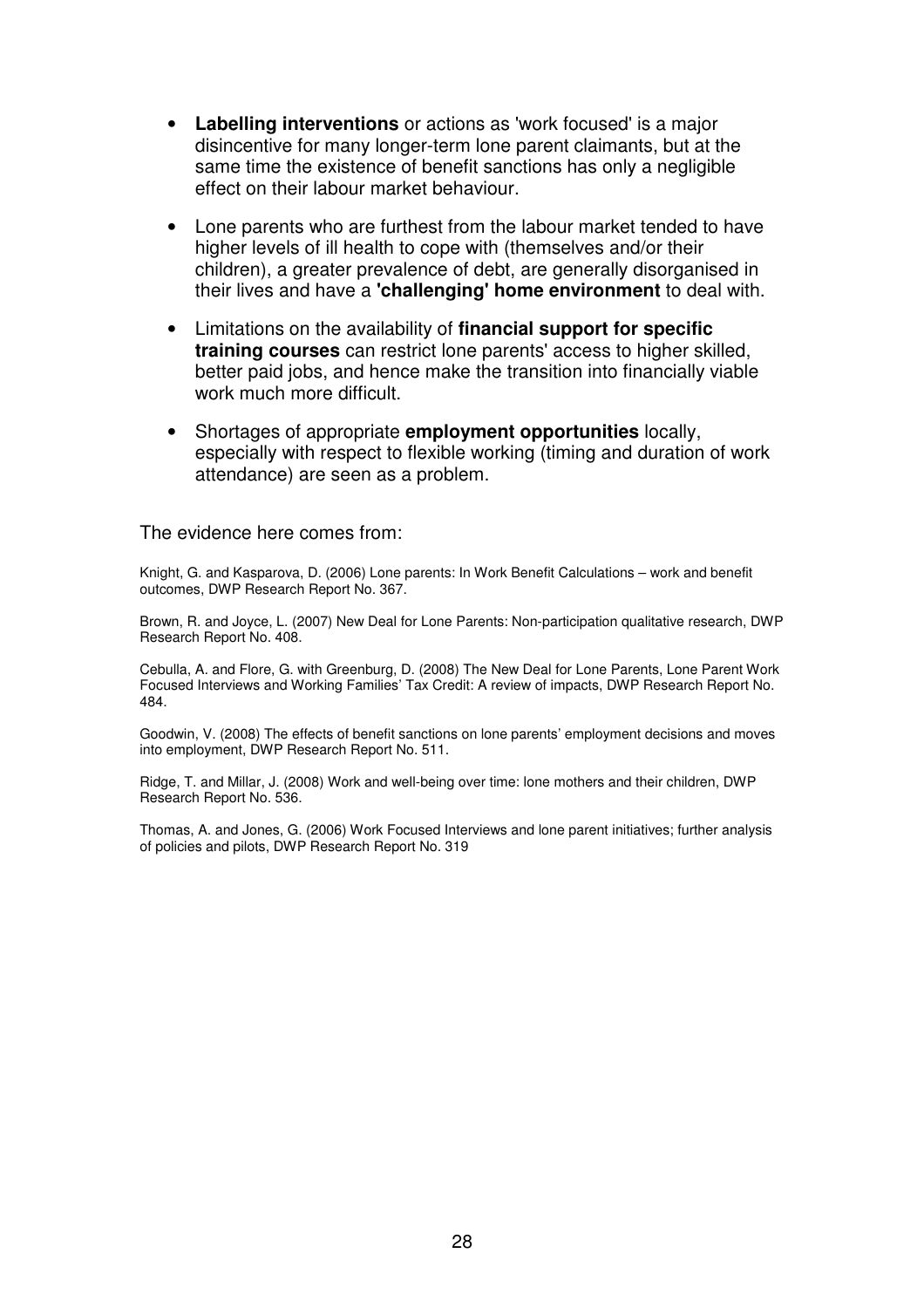## **4. SHEFFIELD'S TARGET GROUP**

This part of the report illustrates the background, aspirations and needs of the individuals in Sheffield who might be expected to become involved with backto-work initiatives.

The material here is based on face-to-face interviews in Sheffield with IB claimants and with lone parents on benefit. The interviewees were identified by Jobcentre Plus, from among their clients, though participation in the research was entirely voluntary.

Jobcentre Plus is most likely to have regular contact with those who are active jobseekers (for example because they are engaged in the Pathways to Work programme) and the claimants interviewed are therefore unlikely to be representative of the stock as a whole. However, by virtue of their existing engagement with Jobcentre Plus they are in many respects the sub-set closest to the labour market and, in effect, the prime 'target group' for back-towork initiatives.

Bearing in mind the small number of interviews, and the nature of the sample, the material below is intended to be illustrative rather than statistically representative.

#### **Incapacity benefit claimants**

#### The interviewees

- Seven interviews, of which four male and three female
- Three aged 50+, two under 30
- **Six say health limits work**
- Four want to work in near future whilst only two rule out any return to work
- All have claimed for five years or less
- Six live alone, one with parents
- Five claiming for mental health reasons, of which three also have physical health problems
- Two have physical health problems only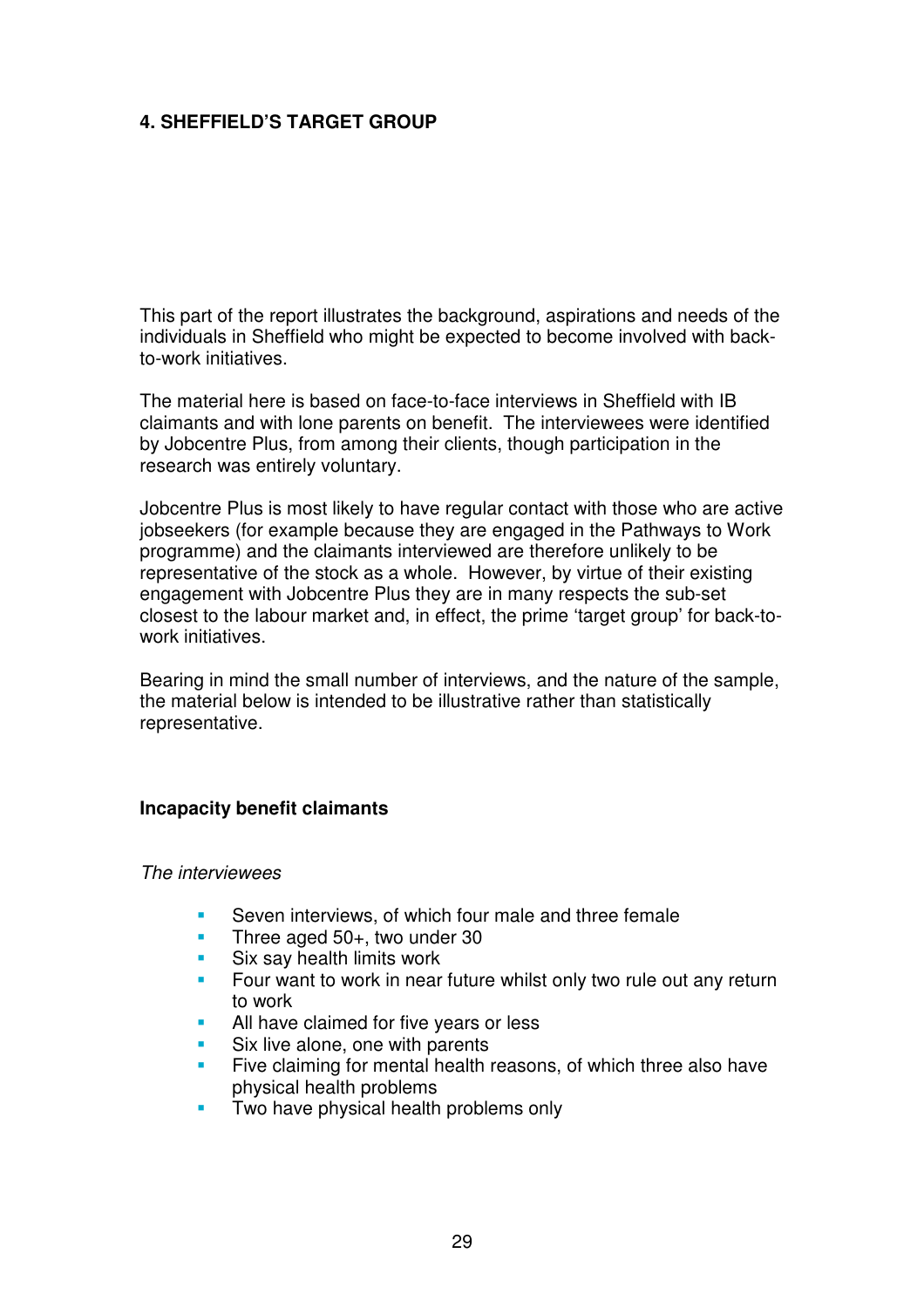## Activities before claiming IB

All the interviewees had experience of working before making the most recent claim, usually in low-skilled manual or service employment.

## Reasons for claiming

- Three interviewees claimed IB as a result of health problems that emerged whilst in employment that forced them to stop working
- Two interviewees had jobs that ended and subsequently claimed IB for health problems that developed whilst out of work
- Two switched from other benefits (JSA and IS) as a result of deterioration in health or personal circumstances.

## Contact with medical profession

Doctors were generally regarded as supportive. Some interviewees had discussed the possibility of returning to work with doctors, though the doctors themselves did not seem to have initiated the conversations or applied any pressure or encouragement to think about employment. Neither did doctors seem to emphasise any potential health-related benefits of returning to work.

## Contact with Jobcentre Plus advisers

Advisers were universally praised, with interviewees referring to them as 'great', 'smashing' and 'supportive', regardless of whether they had any intentions to return to work. Four interviewees also praised their advisers for not 'forcing' them to think about returning to work. However, whilst positive about their advisers, two interviewees felt that their advisers had not fully grasped that they were not capable of work.

## Feelings about claiming benefits

Most expressed a desire to get off benefits and a corresponding preference to be in work. One man even described how he felt 'bad' and 'guilty' for claiming benefit. At the same time, there was a sense that the support, including access to training and advice, was welcome.

## Financial situation

Most interviewees found it difficult to get by financially. Common to their experience was difficulty in making ends meet, often getting into debt, struggling to pay bills and having to budget extremely carefully to afford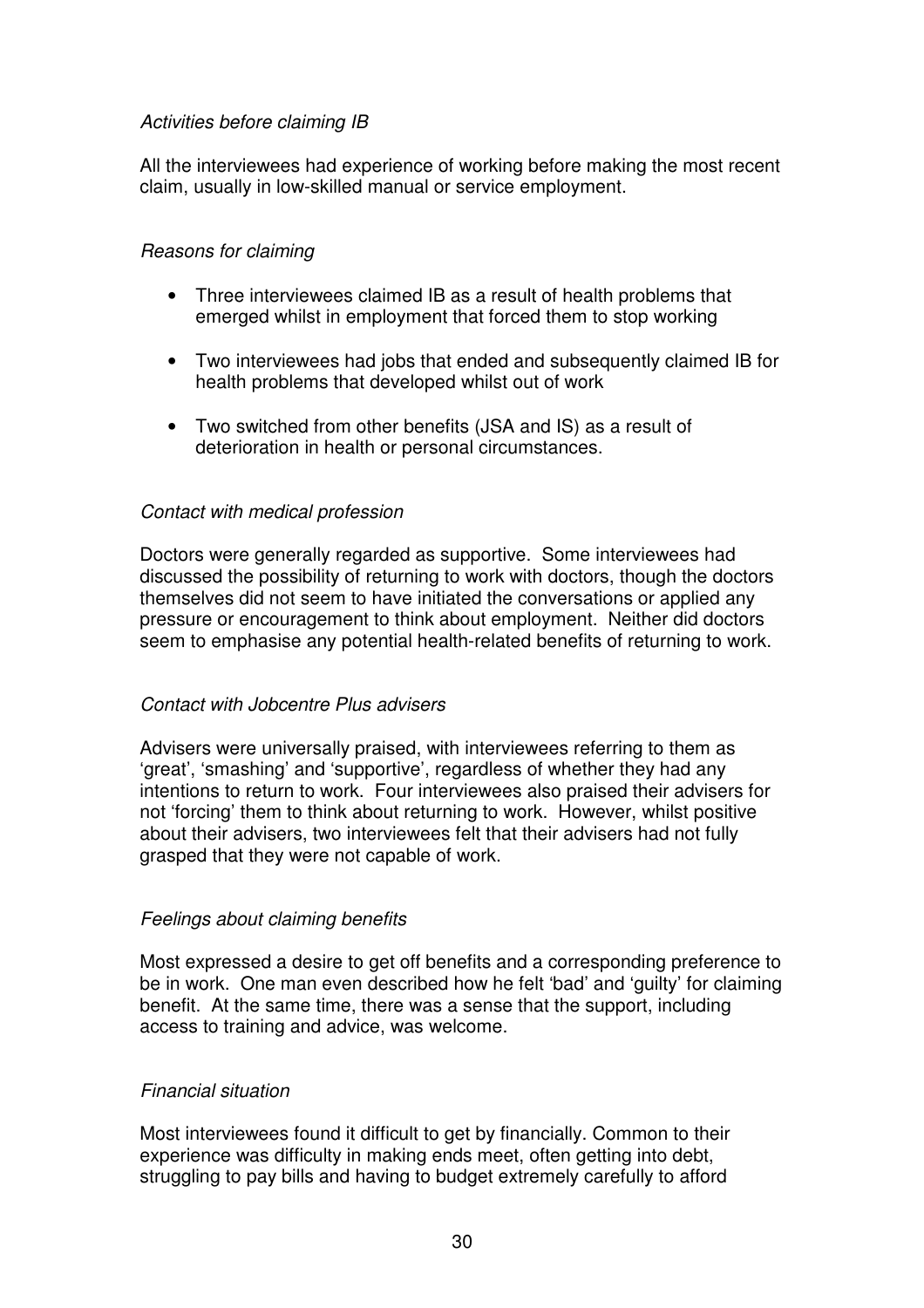necessities such as food, gas and electricity. None had access to alternative sources of income although one 50 year-old was hoping to draw a pension early on the grounds of poor health.

## Intentions regarding work

All but two of the interviewees intended to return to work. Of the five who wanted employment, three were currently looking for work, mainly in unskilled, manual occupations. The other two interviewees expressing a desire to return to work felt that this was a longer-term aim as they could only countenance a return to employment once their health improved. One man who felt his poor health meant he could not work was looking to gain a voluntary placement with a charity. He had previous experience of volunteering and was looking to repeat the experience, although as an end in itself rather than as a stepping stone back to work.

## Circumstances that would enable a move off benefit

Of those looking to return to work, an improvement in health was seen as the main pre-requisite of getting back into employment. This was not regarded as something that would necessarily happen without further support

#### Barriers to work

The key barriers to work identified included:

- Poor health
- A lack of confidence or motivation
- A lack of skills or qualifications
- Difficulties in getting into town to look for work
- A lack of access to appropriate training
- A tight job market and decline in the number of vacancies
- Discrimination by employers against those with health problems

Some individuals said they experienced a combination of barriers, such as one man who cited health problems, his isolated location, age, employer discrimination, a lack of qualification and issues with confidence and motivation.

#### Assistance with finding work

Four interviewees received assistance in getting back to work including:

- Help with looking for work and preparing CVs (Critical Skills course)
- Two interviewees had attended the Condition Management Programme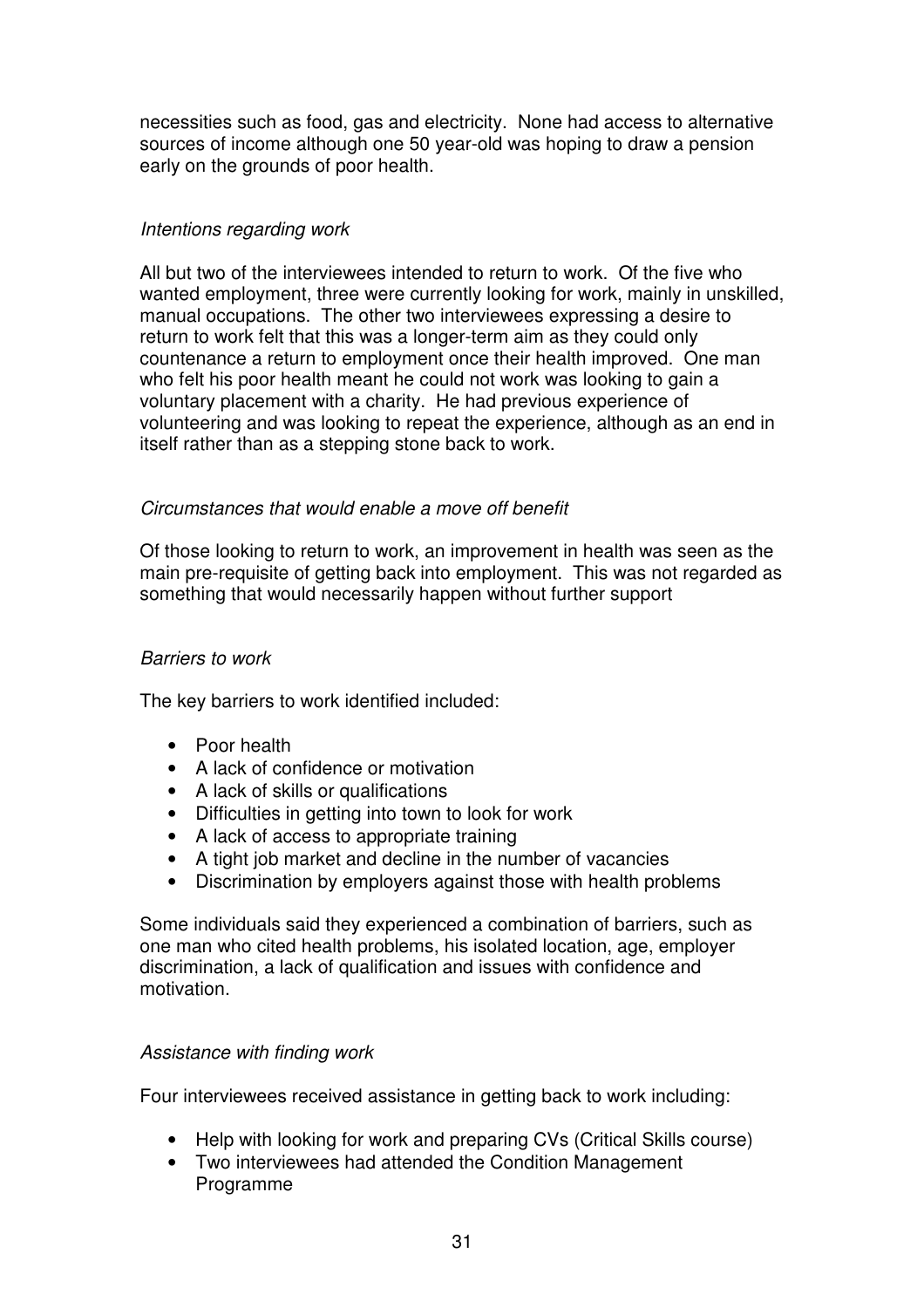• One interviewee gained GCSEs and an IT NVQ whilst on IB

Those that attended the Condition Management Programme praised it highly.

#### Views on benefit reform

Most had heard of the planned reforms although were often unaware of details. Only one of the interviewees was actually claiming the new Employment and Support Allowance. All who expressed an opinion felt that it was fair to expect those receiving benefits to be subject to expectations to look for work. Two interviewees emphasised the importance of the government providing positive financial incentives to return to work.

## **Lone parents on benefit**

#### The interviewees

- Eight interviewees, most aged 35-44 although one older women (45+) who had become the legal guardian of a grandchild
- One man and seven women
- Only one did not want a job
- Length of claim varied from one year to 16 years; five interviewees had claimed for five years or more

## Activities before claiming IS

Six held down jobs for most of the five years before making a claim – most of these were in low-skilled occupations in service industries. One had never worked between leaving school and getting pregnant whilst another had looked after a disabled son full-time.

#### Reasons for claiming

- Two women were on benefits already when they got pregnant and switched to IS.
- Two women who lived with partners and looked after children full-time claimed IS when the relationship broke down and needed the income.
- Two women were working but gave up work and claimed IS to look after disabled children (one straight after birth, the other when her son was five years old).
- One man claimed IS when he lost his job.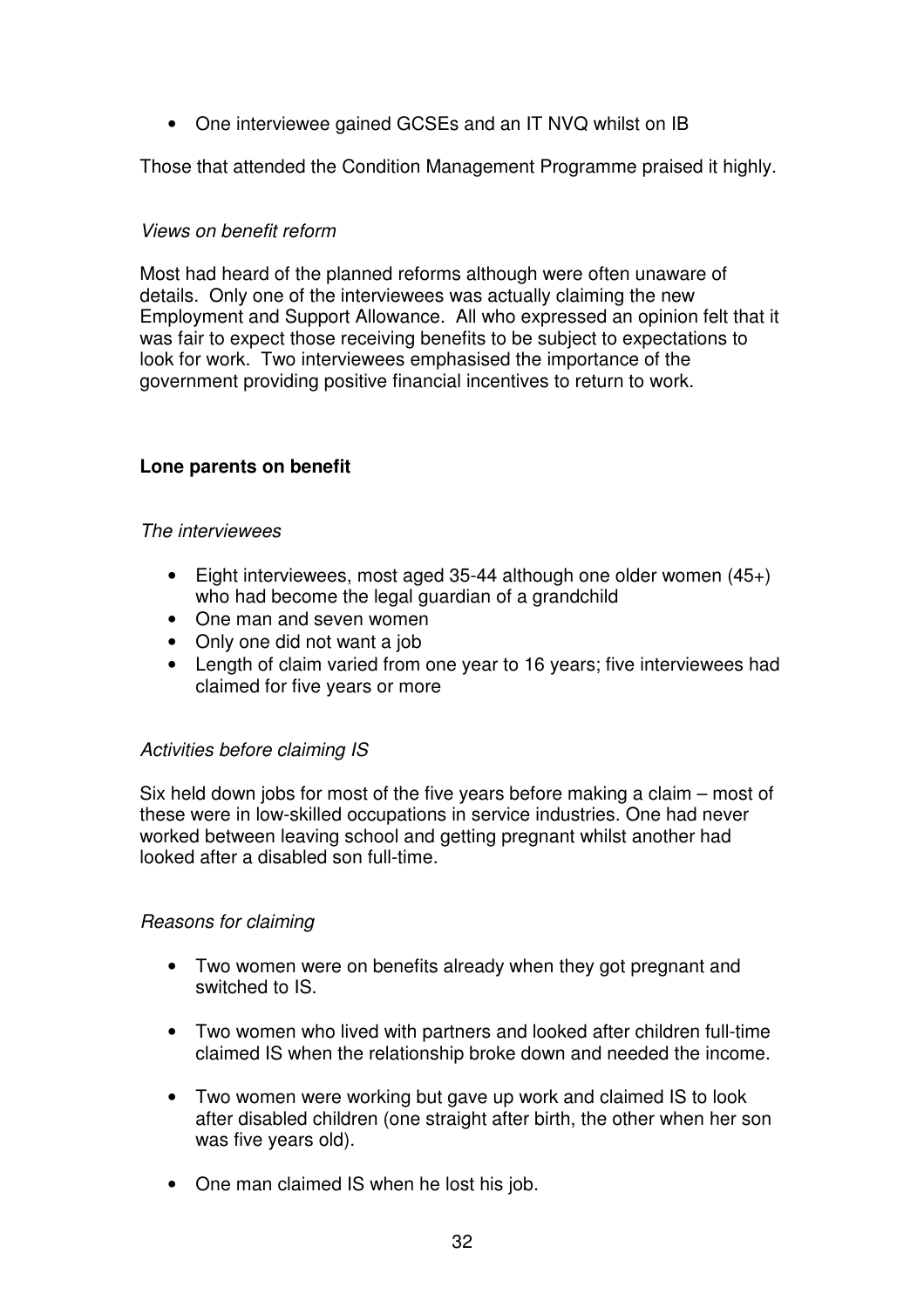• One woman left her job and claimed IS to look after her grandson because her daughter was unable to care for him due to drug and alcohol problems.

#### Contact with social services

Few interviewees had contact with social services. The two that did were not particularly positive in the sense of not finding them helpful.

#### Contact with Jobcentre Plus advisers

Advisers were universally praised for being 'friendly', 'helpful' and 'supportive' of aspirations to return to work. Two interviewees also praised their advisers for not being 'pushy' or 'wielding a big stick'. This absence of pressure was clearly valued by interviewees.

#### Feelings about claiming benefits

Most expressed a desire to get off benefits and a corresponding preference to be in work. One (looking after her grandson) did not anticipate an immediate return to work but had taken up voluntary work. Only one woman did not express any intention to return to work and saw the benefit as a legitimate way of supporting her while she looked after her children.

#### Financial situation

Most interviewees seemed to get by but finances were clearly tight, and some identified their 'struggle' to make ends meet. Careful budgeting was a necessary feature of their daily lives. Only those with disabled children who received DLA payments had any additional income on top of their basic entitlements.

#### Intentions regarding work

All but one of the interviewees were looking for work or shortly about to look for work. Jobs sought typically comprised lower-skilled, service sector work such as care work, admin or retail. One had actually found work as a temporary administrator in the Crisis Loans department in the same offices as Jobcentre Plus. Another was about to start a volunteer placement as a tenant support worker with a housing association and anticipated this would turn into paid employment. Most of those looking for work wanted to find jobs that would fit in with their children's school hours – there seemed a notable reluctance to use formal childcare to any significant degree.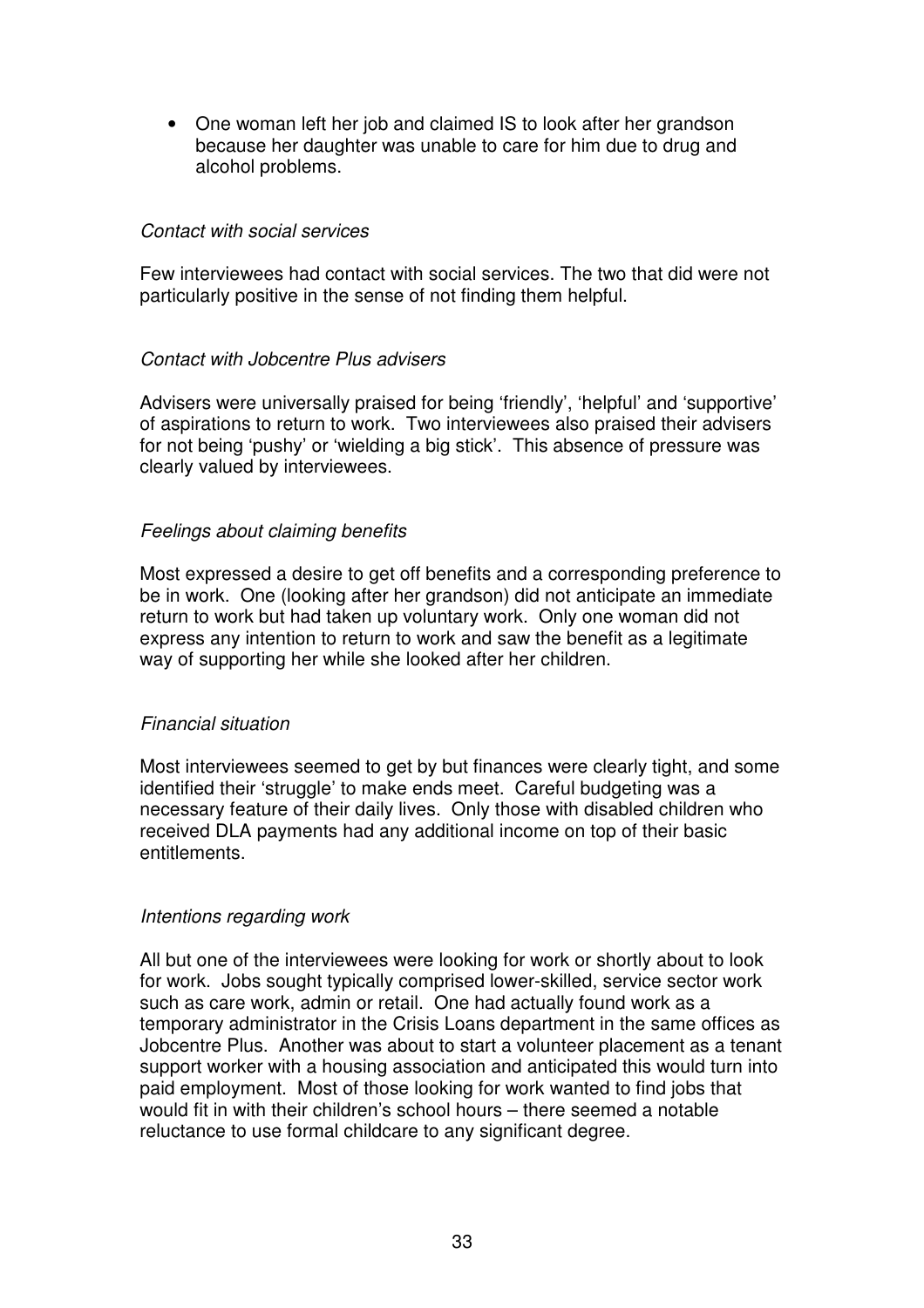#### Circumstances that would enable a move off benefit

Most interviewees stated that a job offer was the main prerequisite for coming off benefit. Another who had just secured a job mentioned that the availability of appropriate childcare had been issue, but that she had now found a childminder. One woman who lacked the appropriate qualifications for the childcare or office work she was interested in felt these skills gaps needed to be addressed before she found work.

#### Barriers to work

The key barriers to work identified included:

- A lack of appropriate skills (and access to training)
- A lack of jobs in a tight job market.
- A reluctance to take on work that was low-paid, unattractive or had hours that would not fit around parenting
- The cost of childcare.
- Parenting responsibilities, e.g. children with disabilities
- Discrimination by employers because of length of time on benefits

#### Assistance with finding work

Most interviewees had attended courses that provided job search help (CV writing, applications etc) and/or some form of placement (eg with Source, Elevate, Best, WorkTrain). These courses were regarded as useful although none (as yet) had led to them finding work.

#### Views on benefit reform

Most had heard of the planned reforms although were often unaware of details. Two notable exceptions were interviewees who were directly affected because their youngest child was shortly to turn 12. Most did not feel the proposed reforms were particularly onerous as they were looking for work anyway. Some felt that that parenting responsibilities were not necessarily incompatible with working because individuals could look for part-time work that fits around school hours. Only one interviewee felt that her parenting responsibilities should absolve her of obligations to look for employment.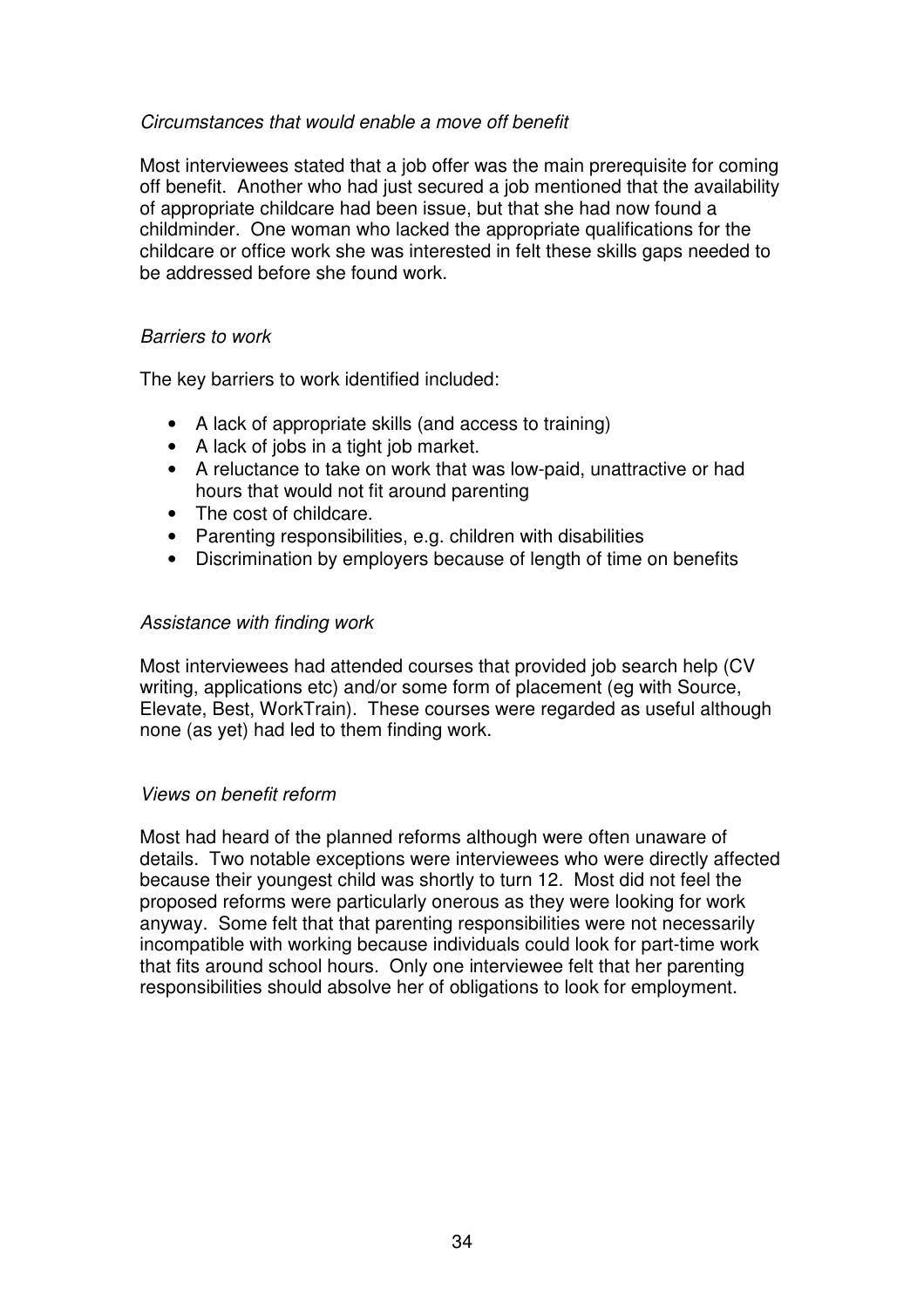## **5. EVIDENCE ON GOOD PRACTICE**

This part of the report reviews the evidence on good practice in delivering employment and training services to IB claimants and lone parents on benefit. The evidence presented here is based on a review of published research.

#### **Effective practice**

#### Incapacity benefit claimants

Provision to assist IB claimants back into work needs to combine a number of different strands:

- **Preparatory sessions** that address psychological, attitudinal and behavioural issues, and are designed to restore confidence, boost selfesteem and raise awareness of how they might become more active generally (including social and volunteering activities), with the focus on overall well-being and what they are able to do rather than returning to work.
- As part of this preparatory phase, some form of **assessment of progress** and specification of next steps to be taken, with work as a major option for some, but the emphasis placed on active social involvement and voluntary work for those who are not yet at that stage, and a residual discretion that the client has done as much as could be expected.
- Assignment to a **dedicated personal adviser** (PA) with skills to establish a quick rapport and long-term trust, specific training to identify the help required and the steps involved in returning to work, along with continually refreshed knowledge of where specialist assistance and support can be found.
- Part of the PA's role should be to offer general **emotional and practical support** during job search and after job entry, and to use their skills to discuss the alternative options with the clients (rather than to prescribe them).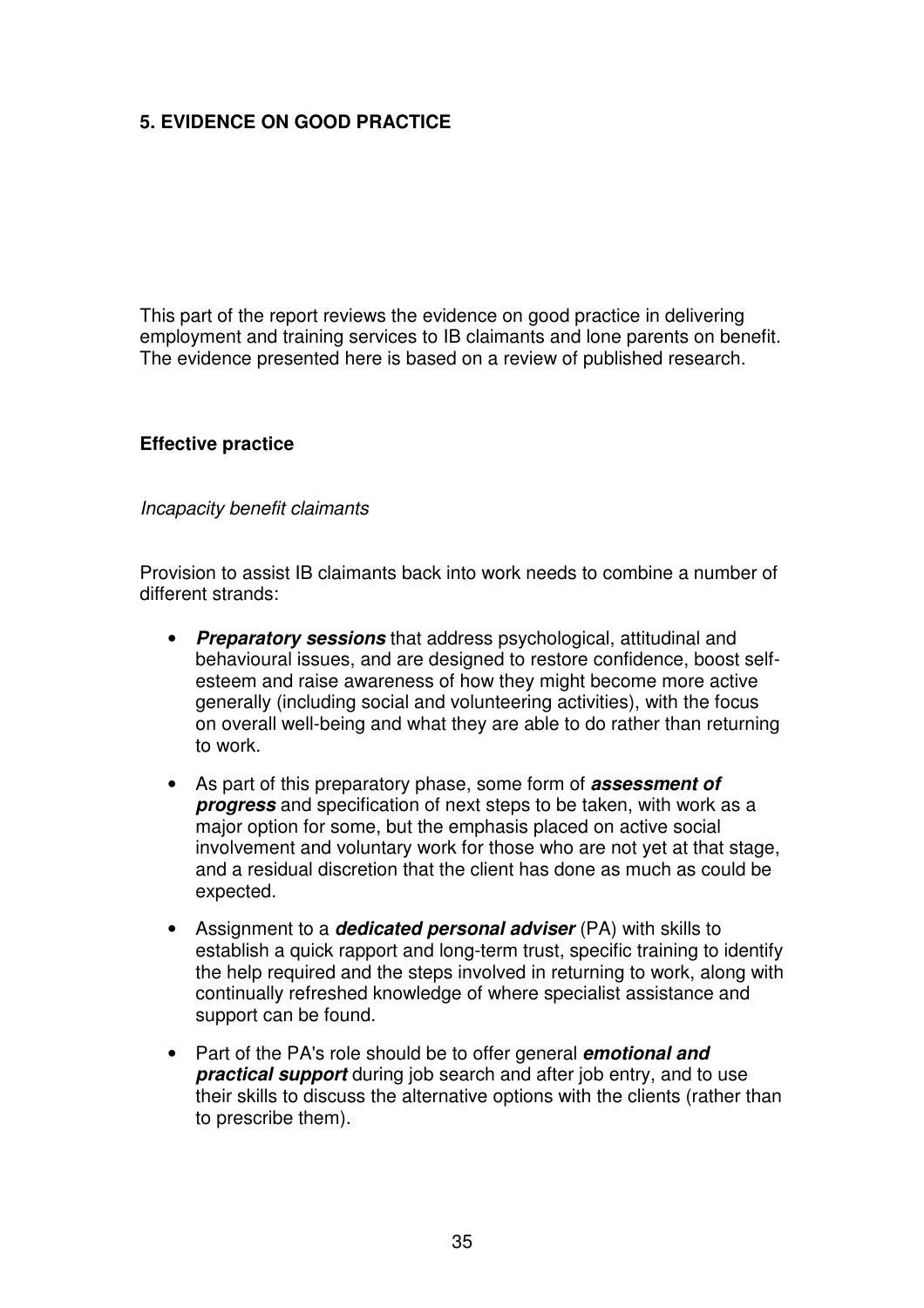- Access to a **range of training opportunities**, from basic job search approaches through elementary skills (literacy and numeracy) to jobspecific courses, with links to local employers wherever possible.
- An alternative route for those who are close to the labour market but lack recent work experience is to have a **range of job placements**, work trials, transitional employment opportunities and pre-recruitment courses.
- Raising awareness of **financial incentives** such as tax credits and inwork payments (e.g., Return to Work Credit) at the earliest possible stage, along with the offer of related support and advice (such as better off calculations) to ease the transition from benefits to wages.
- Assembly of appropriate aspects of this range of provision into an *individually tailored package* of measures aimed at improving the client's social and economic well being, with a return to work a central but not essential part of this.
- Recognition that not all those who return to work will be able to sustain it, and if in-work support cannot resolve the problem, then there should be a continuing PA role in easing their **return to benefits**.

Specifically with regard to engagement activity:

- **Endorsement** of preparatory or work-related activity by GPs or other medical professionals is of paramount importance for many IB customers to become involved.
- The tendency for most referrals from the health sector to be generic (workless people who may be able to return to some form of job, rather than those on specific benefits) suggests that outreach advisers should act as a **'single gateway'** to appropriate support options or pathways.
- To undertake this task effectively such advisers need to be approachable, personable and skilled in gathering relevant information from the client so that a rapid **assessment of their requirements** can be made.
- Engagement activities need to take place in **familiar surroundings**, primarily within the communities where clients live, with outreach workers as far as possible recruited from local residents with a similar background to target claimants - their role is to act as a 'buddy' or 'befriender', developing a relationship of trust and support with the client.
- It is vital that such engagement activity is **independent from mainstream provision**, and in particular has no direct connection with the benefits system.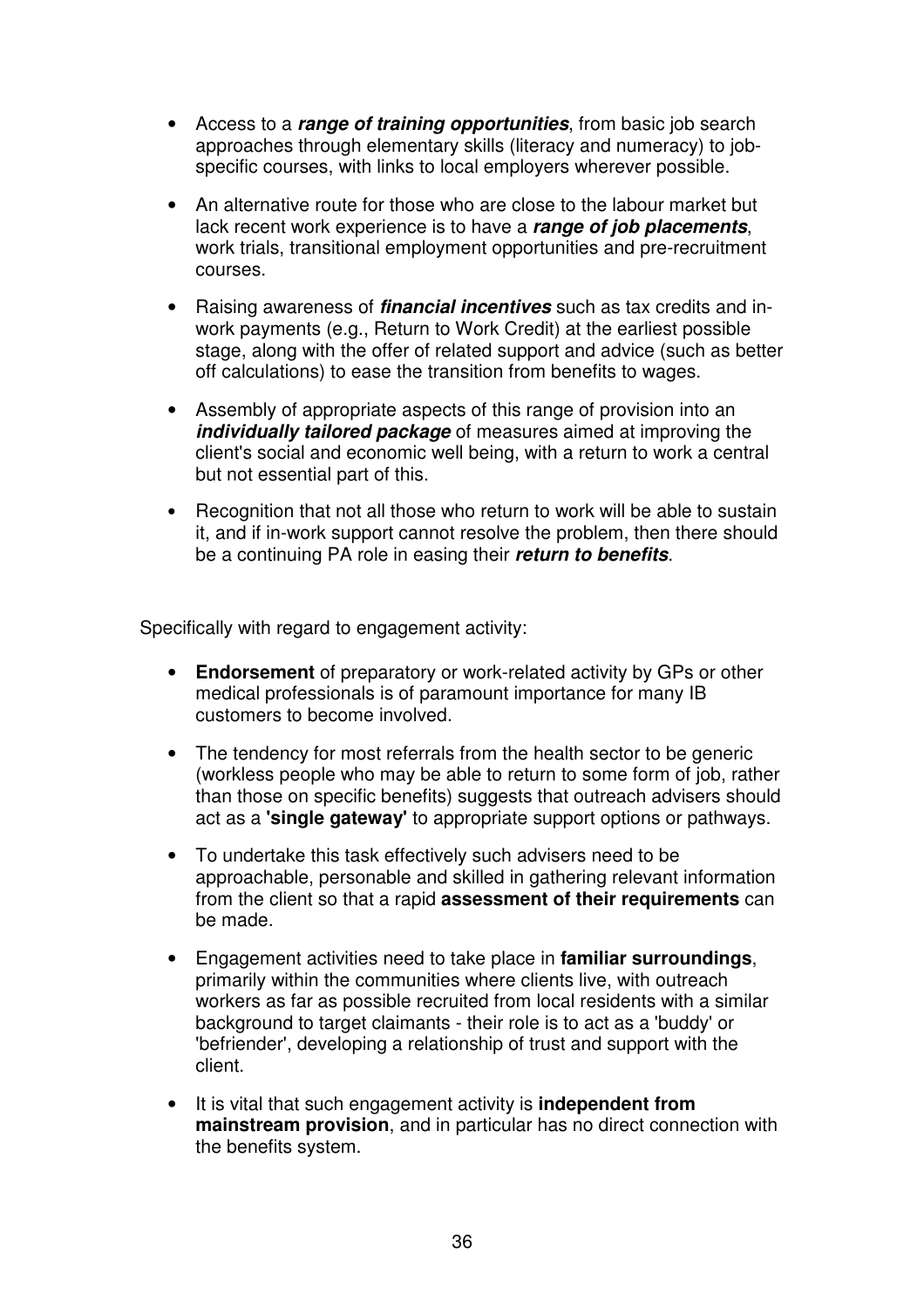- A key aim here is to promote **personal development** and capacity building in the first instance, helping individuals to experience a range of activities as a means of building up their confidence.
- Once making progress along these lines, participants can be actively encouraged to **tell their friends and family** of what's available.

These guidelines on IB claimants draw on:

Barnes, H. and Hudson, M. (2006) Pathways to Work – extension to some existing customers, DWP Research Report No. 323.

Centre for Local Economic Strategies (2009) Making it Work: Analysing Different Ways of Tackling Worklessness, CLES, Manchester.

Corden, A. and Nice, K. (2006) Incapacity Benefit Reforms Pilot: Findings from the second cohort in a longitudinal panel of clients, DWP Research Report No. 345.

Dorsett, R. (2008) Pathways to Work for new and repeat incapacity benefits claimants: Evaluation synthesis report, DWP Research Report No. 525

Ecotec (2007) Incapacity Benefit Related Worklessness in the North of England: A Review of Current Evidence, report to the North West Development Agency

Ecotec ( 2009) Final Evaluation of the Northern Way Worklessness and Employment Workstream, report for One North East, NWDA and Yorkshire Forward

NHS National Institute for Health and Clinical Excellence (2009) Managing long term sickness absence and incapacity for work, NICE Public Health Guidance No. 19, London

Nice, K., Irvine, A. and Sainsbury, R. (2009) Pathways to Work from incapacity benefits: A study of referral practices and liaison between Jobcentre Plus advisers and service providers, DWP Research Report No. 555.

Sainsbury, R., Nice, K., Nevill, C., Wood, M., Dixon, J. and Mitchelll, M. (2008) The Pathways Advisory Service: Placing employment advisers in GP surgeries, DWP Research Report No. 494

#### Lone parents on benefit

Provision to assist lone parents on benefit back into work needs to combine a number of different strands:

- Assignment to a **dedicated personal adviser** who has received enhanced training to enable productive dialogue with lone parents, and who has wide-ranging knowledge of where appropriate assistance and support can be found for people in different circumstances or at different distances from the labour market.
- **Flexibility and discretion** in terms of the number and frequency of contacts between the claimant and the PA for different types of client.
- Raising awareness of **financial incentives** such as tax credits and inwork payments (e.g., In Work Credit, Job Grant, Working Families Tax Credit) at the earliest possible stage, along with the offer of related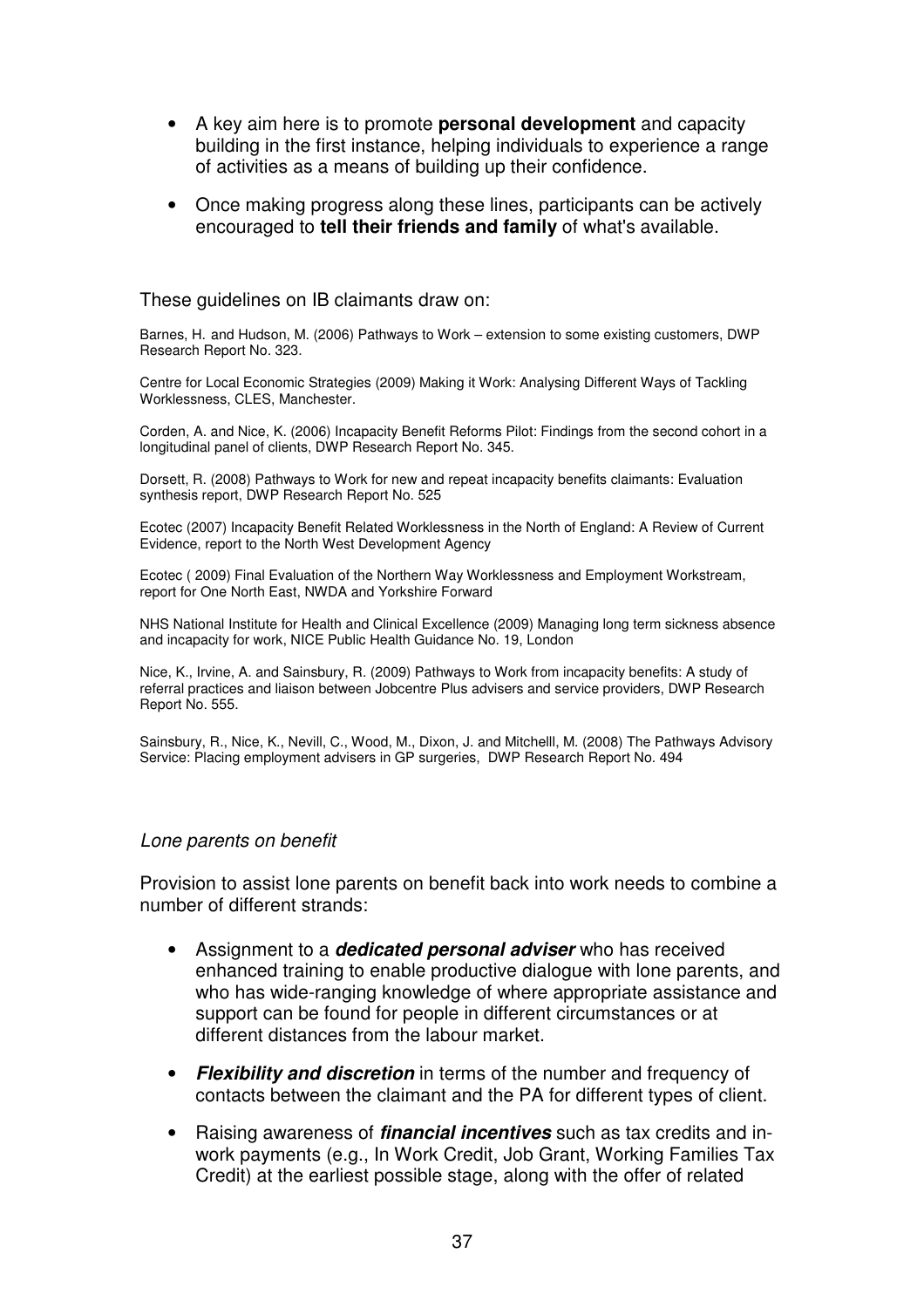support and advice (such as better off calculations and help from the Advisor Discretionary Fund) to ease the transition from benefits to wages.

- However, care should be exercised that the **basic wages** will be sufficient for the lone parent's needs once entitlement to in-work payments ends, otherwise a repeat benefit claim may result.
- Other financial assistance around **debt management**, budgeting, and managing financial responsibilities are also of great benefit in getting or keeping lone parents in work.
- Access to a range of basic as well as specific vocational **training opportunities** that are a realistic possibility (e.g., they need to offer compatible childcare provision) is essential if raised expectations are not to be dashed.
- Jobs for lone parents will ideally offer a blend of **stability and flexibility**.

#### These guidelines on lone parents draw on

Cebulla, A. and Flore, G. with Greenburg, D. (2008) DWP Research Report No. 484, op.cit.

Goodwin, V. (2008) DWP Research Report No. 511, op.cit.

Hosain, M. and Breen, E. (2007) New Deal Plus for Lone Parents qualitative evaluation, DWP Research Report No. 426.

Knight, G. and Kasparova, D. (2006) DWP Research Report No. 367, op.cit.

Ridge, T. and Millar, J. (2008) DWP Research Report No. 536, op.cit.

Thomas, A. (2007) Lone Parent Work Focused Interviews: Synthesis of findings, DWP Research Report No. 443.

#### **Design and delivery issues**

Contracting out mainstream welfare-to-work programmes is relatively new to the UK but experience in Australia and the Netherlands indicates that although it does bring some performance improvements, in terms of shortterm job prospects and reduced costs per job entry, it is also associated with risks:

• **Fragmentation of responsibility** amongst multiple contractors can lead to a lack of co-ordination, even competition for customers, especially where funding is linked to outputs.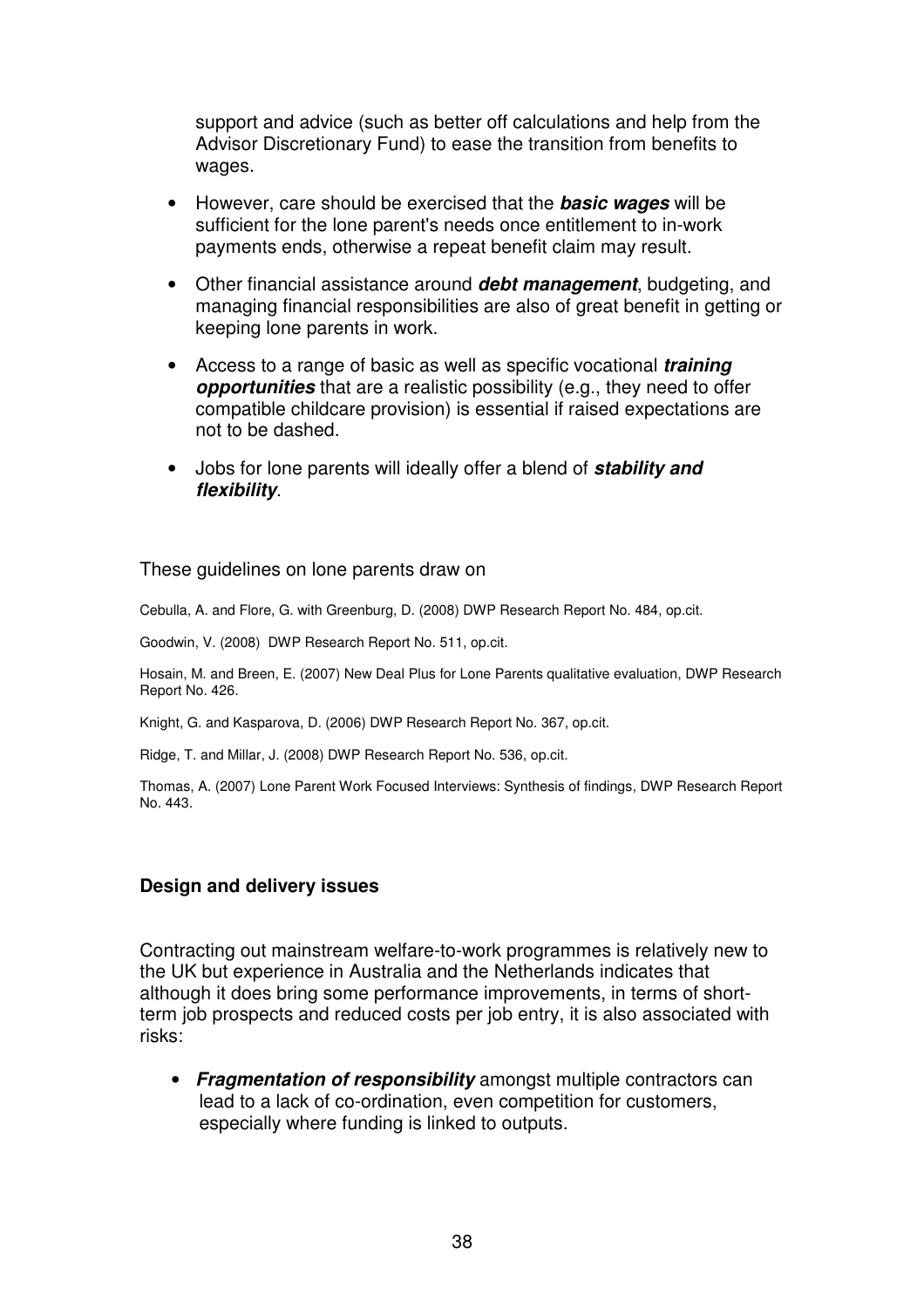• **Linking funding to outputs** also encourages 'creaming' (prioritising those closest to the labour market) and 'parking' (providing the bare minimum service for those furthest away).

Other lessons include:

- Statutory rules and regulations (e.g., around 'permitted work') and limited or non-existent financial support for some options are major **constraints** in assembling locally relevant packages of provision.
- Involving employers and voluntary and community sector organisations in the design of specific welfare-to-work provision has clear benefits, and helps to secure **buy-in from a range of players** on an already crowded stage.
- New provision targeted at specific claimant groups (e.g., stock IB) should take full advantage of **existing welfare-to-work**  *infrastructure*, particularly in the sphere of employer engagement.
- **Incentives for employer participation** are essential, especially if SMEs are to be involved - these can include wage subsidies, free trial placements and recruitment cost reductions by the provider undertaking pre-selection and running 'kite marked' preparatory training (with employer input).
- Larger employers are likely to be more responsive to appeals involving **corporate social responsibility**, meeting statutory requirements (e.g., DDA) and overcoming local recruitment difficulties.
- Additional provision that is **complementary to the mainstream** is important in addressing local concentrations of claimants, as they can be targeted more directly and linked to community-based engagement activities.
- Labour market activation work needs to be liked to **other local policy agendas** around economic development, firm relocation and expansion, inward investment, and place marketing.

More broadly, available provision should have:

- sufficient scope to meet a diverse range of needs;
- sufficient volume or capacity to meet demand;
- sufficient quality to ensure effectiveness;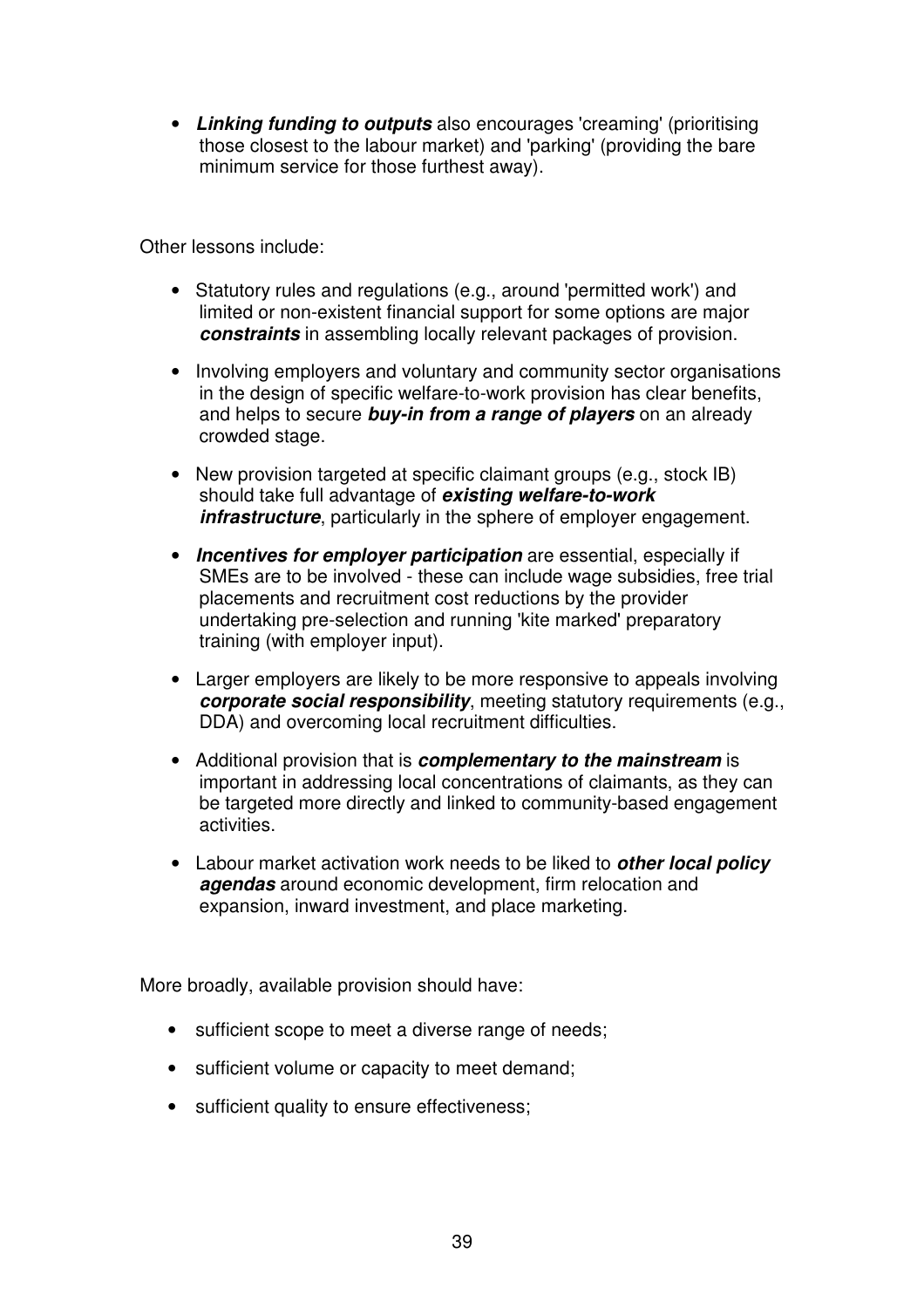• established mechanisms whereby comprehensive information on currently available provision is compiled and widely disseminated to advisers and other support workers.

These guidelines on delivery mechanisms draw on:

Centre for Local Economic Strategies (2009) op.cit.

Ecotec (2007) op.cit.

Ecotec ( 2009) op.cit.

Finn, D. (2008) The British 'welfare market': Lessons from contracting out welfare to work programmes in Australia and the Netherlands, Joseph Rowntree Foundation, York

Nice, K., Irvine, A. and Sainsbury, R. (2009) DWP Research Report No. 555., op.cit.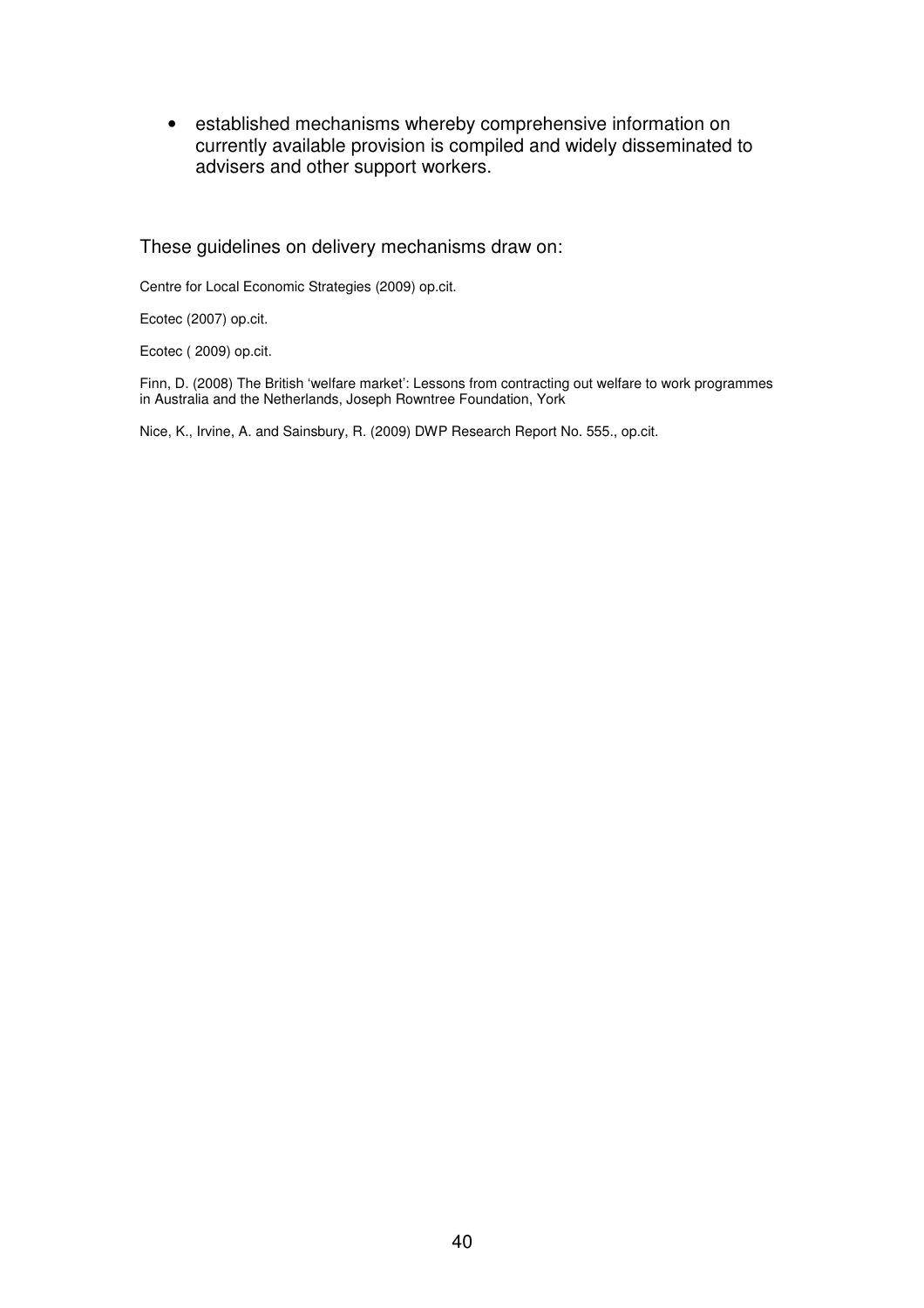## **6. WHAT'S ALREADY HAPPENING IN SHEFFIELD?**

This part of the report reviews some of the activities in Sheffield that already target IB claimants and/or lone parents on benefit.

Interviews were carried out with staff from a number of key local initiatives – these are reported below. The intention was not to make a comprehensive survey of all relevant provision in the city, which would be a significant exercise in its own right, so the information below should be regarded as indicative.

South Yorkshire Condition Management Programme

This programme is DWP funded and part of Pathways to Work, but designed and delivered by NHS in South Yorkshire.

Its aim is to increase people's understanding of their health condition and in doing so to change their perceptions of what might be possible (a non-clinical approach based on cognitive behavioural therapy). Work is presented as just one option - the primary focus is on encouraging people to become more active socially.

The programme involves 8 weekly sessions, running from 9.30am to 2pm. Sessions are held in local leisure centres or other community venues to distinguish them from NHS or Jobcentre Plus provision. Access is facilitated by payment of travel expenses and availability of childcare, plus incentives such as free leisure centre passes, sports kit, etc. Participants have free choice of where and when they join the programme - not all attend at their nearest venue.

The programme promotes self-help principles around five main themes:

- communication skills
- dealing with anxiety and mood changes
- pacing
- diet and exercise
- positive thinking

Managing group dynamics is an important part of the sessions, encouraging participants to share experiences and circumstances (to show that they're not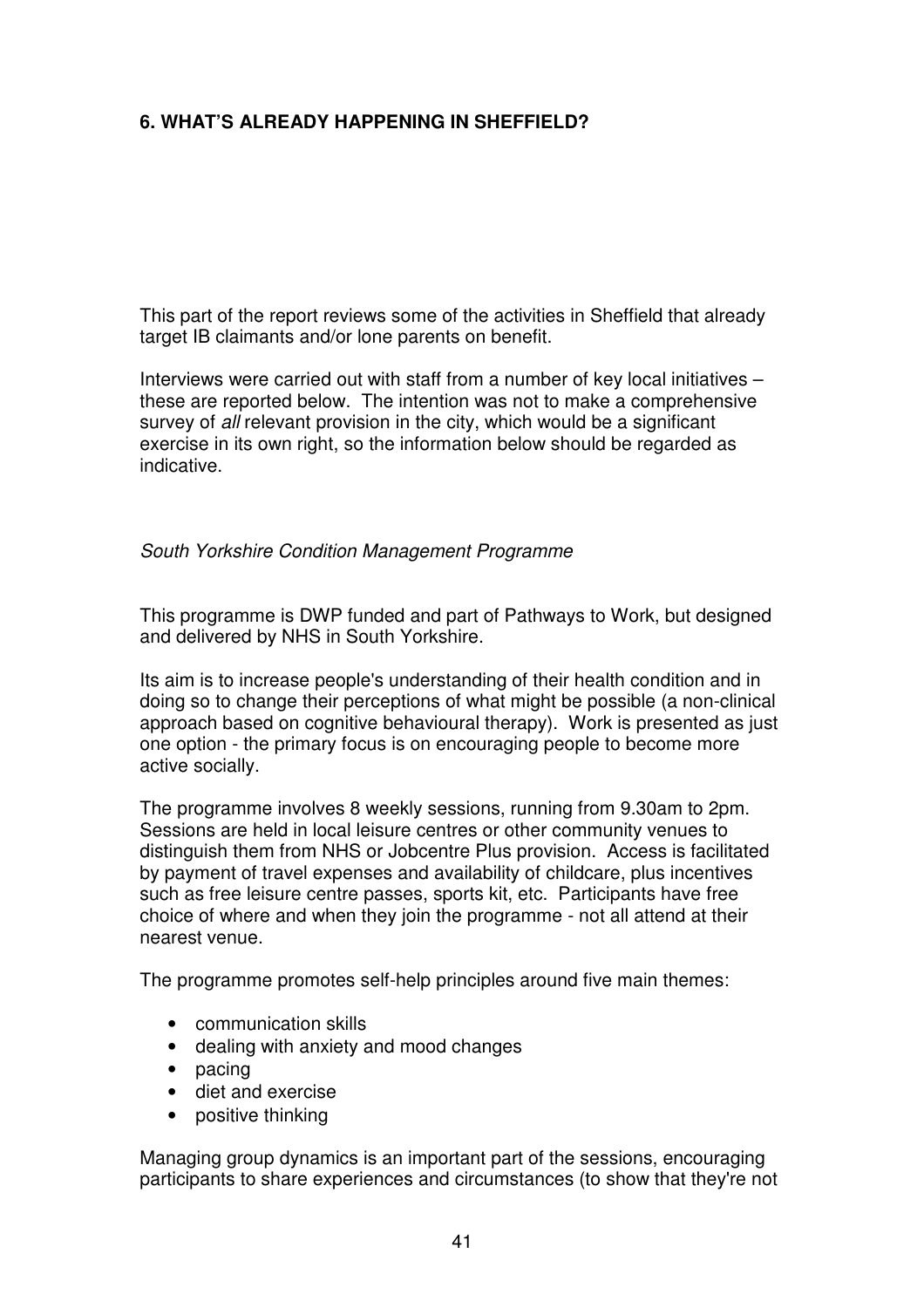alone), providing welcome social contact, and to learn from and support each other. Typically groups of 10 to 12 attend the sessions - though they can be run with as few as 5 or 6.

CMP project workers come from a range of backgrounds, but mainly from the rehabilitation wing of the NHS (physiotherapists, occupational therapists, mental health specialists). The programme allows them to go further than in their traditional role, seeing people in the round rather than as a single medical or clinical issue - they find the role they are playing to be highly motivating. They are also supported by volunteers who themselves have previously completed the programme - they offer additional services such as accompanying claimants to the venue, help people overcome anxieties, act as an exemplar of what can be achieved, provide another point of contact during the course, and also assist with administrative duties.

The marketing plan to advertise and promote the CMP involves information dissemination to all organisations and people who come into contact with IB claimants through their work. However, the most valuable form of advertising is regarded as word of mouth direct to other IB claimants from people who have attended the course.

The programme has had 6,000 IB claimant referrals since it started, although not all of these have attended or completed the course. Over 2,500 participants have attended during 2008/9 (20 per cent above the contracted target) - and increasing numbers coming through are stretching the programme to full capacity.

In other words, there has been relatively little difficulty in attracting people onto the course. However, for some claimants the need to be assigned to the programme via JCP acts as a deterrent, as they interpret it as a threat to their benefit entitlement. According to the CMP Manager in South Yorkshire, this has posed some difficulties for Progress Together engagement workers having gained the person's trust, they are then unable to capitalise on this by immediate referral to CMP. However, the 'Brighter Futures' pilot in Doncaster is reported to be trialling direct referral and could provide a model for the future.

The role of CMP is essentially preparatory and enabling, for some acting as the immediate springboard to entering training or pursuing job search, for others providing the foundations to move on to dealing with other barriers.

#### Bridge Employment

This is a voluntary sector agency with a long history of assisting people with mental health issues, learning disabilities and those on the autistic spectrum.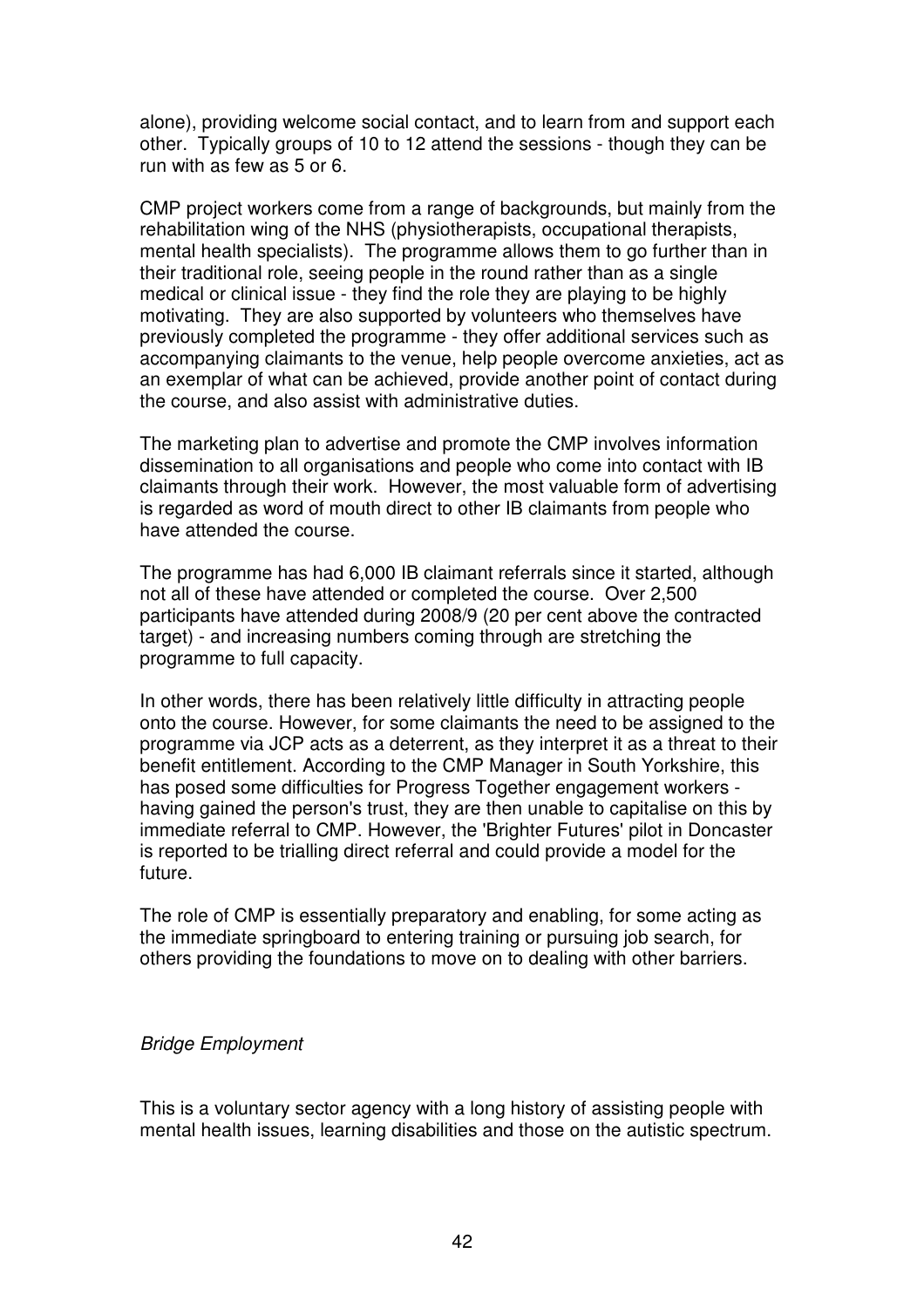Originally it offered an integrated pathway for such clients in terms of preparation for work, job entry and post-employment support. Currently it is one of the contracted organisations under the Progress Together model, providing engagement, advice and guidance services to this client group. Once clients have received advice and guidance they are passed on to an appropriate key worker employed by another Progress Together partner.

Sharing of responsibility for clients in this way has posed some difficult challenges, especially in terms of establishing a rapport with and the trust of often very vulnerable clients (such key aspects of client engagement cannot be passed on to another agency - they have to start again from scratch).

Engagement routes are mainly twofold - via well-known presence in the disabled community, and through a network of health and social work professionals. A quarterly newsletter is sent to all those in this network - it generally results in an increase in referrals.

The relatively short contracting period means that more attention is given to those who are closer to the labour market - some clients have such high developmental needs that it is unlikely that they would complete what is required during the time available. Many clients prefer to find work through the open market, rather than being given preferential treatment by linked employers - they don't want to be seen as 'special cases'. However, for others some form of supported employment is the only realistic option (though there are few alternatives apart from Remploy, which has cut back this part of its operations in recent years).

There have been some difficulties in organisations adjusting to the dual delivery model of engagement and support - e.g., the difficulty for key workers to have all the necessary skills to deal with the full range of client groups and their diverse needs; certain referrals being refused by some partners. Other reported limitations include the increasingly heavy burden of paperwork associated with complex contracting arrangements, the risk of partners chasing the same clients, the temptation to act in a protectionist manner once they are 'signed up' with your own organisation, and (associated with this) the lack of brokerage to ensure proper case management of clients.

#### Working Links Learning Champions

This initiative has a small area focus on Waterthorpe Westfield, a pocket of deprivation amongst the Mosborough townships in south east Sheffield. It originally targeted IB claimants but had few referrals, so widened the net to include anyone out of work, particularly young people and lone parents.

It deploys community-based provision using locally recruited and specially trained residents who have experienced similar issues to their clients - more attractive because people mistrust official organisations.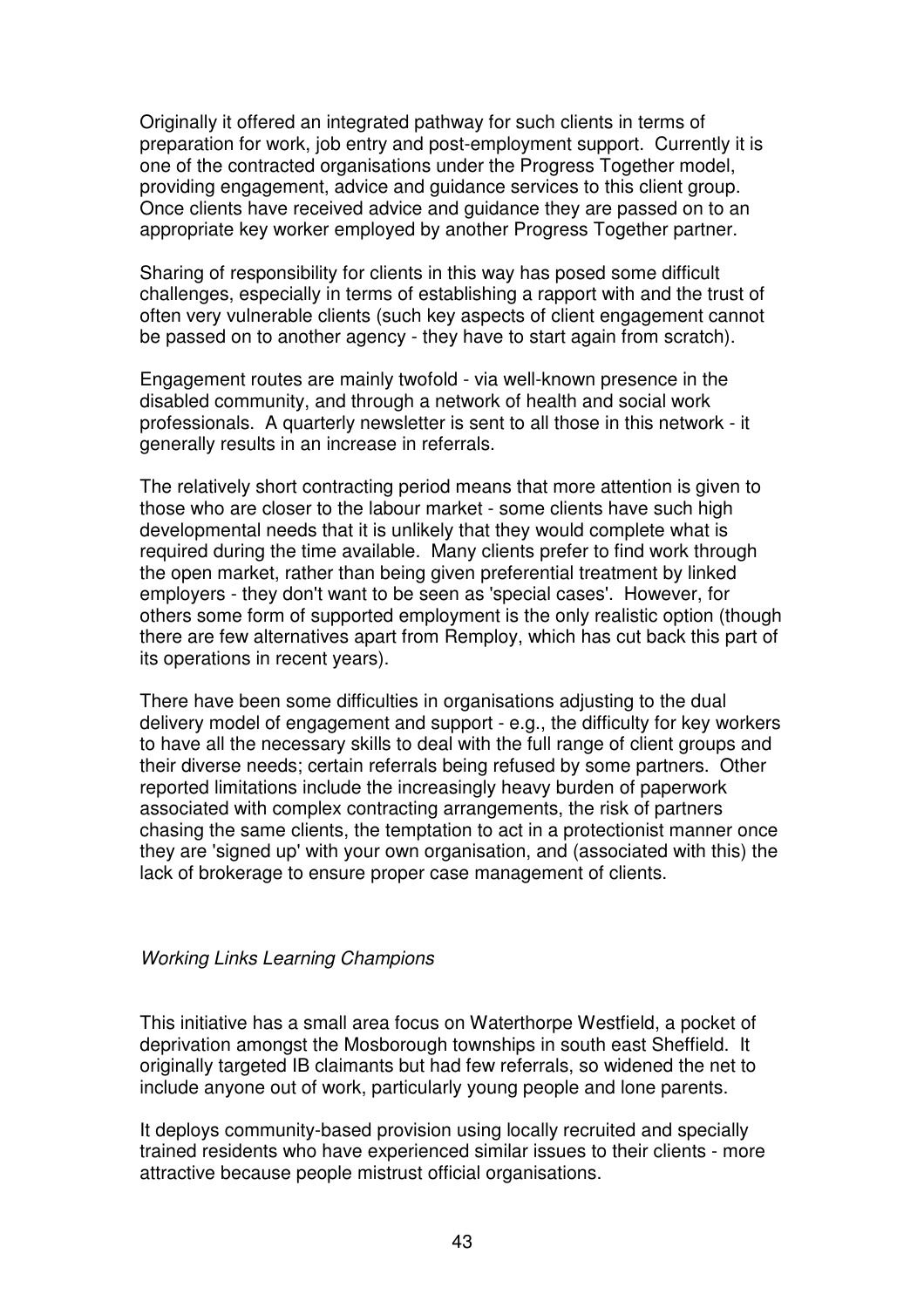The starting point is not talk about work or even training, but to involve people in activities they enjoy doing - crafts, beauty, card making, jewellery, sports coaching, etc. - reintroduction of learning by short courses that avoid schoolstyle classroom approach, and involve active participation. Once confidence about learning grows, they can move on to beginners IT courses, first aid, food hygiene (things that are relevant to general living but could help in work as well).

The adviser acts as role model, engaging at a human level and with freedom for the client to drop into and out of activities as they wish - social aspects generally mean they will attend regularly, rather than not return. The scheme provides a progression route to more formal training; employability and work is there in the background, but clients take each step once they are ready to do so (a non-threatening approach).

Paperwork is simplified in the early stages, and other aspects of project administration are introduced gradually over time. There is a wide range of engagement mechanisms - flyers in schools, items in school newsletters, casual conversation by the shops or in the street, encouragement of existing clients to spread by word of mouth (vital in a closed community like this).

The adviser team is made up of different personalities, different ages and backgrounds – they generate and share different ideas and options for clients (all female at present – but would welcome a male equivalent on the team).

Attendance at courses helps to increase people's social support networks, especially for long-term IB claimants who have become stuck in a rut and seldom go out of the house.

#### Scoop Aid

This was originally a support organisation for the Sheffield Committee of One Parent Families, which has been in existence for 30 years.

Its sole focus is on lone parents. It provides advice on welfare rights, does tribunal work on benefit appeals, carries out better off calculations, offers specialised child support information and advice, undertakes advocacy and policy development, and runs a range of personal development, confidence building, employability and counselling courses.

The support team do home visits to identify and address barriers - these mainly revolve around low aspirations and expectations, and thus require a lot of social support, not just information, advice and guidance on employment options.

Under the Progress Together model, Scoop Aid is running a community outreach project that covers various parts of the city, including Gleadless,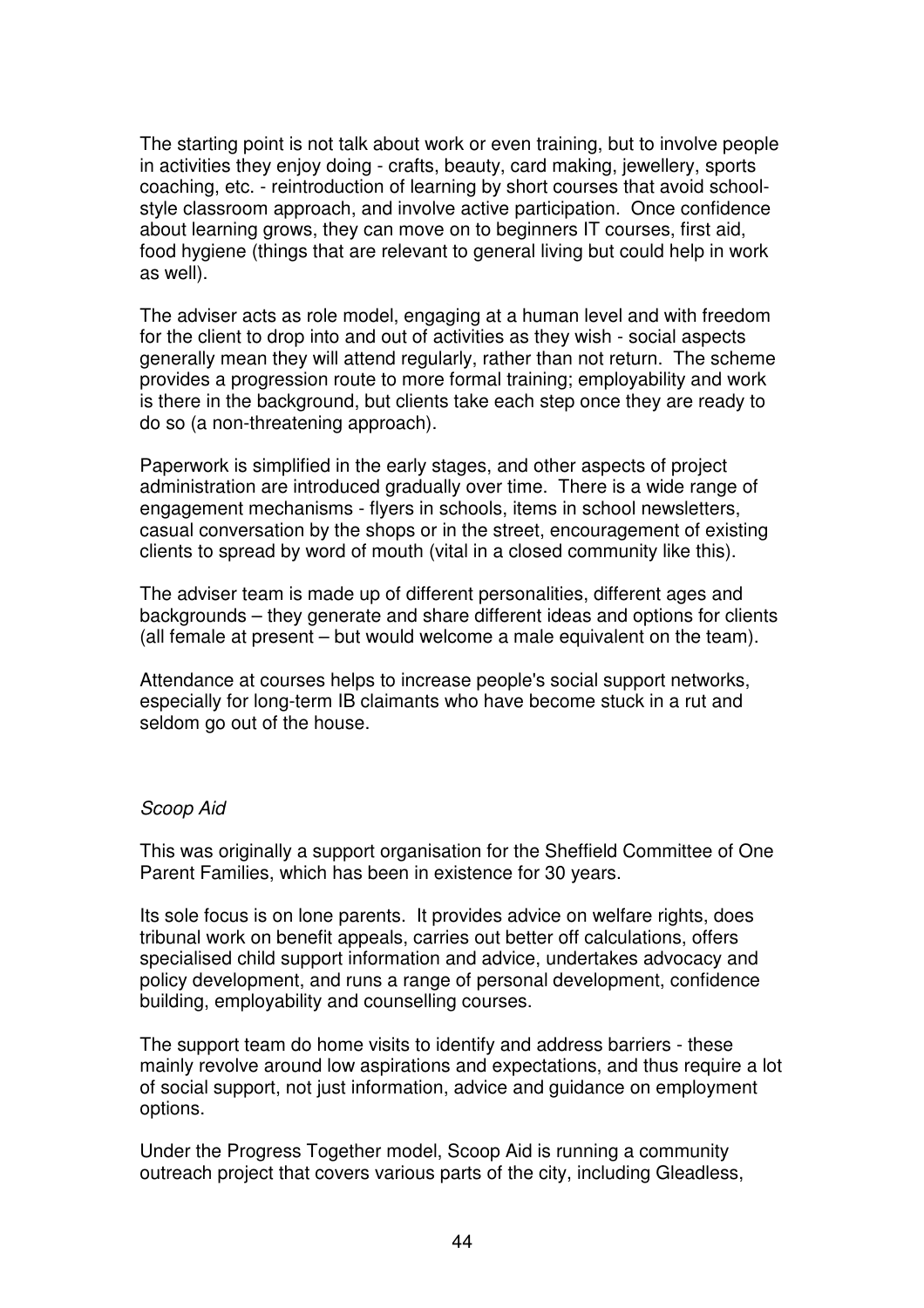Handsworth, Mosborough and Stocksbridge - generally areas with high numbers of lone parents but not subject to other regeneration schemes. The project started by building up a network of people who have contact with lone parents (health visitors, GPs, primary school teachers, etc.), plus issuing flyers and leaflets at surgeries, community events and the like. This has resulted in referrals coming through. These are then subject to a home visit and if appropriate they are case-loaded into the system. However, as yet not many have been passed on to the key workers for more focused job search support - most have just wanted information about Scoop Aid's other services, or have need help with a specific issue.

The engagement/key worker split in the Progress Together model is reported as detracting from the holistic approach that has been advocated - it has not worked that well for typical Scoop Aid clients - once they have found someone to trust they don't like the idea of being passed on to someone else.

#### Other projects

Shaw Trust and A4E provide tailored support packages lasting up to 13 weeks for claimants who enrol on New Deal for Disabled People.

A4E also runs Elevate, a 12 week scheme aimed at restoring lone parents' confidence and rebuilding their motivation, including 5 to 6 weeks work experience placements.

Just rolling out at present in Sheffield, after trials in Doncaster and Newham, is another remedial scheme for IB claimants, under the Improving Access to Psychological Therapies Programme, a national (England) NHS initiative to support PCTs in implementing NICE guidelines for people suffering from depression and anxiety disorders, with a particular focus on working age adults. At present, only a quarter of the 6 million people in the UK with these conditions are in treatment.